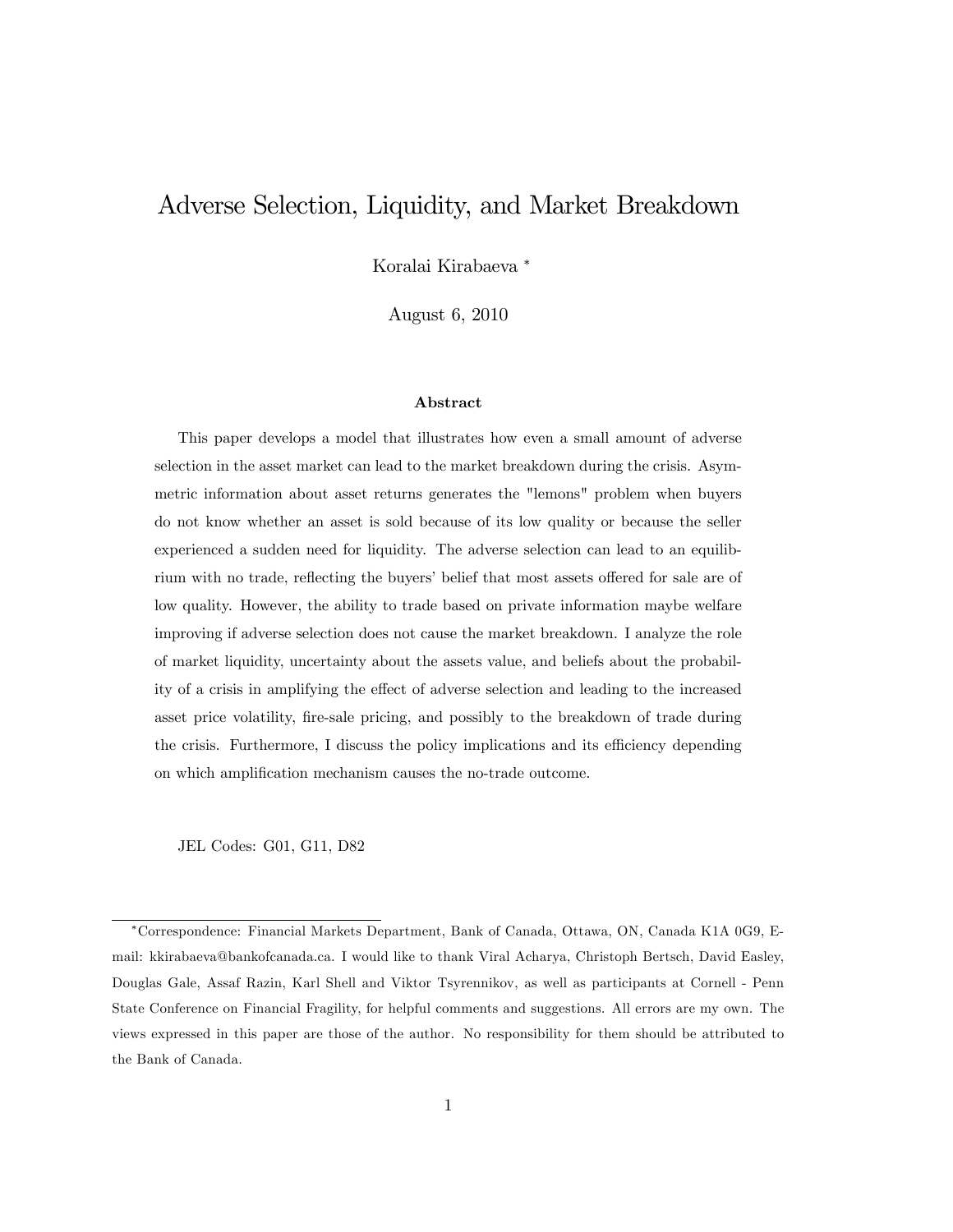# 1 Introduction

In the recent crisis of 2007-2009, the market for securities backed by subprime mortgages was the first to suffer a sudden dry up in liquidity. Among possible explanations for market freezes are increased uncertainty and information asymmetries about the value of assets. In particular, the difficulty in assessing the fundamental value of securities may lead to the adverse selection problems and loss of liquidity. Flight-to-liquidity that accompany the initial shock can further amplify the adverse selection problem into severe financial crisis.

In this paper, I develop a model that illustrates how even a small amount of adverse selection in the asset market can lead to the liquidity hoarding and market breakdown during the crisis. I analyze the role of market liquidity, beliefs of the crisis, and uncertainty about assets value, in amplifying the effect of adverse selection.

In my model, agents have the Diamond-Dybvig<sup>1</sup> type of preferences: they consume in period one or in period two, depending on whether they receive a liquidity shock in period one. In period zero, investors choose how much to invest into risky long-term assets which have idiosyncratic payoffs. In period one, liquidity shocks are realized, investment quality is privately observed, and subsequently, risky investments are traded in the market. The investors who have not experienced a liquidity shock are the buyers in the financial market, while the sellers are those who have low quality assets or have received a liquidity shock.

There are two sources of illiquidity in the market: shortage of liquid assets and adverse selection (characterized by a fraction of low quality assets in the market). On one hand, market liquidity, defined as the demand for risky investments in the interim period, depends on the amount of the safe asset held by the investors which is available to buy risky assets from liquidity traders. Similarly to the Allen and Gale [5] "cash-in-the-market" framework, the greater is the average holdings of the safe asset in investors' portfolios, the greater is the market ability to absorb liquidity trading without large price changes. However, if the preference for liquidity is high, the "cash-in-the-market" pricing<sup>2</sup> may lead to the market

<sup>&</sup>lt;sup>1</sup>Diamond and Dybvig (1983)

<sup>&</sup>lt;sup>2</sup>The equilibrium price of the risky asset is equal to the lesser of two amounts: the discounted value of future dividends and the amount of cash available from buyers divided by the number of shares sold. (Allen and Gale [7])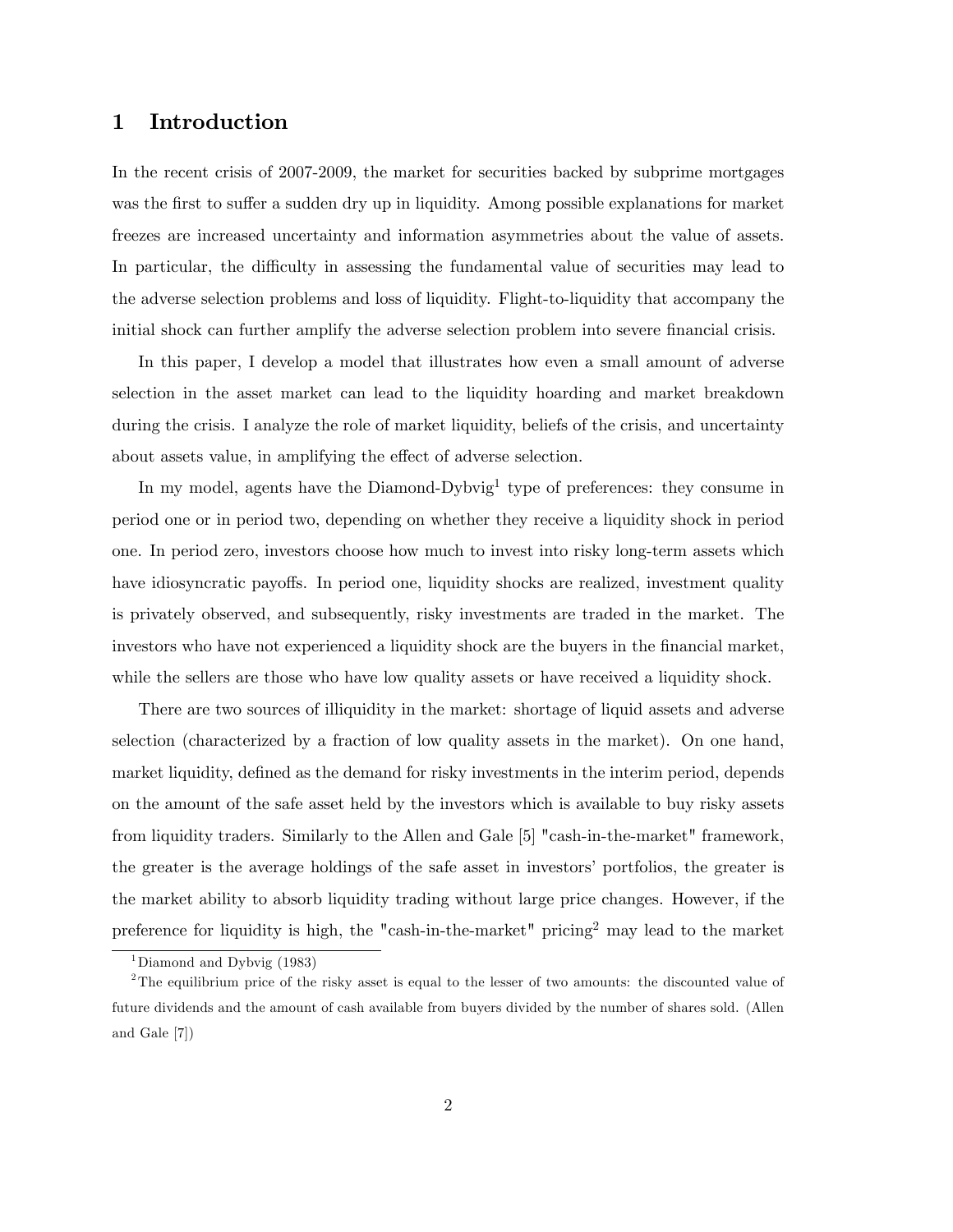prices below fundamentals. In addition, adverse selection can also cause market illiquidity if assets sold in the market are likely to be of low quality (similarly to Eisfeldt [18]). Therefore, market liquidity can also be characterized by the cost (in terms of foregone payoff) of selling long-term asset before maturity.<sup>3</sup>

I begin by examining the portfolio choice when investors have private information about their investment payoff and it is public information which investors have received a liquidity shock. Then I analyze the situation when the identity of investors hit by a liquidity shock is private information. In the latter case, investors can take advantage of their private information by selling the low-payoff investments and keeping the ones with high payoffs. This generates the lemons problem: buyers do not know whether an asset is sold because of its low quality or because the seller experienced a sudden need for liquidity.<sup>4</sup>

When economy is in a normal state with a small fraction of low quality assets and relatively low preference for liquidity, adverse selection does not significantly affect market liquidity. If the market is liquid then informed investors can gain from trading on private information at the expense of liquidity traders.

The crisis state is characterized by a larger fraction of low quality assets in the market and by higher preference for liquidity<sup>5</sup> relative to normal times.<sup>6</sup> Therefore, during the crisis adverse selection further depress the asset prices exacerbating price volatility, and possibly leading to the market breakdown. There are two types of equilibria: (I) with market trading during the crisis when both high and low quality assets are sold in the market, and (II) with market breakdown during the crisis. The type I equilibrium is characterized by asset price volatility and trading volume volatility across states. This type prevails when crisis is relatively mild. The type II equilibrium occurs when investors with high quality choose

<sup>&</sup>lt;sup>3</sup>This characterization of liquidity is similar to Eisfeldt [18], where liquidity is described as the cost of transferring the value of expected future payo§s from long-term assets into current income.

<sup>&</sup>lt;sup>4</sup>This setting is different from models where investors have private information about aggregate (common) payoff and information can be revealed through trading.

<sup>&</sup>lt;sup>5</sup>The higher preference for liquidity during the crisis can viewed as precautionary liquidity hoarding due to the tighter funding liquidity. (See Brunnermeier and Pedersen [11] for dividing the concept of liquidity into two categories: funding liquidity and market liquidity.)

 $6$ This result is consistent with the fact that liquidity crises tend to be associated with economic downturns. (Eisfeldt (2004) and Eisfeldt and Rampini (2003))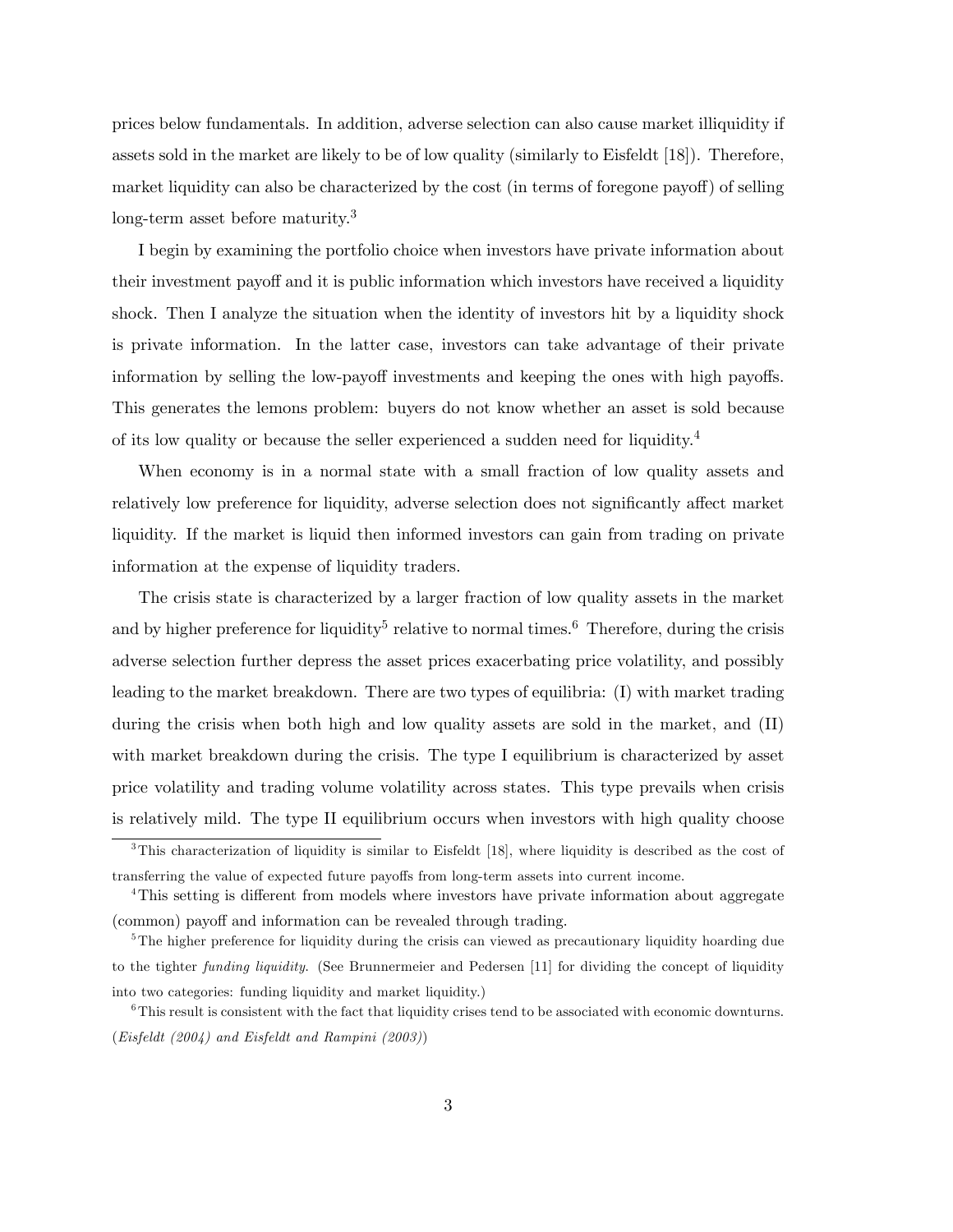not to participate which causes market breakdown and liquidity hoarding. This happens when the crisis is sufficiently severe. In between, there is a possibility of multiple equilibria when both types coexist. In this case, the equilibrium type depends on the investors' beliefs about quality of assets sold in the market.

The private information about asset quality may be welfare beneficial if adverse selection does not lead to the market breakdown. The ability to trade based on private information smoothens the ex-ante consumption and consequently may lead to an increase in welfare.

Furthermore, I show that even a small amount of adverse selection can lead to an equilibrium with no market trading during the crisis if it is accompanied by any of the following amplification mechanisms: increase in the liquidity preference during the crisis, beliefs about the likelihood of a crisis, or uncertainty about assets returns. On one hand, higher preference for liquidity alleviates the adverse selection since assets are more likely to be sold due to seller' liquidity needs than due to their low quality. On the other hand, higher liquidity preference implies lower demand for risky assets and therefore leads to lower prices. I show that if a crisis is accompanied by the flight to liquidity, the effect of adverse selection can be amplified, leading to the fire-sale pricing (when assets are priced significantly below their expected payoffs) and possibly to a complete breakdown of trade.

The increase in adverse selection or liquidity preferences during the crisis is more likely to lead to the market breakdown if the probability of a crisis is smaller. Furthermore, underestimating the likelihood of a crisis can also aggravate the effect of adverse selection, leading to increased asset price volatility or market breakdown during the crisis. If a crisis is considered to be a rare event, then investors hold more of illiquid risky asset. So when a crisis state is realized, there are not enough holdings of liquid (safe) asset to absorb asset sales.

A Knightian uncertainty (ambiguity) about the fraction of low quality assets in the market can also cause market illiquidity. In this case, the investors beliefs about the extent of adverse selection is crucial: if investors beliefs there may be too many low quality assets in the market, then market breaks down.

These amplification mechanisms lead to different policy implications. If the market breakdown is due to an increase in the liquidity preference or underestimating the probabil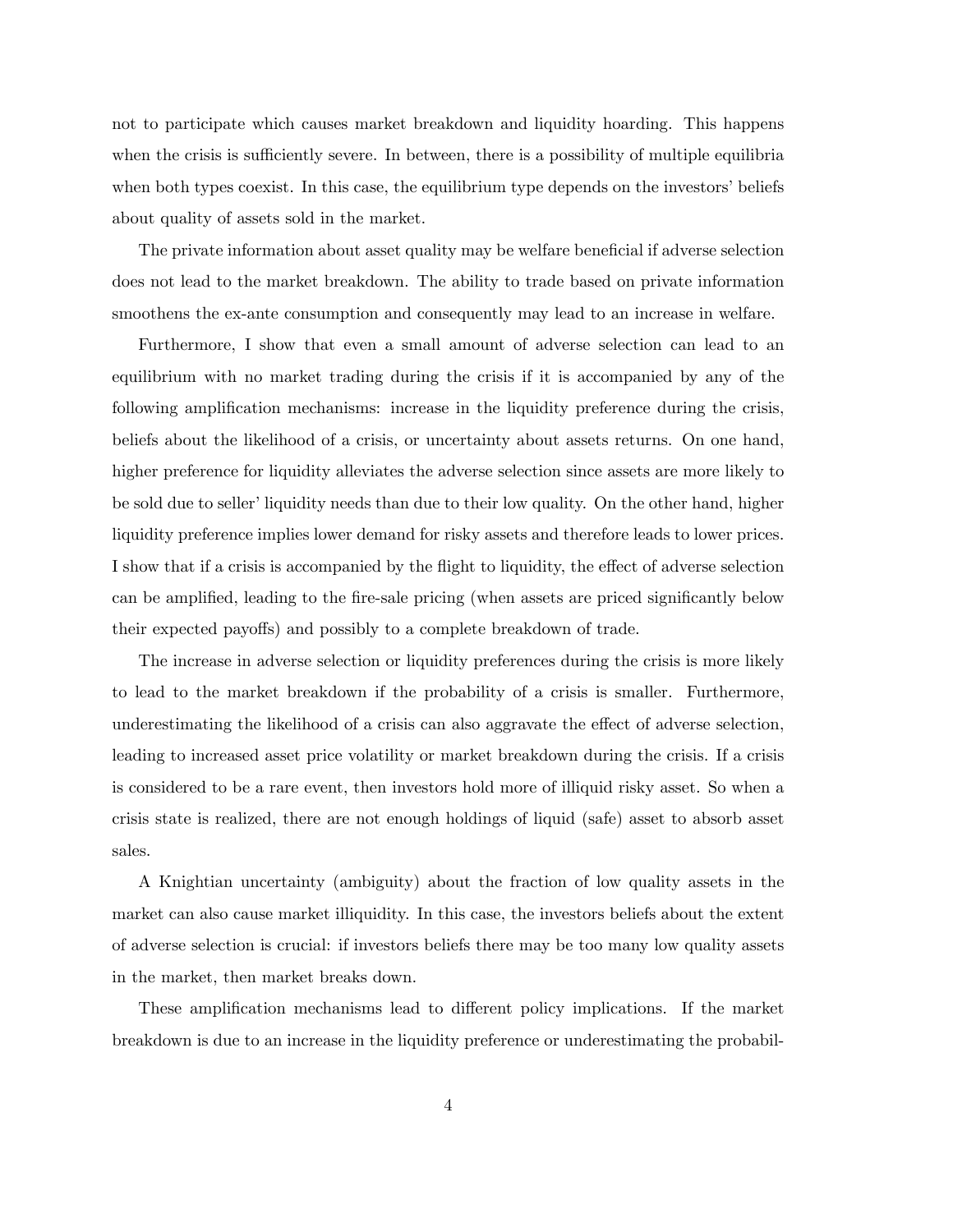ity of the crisis then injecting liquidity into the market can restore the trading. However, if the no-trade outcome is caused by a large fraction of lemons or by the Knightian uncertainty about it, then it is more effective to remove these low quality assets from the market. The requirement of larger liquidity holdings prevents the market breakdown during the crisis, especially the economy is in the multiple equilibria range.

I show that investment allocation is not efficient, the central planner (government) can reduce the adverse selection problem by increasing holdings of liquid asset. Since adverse selection leads to the larger supply of low quality assets, more market liquidity is needed to absorb these trades. The central planner allocation reduces consumption volatility by improving consumption of liquidity investors and investors with low quality assets. As a result, it achieves a higher welfare than any of the market equilibria. The welfare improvement is more significant relative to an equilibrium with the market breakdown.

This paper is organized as follows. In the next section I discuss the related literature. Section 3 describes the model environment, and Section 4 characterizes the equilibrium. Section 5 applies model to the recent financial crisis and discusses the policy implications. Section 6 concludes the paper. All results are proved in the Appendix.

# 2 Related Literature

As has been demonstrated in line of work started by Akerlof [2], asymmetric information between buyers and sellers can lead to a complete breakdown of trade. Morris and Shin [26] show that adverse selection may lead to the failure of trade in a coordination game among differently informed traders. Eisfeldt [18] shows that higher investment productivity leads to the increased liquidity in a model where long-term risky assets are illiquid due to the adverse selection. Bolton, Santos, and Scheinkman [9] analyze the efficiency of trading equilibria in the presence of asymmetric information about asset values. The delay in trading increases the adverse selection problem and may inefficiently accelerate asset liquidation. Heider, Hoerova, and Holthausen [22] study the interbank market in the presence of counterparty risk. They show that private information about the risk of banks' assets and heterogeneous liquidity needs can result in a market breakdown and liquidity hoarding.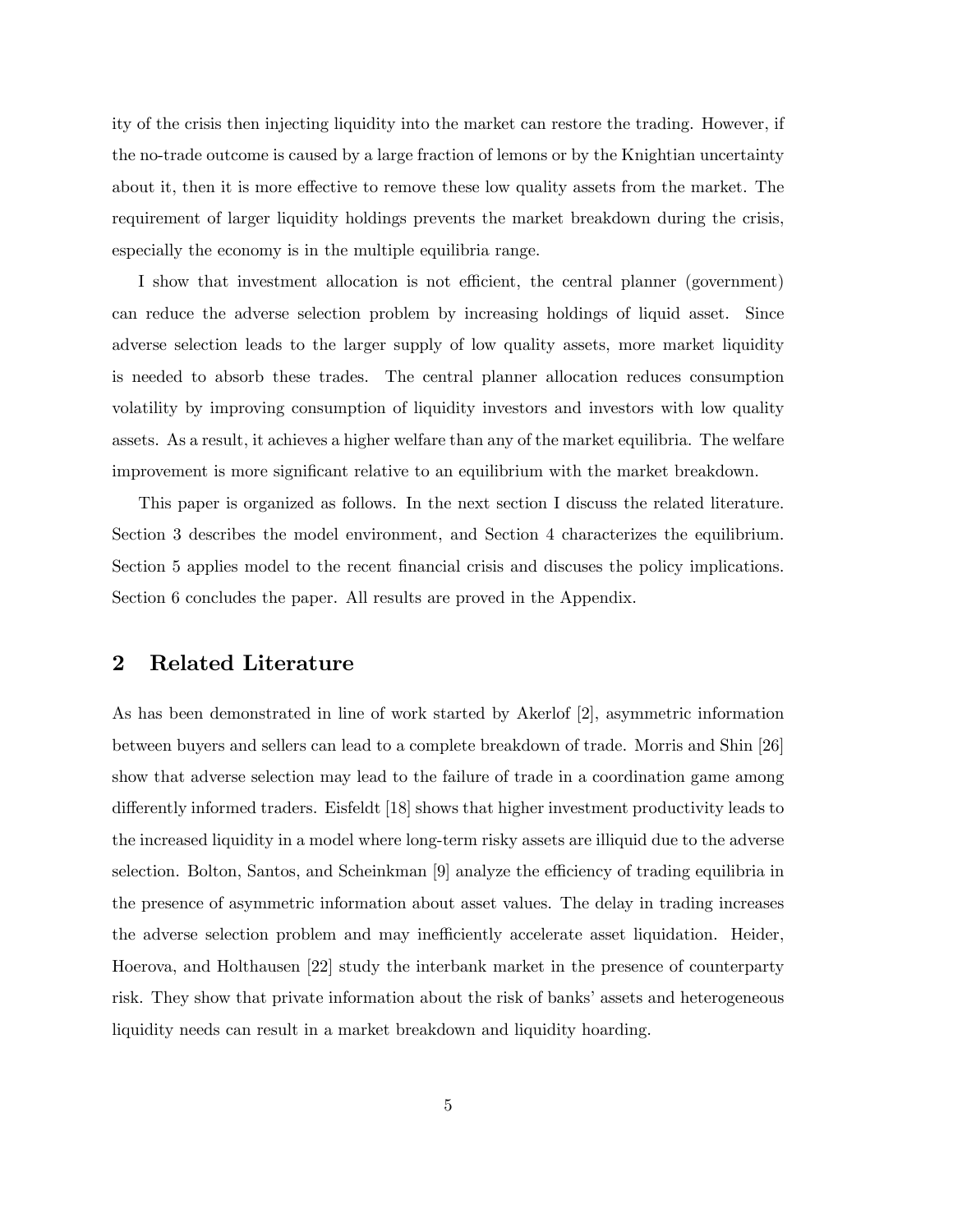Malherbe [25] analyzes how adverse selection may lead to self-fulfilling liquidity dryups. When agents expect the market to be illiquid, they self-insure through the ex-ante hoarding of non-productive but liquid assets, that reduces ex-post market participation and dries up market liquidity. In my model, the market breakdown is actually caused by the shortage of liquid assets during the crisis, which results in depressed asset prices and causes non-participation of investors with high quality assets.

The importance of Knightian uncertainty has been emphasized by Easley and O'Hara [17], Caballero [12], Caballero and Krishnamurthy [13], Krishnamurthy [24], and Uhlig [27].

Uhlig [27] develops a model of a systemic bank run. He considers two variants, uncertainty aversion and adverse selection, and illustrates that the former generates the following feature of financial crisis: a larger share of troubled financial institutions results in a steeper asset price discount. However, in my model it is possible that the adverse selection can lead to a larger price discount even if there is no uncertainty about assets value.

Caballero [12] argues that complexity and Knightian uncertainty are key multipliers that can greatly increase the impact of an initial shock. Krishnamurthy [24] examines two amplification mechanisms that operate during liquidity crises. The first mechanism involves asset prices and balance sheets: a negative shock to agentsí balance sheets causes them to liquidate assets, lowering prices, further deteriorating balance sheets and amplifying the shock. The second mechanism involves investors' Knightian uncertainty: shocks to financial innovations increase agents' uncertainty about their investments, causing them to disengage from risk and seek liquid investments, which amplifies the crisis. Caballero and Simsek [14] developed a model of fire sales due to the endogenously increased complexity of financial network during crises. Easley and OíHara [17] show that uncertainty about the true value of an asset can lead to a no-trade equilibrium when investors have incomplete preferences over portfolios.

Allen and Gale  $([5], [6], [7], [8])$  developed a liquidity-based approach to study financial crises. When supply and demand for liquidity are inelastic in the short run, a small degree of aggregate uncertainty can have a large effect on asset prices and lead to financial instability. Allen and Carletti  $[4]$ ,  $[3]$  analyze the role of liquidity in financial crises.

My paper contributes to the literature by combining aggregate uncertainty about liquid-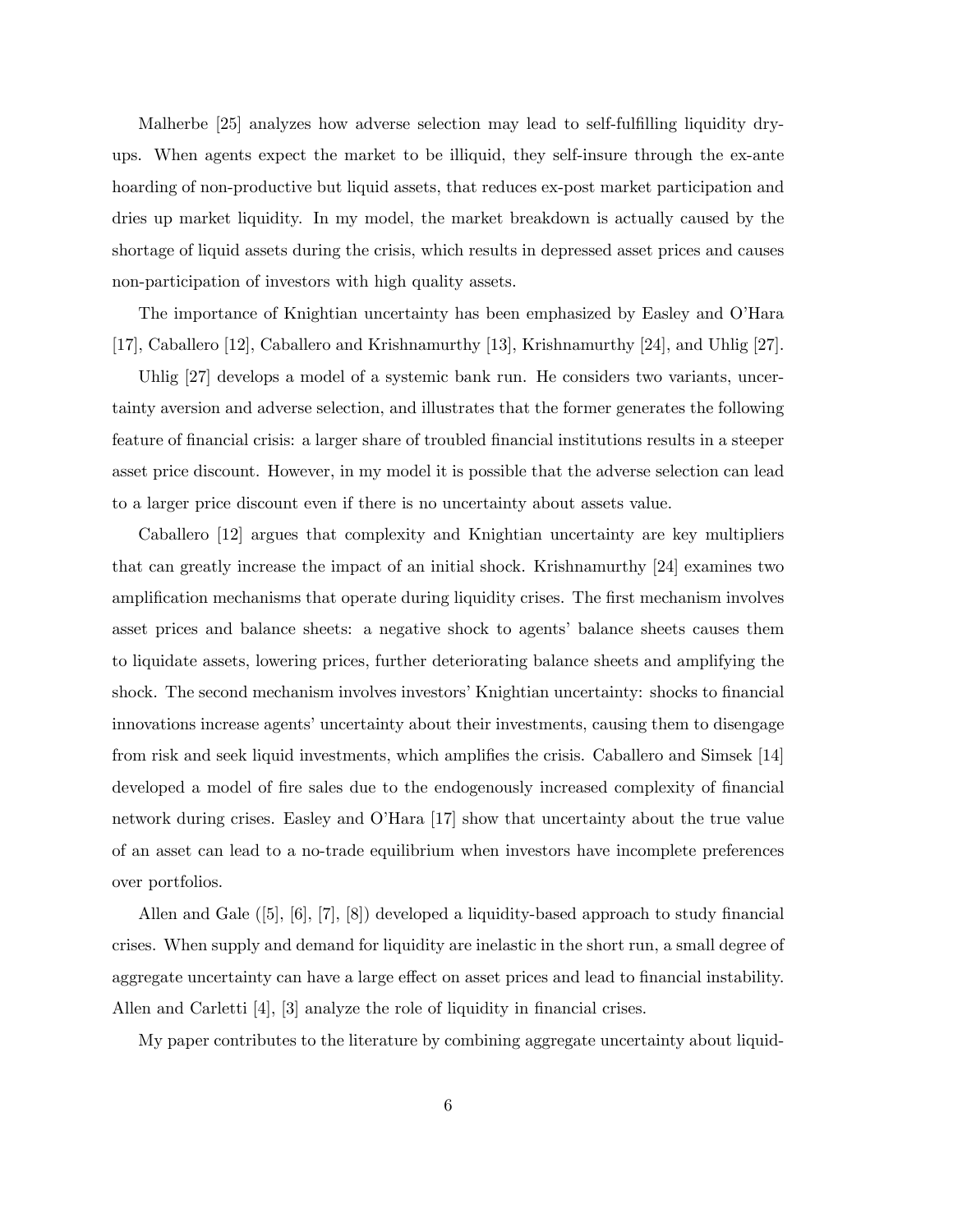ity risk with aggregate uncertainty and asymmetric information about asset returns. The cash-in-the-market framework developed by Allen and Gale is well suited for studying financial crisis accompanied by liquidity dry-ups. Introducing asymmetric information in this framework generates an additional component of illiquidity due to the adverse selection. I analyze the interaction between adverse selection and liquidity preferences in determining the market liquidity, asset prices and welfare. Furthermore, I explore the role of investors beliefs about assets value and about the likelihood of a crisis as an additional source of market breakdown.

# 3 Model

I consider a model with three dates indexed by  $t = 0, 1, 2$ . There is a continuum of ex-ante identical financial institutions *(investors, for short)* with an aggregate Lebesgue measure of unity. There is only one good in the economy that can be used for consumption and investment. All investors are endowed with one unit of good at date  $t = 0$ , and nothing at the later dates.

### 3.1 Preferences

Investors consume at date one or two, depending on whether they receive a liquidity shock at date one. The probability of receiving a liquidity shock in period one is denoted by  $\lambda$ . So  $\lambda$  is also a fraction of investors hit by a liquidity shock. Investors who receive a liquidity shock have to liquidate their risky long-term asset holdings and consume all their wealth in period one. So they are effectively early consumers who value consumption only at date  $t = 1$ . The rest are the late consumers who value the consumption only at date  $t = 2$ . will refer to the early consumers as *liquidity traders*, and to the late consumers as *informed* investors.<sup>7</sup>

Investors have Diamond-Dybvig type of preferences:

$$
U(c_1, c_2) = \lambda u(c_1) + (1 - \lambda)u(c_2)
$$
\n(1)

<sup>&</sup>lt;sup>7</sup>Note both types of investors receive private information about quality of their assets, however, liquidity traders cannot take advantage of this information. The structure of investment payoff and information are described in the next two subsections.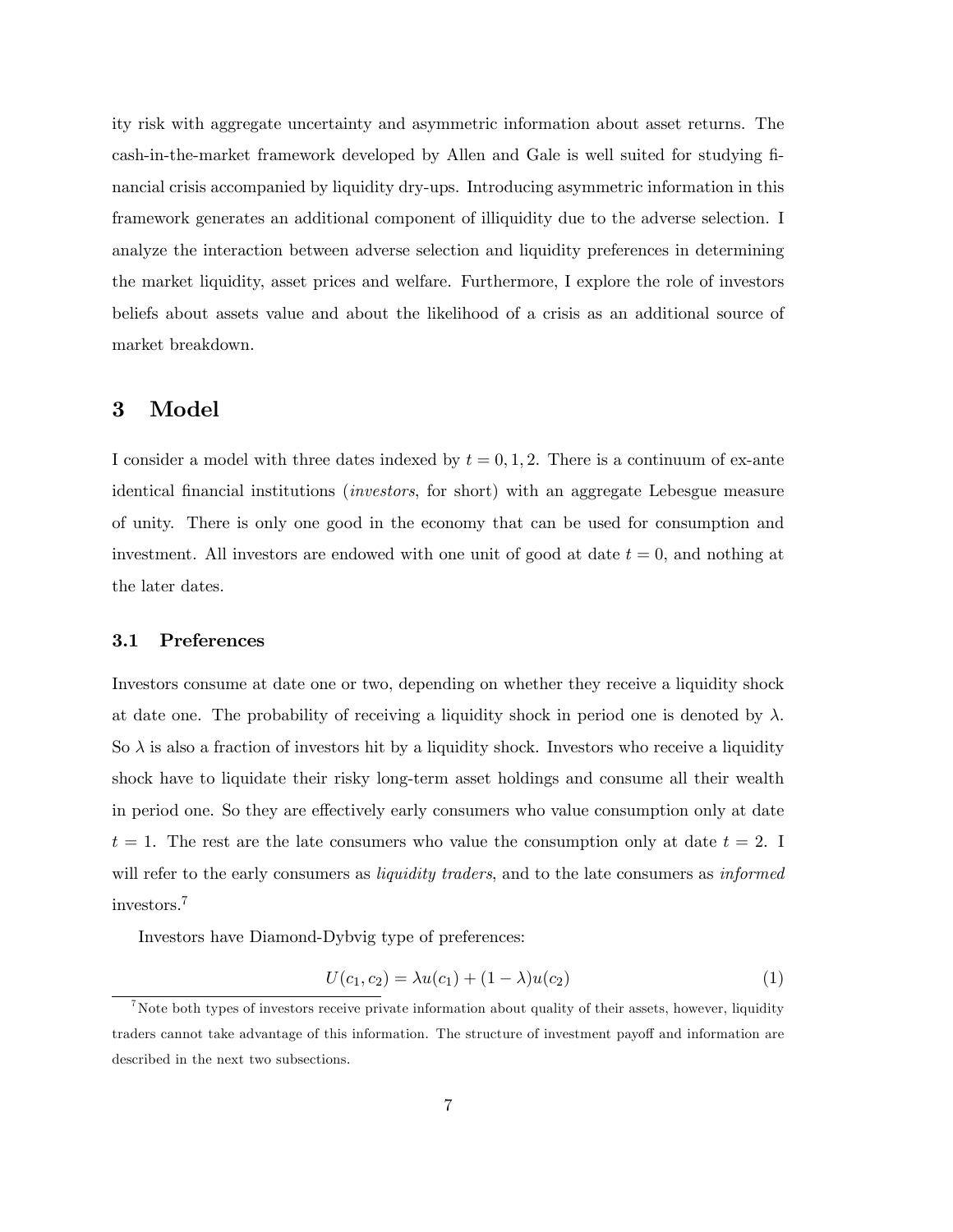where  $c_t$  is the consumption at dates  $t = 1, 2$ . In each period, investors have logarithmic utility:  $u(c_t) = \log c_t$ .

## 3.2 Investment technology

Investors have access to two types of constant returns investment technologies. One is a storage technology (also called the safe asset or cash), which has zero net return: one unit of safe asset pays out one unit of safe asset in the next period. Another type of technology is a long-term risky investment project (also called a risky asset). The risky assets pay off  $R \in \{R_H, R_L\}$  per unit of investment at date two that represents an idiosyncratic (investment specific) productivity. The risky investment with payoff  $R_H$  is a high-quality asset while an investment with payoff  $R_L$  is a low-quality asset (lemon).

There are two states of nature  $s = 1$  and  $s = 2$  that are revealed at date  $t = 1$ . The state 1 is a normal state and the state 2 is a crisis state. These states are realized with ex-ante probabilities  $(1 - q)$  and q. I will also use the notation  $q_1 = 1 - q$  and  $q_2 = q$ . The states differ with respect to aggregate (market) productivity and probability of a liquidity shock. There are more high-quality investments and less investors are affected by liquidity shocks in the normal state  $s = 1$  than in the crisis state  $s = 2$ .

The quality of assets are independent across investors. Each investor  $i$  has a choice of starting his own investment project  $i$  by investing a fraction of his endowment. The investor can start only one project, and each project has only one owner.<sup>8</sup> The idiosyncratic payoff of each investment *i* is an independent realization of a random variable  $\tilde{R}^i$  that takes two values: a low value  $R_L$  with probability  $\pi_s$  and a high value  $R_H$  with probability  $(1 - \pi_s)$ where  $s \in \{1, 2\}$ . In the normal state, the fraction of low quality assets is small:  $\pi_s > \pi_1$ . In the crisis state, the fraction of low quality assets is larger:  $\pi_s = \pi_2 > \pi_1$ .

Alternative specification<sup>9</sup> is that the payoff of each investment i consists of two components:  $\widetilde{R}^i(s) = \alpha_i(s) \Re^L + (1 - \alpha_i(s)) \Re^H$ . The fraction  $\alpha_i(s)$  represents the invest-

<sup>9</sup>This specification is equivalent to the above but it makes the model more applicable to the MBS market.

<sup>&</sup>lt;sup>8</sup>I assume that several agents cannot coinvest into one project in order to diversify away the idiosyncratic risk. This assumption can be justified by the benifits of securitization which reflect the limitations of ex-ante projects pooling.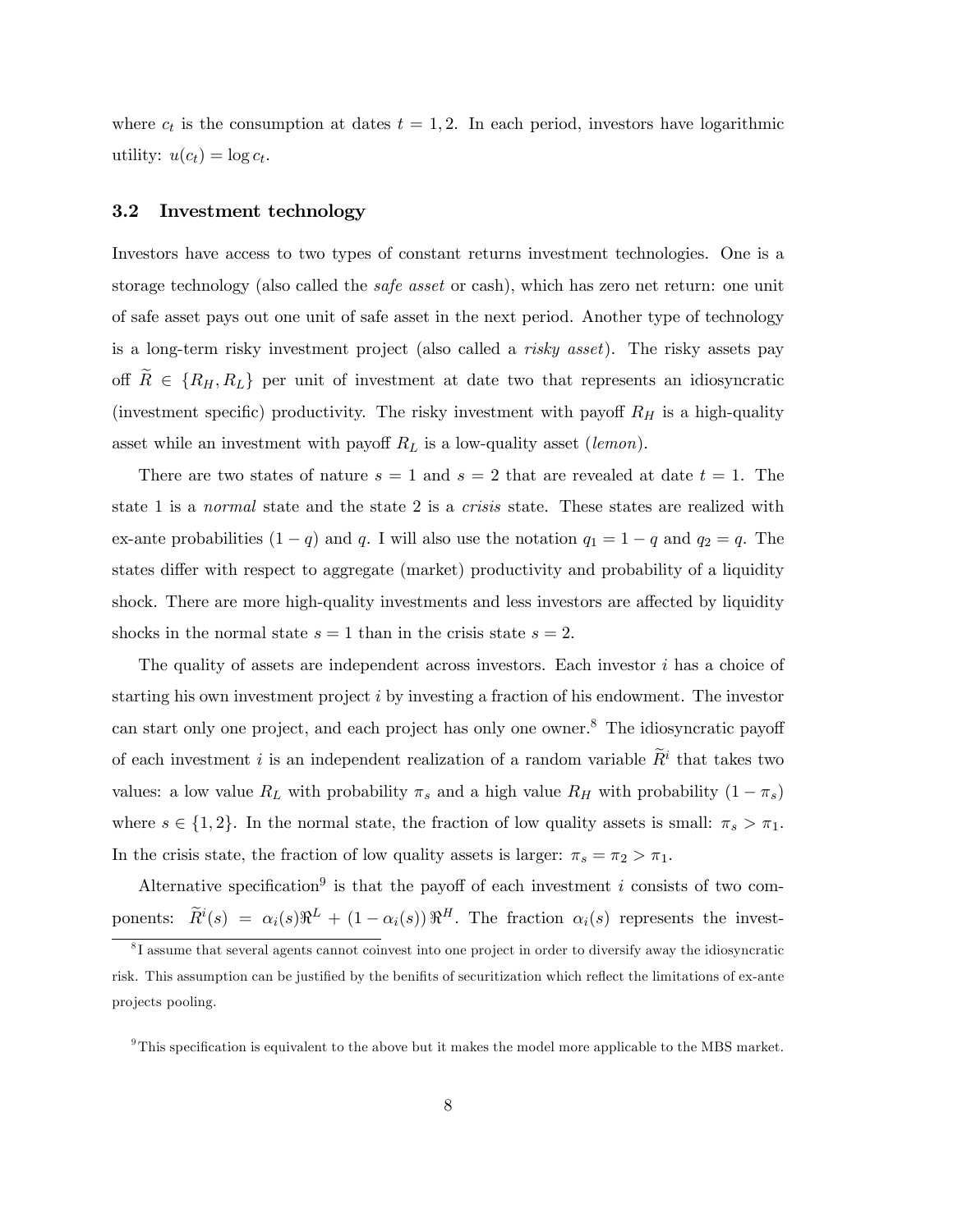ment's exposure to an asset with a low payoff  $\Re^L$ . The individual exposure  $\alpha_i(s)$  is a random variable that takes two values: a high value  $\alpha_h$  with probability  $\pi_s$  and a low value  $\alpha_l$  with probability  $(1 - \pi_s)$  where  $s \in \{1, 2\}$ . So that the market exposure is given by  $\alpha_m(s) = \pi_s \alpha_h + (1 - \pi_s) \alpha_l$  and the market (aggregate) payoff is  $R^m(s) =$  $\alpha_m(s) \Re^{L} + (1 - \alpha_m(s)) \Re^{H}$ . As before, the state 1 is a normal state where the fraction of low quality assets is small:  $\pi = \pi_1$ . The state 2 is a crisis state with more low quality assets:  $\pi = \pi_2 > \pi_1$ , so that  $R^m(1) > R^m(2)$ . Denote the payoff of low-quality investment as  $R_L$ , i.e.,  $R_L = \alpha_h \Re^L + (1 - \alpha_h) \Re^H$ . Similarly, the high-quality investment payoff is denoted by  $R_H$  such that  $R_H = \alpha_l \Re^L + (1 - \alpha_l) \Re^H$ .

The expected payoff of each individual risky project in state s is denoted by  $\overline{R}_s$  =  $\pi_s R_L + (1 - \pi_s) R_H$  with  $R_L < 1 < R_H$ . The expected payoff when an economy is in a normal state is higher than when it is in a crisis state:  $\overline{R}_1 > \overline{R}_2$ . The expected payoff before states are realized is denoted by  $\overline{R} = (1 - q) \overline{R}_1 + q \overline{R}_2$  with  $\overline{R} > 1$ .

The long-term asset can be liquidated prematurely at date  $t = 1$ , in this case, one unit of the risky asset  $R_k$  yields  $r_k$  units of the good, where  $k = L, H$  and  $0 \le r_L \le R_L < r_H < 1.10$ The holdings of the two-period risky asset can be traded in financial market at date  $t = 1$ . Figure 1 summarizes the payoff structure.

| time        |       |       |
|-------------|-------|-------|
| safe asset  |       |       |
| risky asset | $r_k$ | $R_k$ |

Figure 1. Payoff structure.

## 3.3 Information

At date  $t = 0$ , investors make investment choices between the two technologies, safe and risky, in proportion x and  $(1-x)$  respectively. They choose their asset holdings to maximize their expected utility.

At date  $t = 1$ , the liquidity shocks and the aggregate state are realized, and the financial market opens. Investors privately observe their asset payoffs. The supply of the risky assets comes from the investors who have experienced a liquidity shock. The demand for risky

 $10$ Appendix 7.1 describes additional assumptions imposed on parameters values.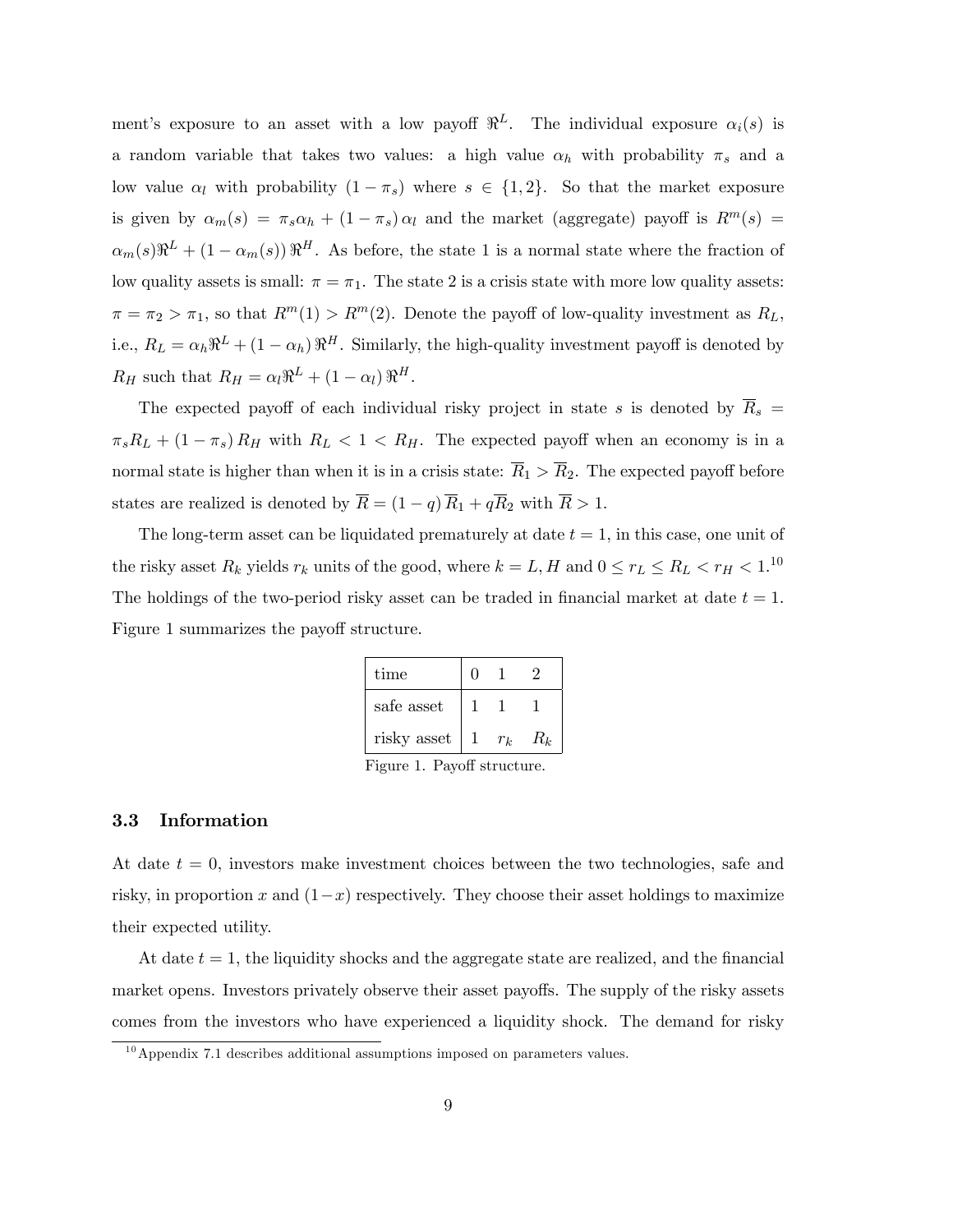assets comes from investors who have not received a liquidity shock. Any investor can liquidate his investment project at date one, receiving  $r_k$  units of the good per unit of investment.

The timeline of the model is summarized in the figure below.



Figure 2. Timeline

Note the markets are incomplete since there are two frictions in this economy: liquidity shock and asymmetric information about asset quality, which generates four possible types of investors in each state. Investors are ex-ante identical but ex-post differ in terms of realization of liquidity shocks and quality of their investments. The holding of safe asset provides partial insurance against the possibility of liquidity shock and low quality assets.

I will consider two cases. In the first case, it is public information which investors have experienced a liquidity shock. If an investor gets a liquidity shock, he sells or liquidates his holdings of the risky asset in order to consume as much as possible in period one. In the second case, identity of investors hit by a liquidity shock is private information. Therefore, after observing investment payoffs, agents can take advantage of this private information by selling low quality projects in the market at date  $t = 1$ . In this case, buyers are not able to distinguish whether an investor is selling his asset holdings because of its low payoff or because of the liquidity needs. This generates adverse selection problem, and leads to a discount on the investments sold in the market at date  $t = 1$ .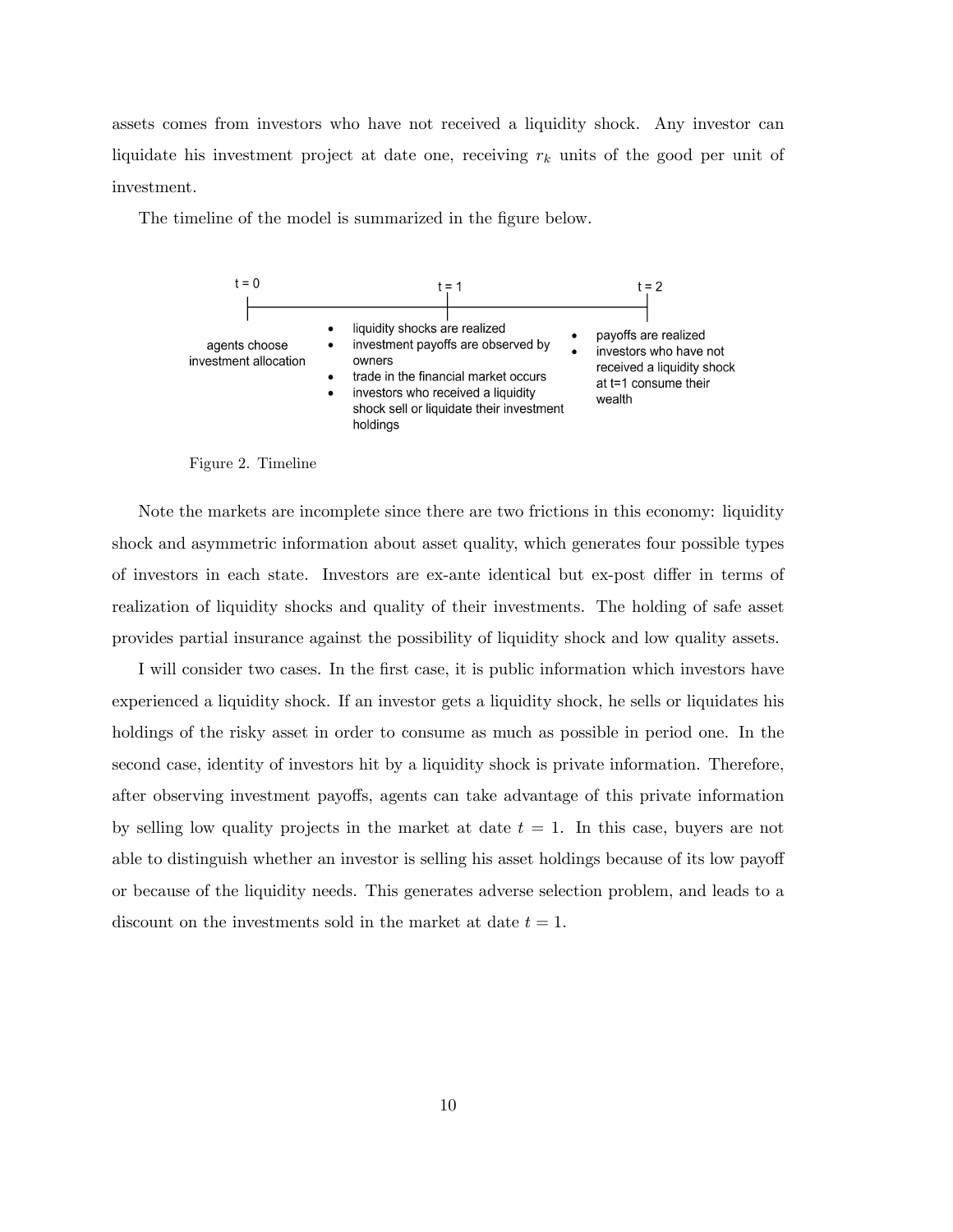# 4 Equilibrium

## 4.1 Equilibrium without Adverse Selection

First, I consider the case where identity of investors hit by a liquidity shock is public information. Therefore, there is no adverse selection. All risky assets at  $t = 1$  are sold by liquidity traders who cannot wait for the maturity of their investments at date  $t = 2$ .

Since all the investments have idiosyncratic productivity, the expected payoff of the risky asset sold in period one is  $\overline{R}_s$  in state s. All risky assets sold at  $t = 1$  are aggregated in the market, hence, the variance of an asset bought at date  $t = 1$  is zero. Therefore, the return on risky asset bought in period one is  $\overline{R}_s/p_s$ , where  $p_s$  is the market price in state s. The late consumers are willing to buy risky asset at date  $t = 1$  if the market price  $p_s$  is less than or equal to the expected payoff  $\overline{R}_s$ . The earlier consumers are willing to sell their projects if the market price  $p_s$  is greater than the liquidation value  $r_k$ .<sup>11</sup>

At date  $t = 0$ , investors choose the investment allocations between the risky and safe technologies, in proportion x and  $(1 - x)$  respectively, in order to maximize their expected utility. The consumption of early consumers in state s is denoted by  $c_{1k}(s)$  and the consumption of late consumers in state s is denoted by  $c_{2k}(s)$  where  $k = L, H$  refers to payoff of an investment project i.

$$
\max_{c_{tk}(s)} \sum_{s=1,2} q_s \left[ \begin{array}{c} \lambda_s \log(\pi_s \log c_{1L}(s) + (1 - \pi_s) \log c_{1H}(s)) + \\ + (1 - \lambda_s) (\pi_s \log c_{2L}(s) + (1 - \pi_s) \log c_{2H}(s)) \end{array} \right]
$$
(2)  
s.t. (i)  $c_{1k}(s) = \begin{cases} 1 - x + p_s x & \text{if } p_s > r_k \\ 1 - x + r_k x & \text{if } p_s \le r_k \\ 1 - x + r_k x & \text{if } p_s \le r_k \end{cases}$   
(ii)  $c_{2k}(s) = \begin{cases} xR_k + y_s \overline{R}_s & \text{if } p_s > r_k \\ xR_k + (1 - x) & \text{if } p_s \le r_k \end{cases}$ 

The late consumers are willing to buy risky assets at  $t = 1$  if the market price  $p_s$  is less than or equal to the expected payoff  $\overline{R}_s$ . Therefore, the demand for risky asset at  $t = 1$  in

 $11$  For simplicity, I assume that if the asset price is equal to the liquidation value, investors choose to liquidate their assets rather than to sell.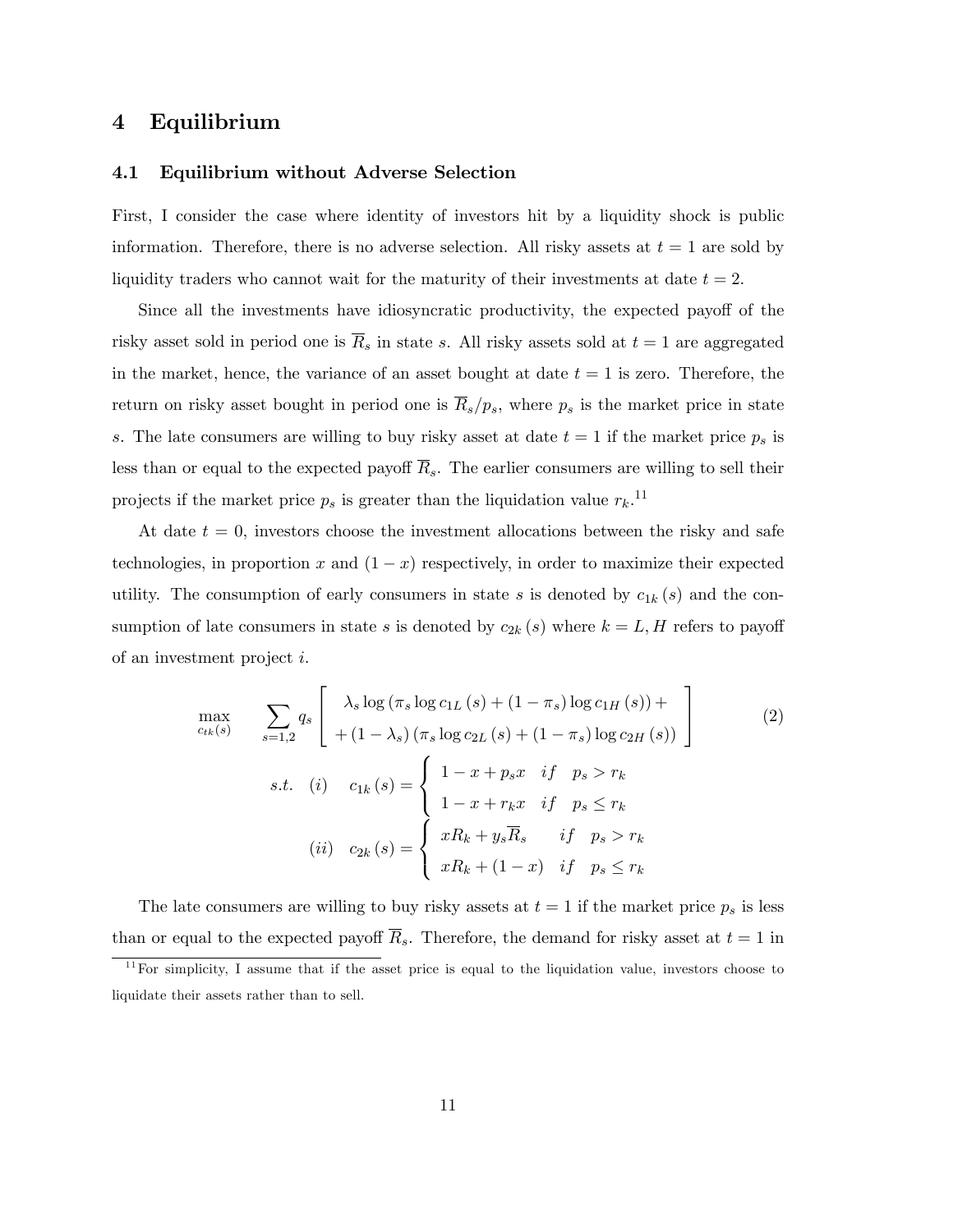state s is given by

$$
y(s) = \begin{cases} \frac{1-x}{p_s} & \text{if } p_s < \overline{R}_s \\ \left[0, \frac{1-x}{p_s}\right] & \text{if } p_s = \overline{R}_s \\ 0 & \text{if } p_s > \overline{R}_s \end{cases}
$$
(3)

Therefore, the aggregate demand at  $t = 1$  in state s is given by

$$
D(s) = \begin{cases} (1 - \lambda_s) \frac{1 - x}{p_s} & \text{if } p_s < \overline{R}_s \\ \left[ 0, (1 - \lambda_s) \frac{1 - x}{p_s} \right] & \text{if } p_s = \overline{R}_s \\ 0 & \text{if } p_s > \overline{R}_s \end{cases} \tag{4}
$$

The early consumers are willing to sell their investments if the market price  $p_s$  is greater than the liquidation value  $r_k$ . Therefore, the aggregate supply at  $t = 1$  in state s is given by

$$
S(s) = \begin{cases} \lambda x & if \qquad p_s > r_H \\ \lambda \pi_s x & if \quad r_L < p_s \le r_H \\ 0 & if \qquad p_s \le r_L \end{cases}
$$
 (5)

Market clearing conditions are given by

$$
\lambda_s x p_s = (1 - \lambda_s) (1 - x) \tag{6}
$$

The price in state  $s$  is equal to the lesser of two amounts: the expected payoff and the amount of cash available from buyers divided by the amount of assets sold. :

$$
p_s = \min\left\{\frac{(1-\lambda_s)(1-x)}{\lambda_s x}, \overline{R}_s\right\} \tag{7}
$$

This cash-in-the-market pricing captures the effect of liquidity on asset pricing. When there is sufficient liquidity in the market, the price is equal to the asset's expected payoff. However, when liquidity is scarce, the price is determined by the holdings of safe asset (cash) available in the market.

The aggregate uncertainty about liquidity shock generates asset price volatility: the equilibrium market price is lower during the crisis than in normal times,  $p_2 < p_1$ .<sup>12</sup> The investment allocation  $x$  is smaller than the first-best investment allocation since the investment quality is not observable.<sup>13</sup>

 $12$ This result is similar to Allen and Gale [5].

 $^{13}\rm{see}$  Appendix  $7.2$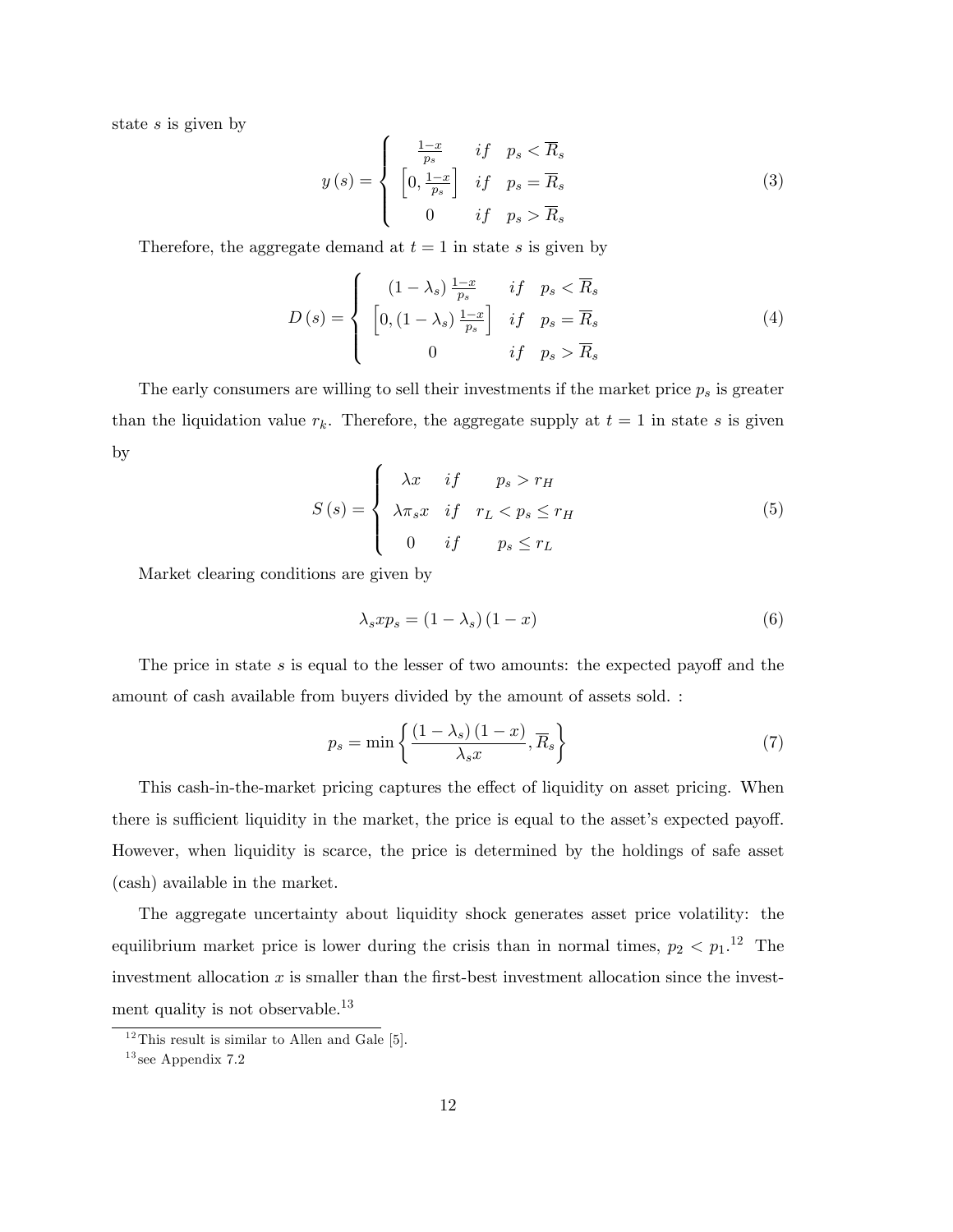## 4.2 Equilibrium with Adverse Selection

Now suppose identity of investors who have received a liquidity shock is private information. Therefore, after observing investment payoff, agents can take advantage of this private information by selling low productive investments in the market at date  $t = 1$ . This generates the adverse selection problem and therefore, leads to the discount on the price of risky assets sold at  $t = 1$ . Adverse selection cause the risky assets sold at date  $t = 1$  to be less liquid since the fraction of low quality assets in the market increases. Investors always can choose to liquidate their asset holdings if the market price is too low.

An investor who buys a risky asset at date  $t = 1$ , does not know whether it is sold due to a liquidity shock or because of its low payoff. The buyers believe that with probability  $\lambda_s$  investment is sold due to a liquidity shock, and with probability  $(1 - \lambda_s) (1 - \pi_s)$  it sold because of its low quality. Hence, buyers believe that the payoff of risky assets sold in state s is  $R_s$  such that

$$
\widehat{R}_s = \frac{\lambda_s}{\lambda_s + (1 - \lambda_s)\pi_s} \overline{R}_s + \frac{(1 - \lambda_s)\pi_s}{\lambda_s + (1 - \lambda_s)\pi_s} R_L
$$
\n(8)

The late consumers are willing to buy risky asset at  $t = 1$  if the market price  $p_s$  is less than or equal to the expected payoff  $\widehat{R}_s$ . Therefore, the demand for risky asset at  $t = 1$  is given by

$$
y(s) = \begin{cases} \frac{1-x}{p_s} & \text{if } p_s < \widehat{R}_s\\ \left[0, \frac{1-x}{p_s}\right] & \text{if } p_s = \widehat{R}_s\\ 0 & \text{if } p_s > \widehat{R}_s \end{cases} \tag{9}
$$

The earlier consumers are willing to sell their investment if the market price  $p_s$  is greater than the liquidation value  $r_k$ .

The market clearing conditions are given by

$$
(\lambda_s + (1 - \lambda_s) \pi_s) x p_s = (1 - \lambda_s) (1 - x)
$$
\n(10)

Note, the supply of risky assets is larger because of the adverse selection.

Therefore, the market price in state s can be expressed as the lesser of the two: expected payoff  $\widehat{R}_s$  and the amount of cash per unit of assets sold.

$$
p_s = \min\left\{\frac{\left(1 - \lambda_s\right)\left(1 - x\right)}{\left(\lambda_s + \left(1 - \lambda_s\right)\pi_s\right)x}, \widehat{R}_s\right\} \tag{11}
$$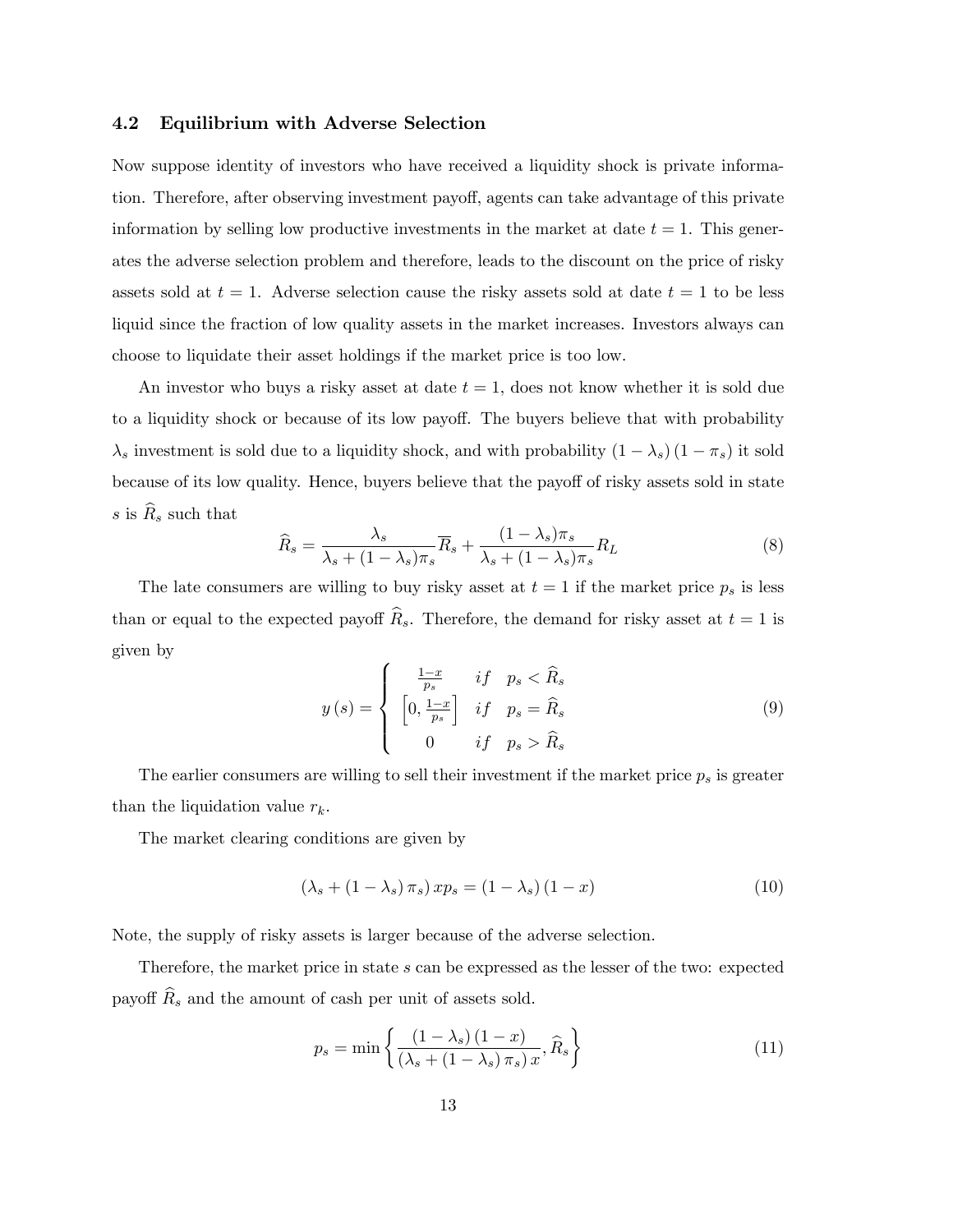If the market price  $p_s$  is such that  $r_L < p_s \leq r_H$  then all asset with high payoffs will be liquidated so that only lemons (assets with low payoffs) are traded in the market. Therefore, the expected payoff of a risky asset is  $r<sub>L</sub>$ . In this case, there is no trading as no one would be willing to buy these low quality assets. If the fraction of low quality assets  $\pi_2$  is sufficiently large so that the expected payoff is less than or equal to the liquidation value:  $\widehat{R}_2 \leq r_H$ , then there is no trading as well.

**Proposition 1** If the crisis is mild  $(\lambda_2 \text{ and } \pi_2 \text{ are relatively small})$  then there is a unique type I equilibrium with market trading in both states and the market price in a crisis state  $p_2$ being lower than the market price in a normal state  $p_1$ . If the crisis is severe  $(\lambda_2 \text{ and } \pi_2 \text{ are})$ sufficiently large) then there is a unique type  $II$  equilibrium with market trading in normal state  $s = 1$  and no trade in a crisis state  $s = 2$ . For intermediate parameters range, there is a possibility of multiple equilibria when two types coexist. In case of multiple equilibria, the expected utility is higher and holdings of safe asset are larger in a type I than in a type II equilibrium.

Type I is a pooling equilibrium where both high and low quality assets are sold. Type II is a separating equilibrium where in a crisis state investors choose to liquidate high quality assets rather than to sell them, which leads to a no-trade outcome.

Consider an equilibrium of type I with market trading in both states. Because of the adverse selection, assets offered for sale at  $t = 1$  have lower expected return. Also, the supply of risky asset in period  $t = 1$ , in particular the supply of low quality assets, is larger. As a result, the market prices are lower relative to the equilibrium without adverse selection. Furthermore, adverse selection leads to the increased price volatility across states due to the larger share of lemons in the market during the crisis. Also, the payoff on risky asset bought at  $t = 1$  is larger in the crisis relative to a normal state:  $\hat{R}_2/p_2 > \hat{R}_1/p_1$ . This reflects the fire-sale phenomena when the value of liquidity is high during the crisis.

Type II equilibrium prevails when the fraction of lemons in the market and/or preference for liquidity are sufficiently large such that the price of risky asset falls below liquidation value. Then investors with high quality assets chose not to participate in the market, and as a result, there is no trade since only low quality assets are available in the market.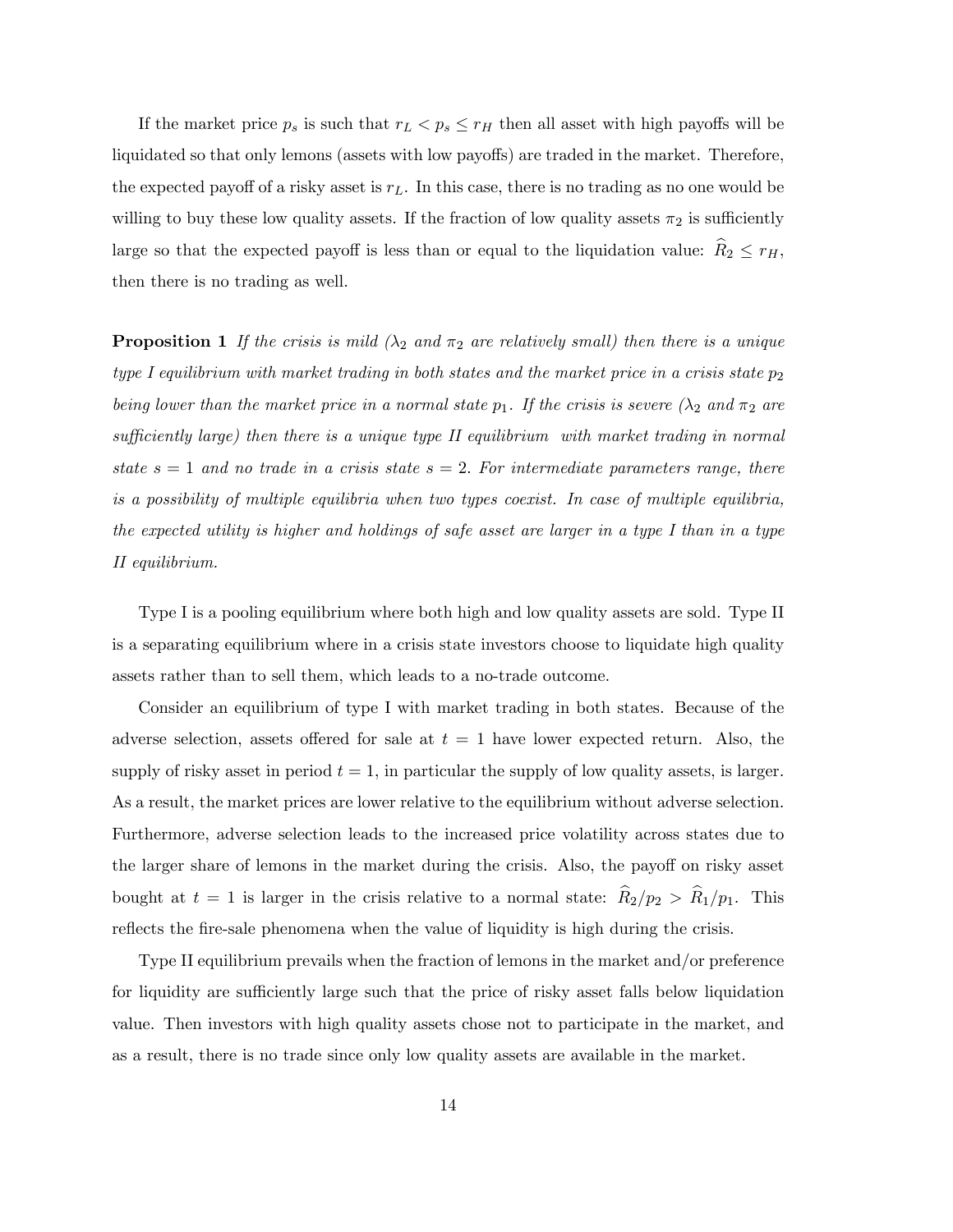In a crisis state, the price of risky asset is determined either by the expected payoff  $\widehat{R}_2$ or by aggregate holding of safe asset per unit of risky asset sold in the market. If there too many lemons  $\left(\pi_2 \geq \frac{\lambda_s (R_H - r_H)}{\lambda_s R_H + (1 - \lambda_s) r_H}\right)$  $\lambda_s R_H + (1-\lambda_s)r_H - R_L$ ) so that the expected payoff  $\widehat{R}_2$  is below the liquidation value  $r_H$ , then there is no trading during the crisis state. As a result, the value of liquid safe asset is lower in a type II equilibrium than in a type I.

The higher probability of receiving a liquidity shock implies less lemons are sold in the market since assets are more likely to be sold due to seller' liquidity needs than due to their low quality. This reduces the adverse selection problem and, therefore, increases the expected payoff on asset sold before maturity. However, higher liquidity preference also implies larger supply and smaller demand for risky assets.

If the market price is determined by "cash-in-the-market" pricing then higher preference for liquidity leads to lower prices. Therefore, the increase in preference for liquidity in a crisis state results in the further price decrease relative to a normal state. Hence, a lack of liquidity during the crisis may amplify the adverse selection problem pushing the asset prices further down, possibly to the extent of market breakdown. This is consistent with the asset fire-sales when depressed prices reflect the difficulty of finding buyers during the crisis.

For some parameters range two types of equilibria coexist. The equilibrium type is determined by investors' initial beliefs. If investors believe there is no trading during the crisis than they hold less of the safe asset. When crisis state is realized, there are not enough liquidity to absorb the informed trading, so market indeed breaks down. In this case, the market breakdown is caused by aggregate overinvestment into the risky long-term asset.

Furthermore, an equilibrium with market breakdown is  $(ex-ante<sup>14</sup>)$  inefficient since it achieves a lower expected utility relative to equilibrium with market trading during the crisis.

#### 4.2.1 Market Liquidity

Market liquidity can be defined as an aggregate holding of safe asset available in the market:

$$
L(s) = (1 - \lambda_s) (1 - x)
$$

 $14$ Note, ex-post Pareto efficiency is violated for investors with high quality asset in a normal state.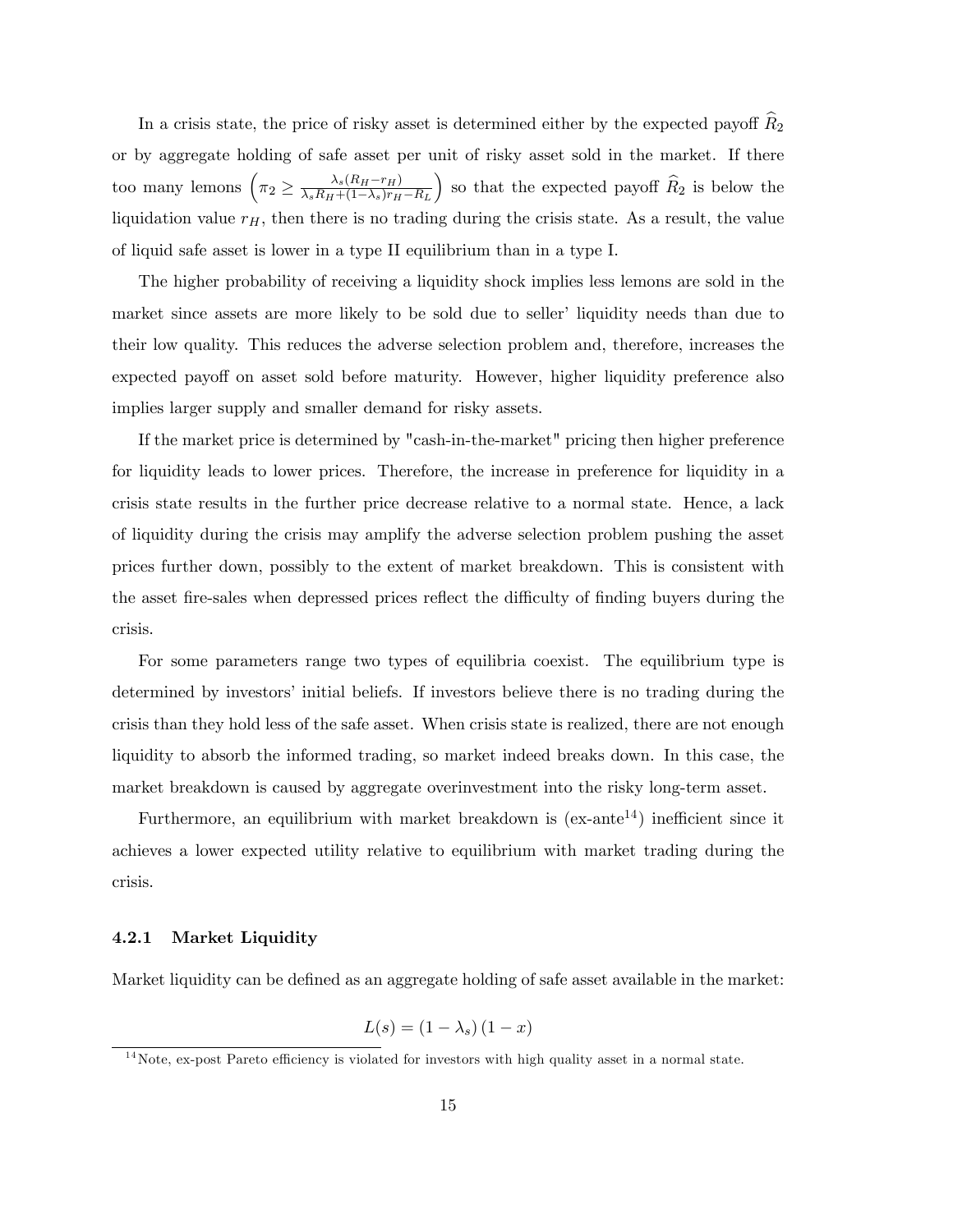Also, market liquidity can be characterized by the cost (in terms of foregone payoff) of selling long-term asset before maturity<sup>15</sup>. A lower cost implies higher liquidity.

$$
C(s) = \frac{\widehat{R}_s - p_s}{\widehat{R}_s}
$$

Therefore, there is a trade-off between asset payoff and liquidity: risky assets have larger expected payoff but there is a cost associate with premature liquidation or sale of the asset. This cost is increasing with amount of adverse selection in the market.

Even though the safe asset has lower expected return, it has additional value for ability to reallocate risky assets from liquidity traders to investors who didnít receive a liquidity shock. This value of liquidity is reflected in the payoff on risky asset bought in period one:  $\widehat{R}_s/p_s > 1$ . The payoff is larger in the crisis relative to a normal state:  $\widehat{R}_2/p_2 > \widehat{R}_1/p_1$ reflecting the higher value of liquidity during the crisis. However, the scarcity of liquidity holdings in the market could lead to the market breakdown, in which case the role of safe asset reduces to the storage technology.

The market liquidity, measured both as aggregate holdings of safe asset and as the cost of premature liquidation of risky asset, is larger in a normal state than in a crisis state<sup>16</sup>. Also, in each state market liquidity is larger when there is no adverse selection.

#### 4.3 Welfare

The informed trading is beneficial if does not cause market breakdown during the crisis.

Proposition 2 The ability to trade based on private information increases expected utility if there is market trading and may decrease expected utility if there no-trade during the crisis and probability of a crisis is sufficiently large. The investors hold less of safe asset in an equilibrium with adverse selection than in an equilibrium without adverse selection.

The market trading in the interim period allows investors with low quality assets benefit from the private information at the expense of liquidity traders. The ability to trade based on private information provides some ex-ante insurance against a low asset quality realization, especially in the crisis state. As a result, adverse selection makes risky investment

<sup>&</sup>lt;sup>15</sup>This characterization of liquidity is similar to Eisfeldt [18], where liquidity is described as the cost of transferring the value of expected future payo§s from long-term assets into current income.

 $16$ This is consistent with emperical evedinces that market liquidity is procyclical.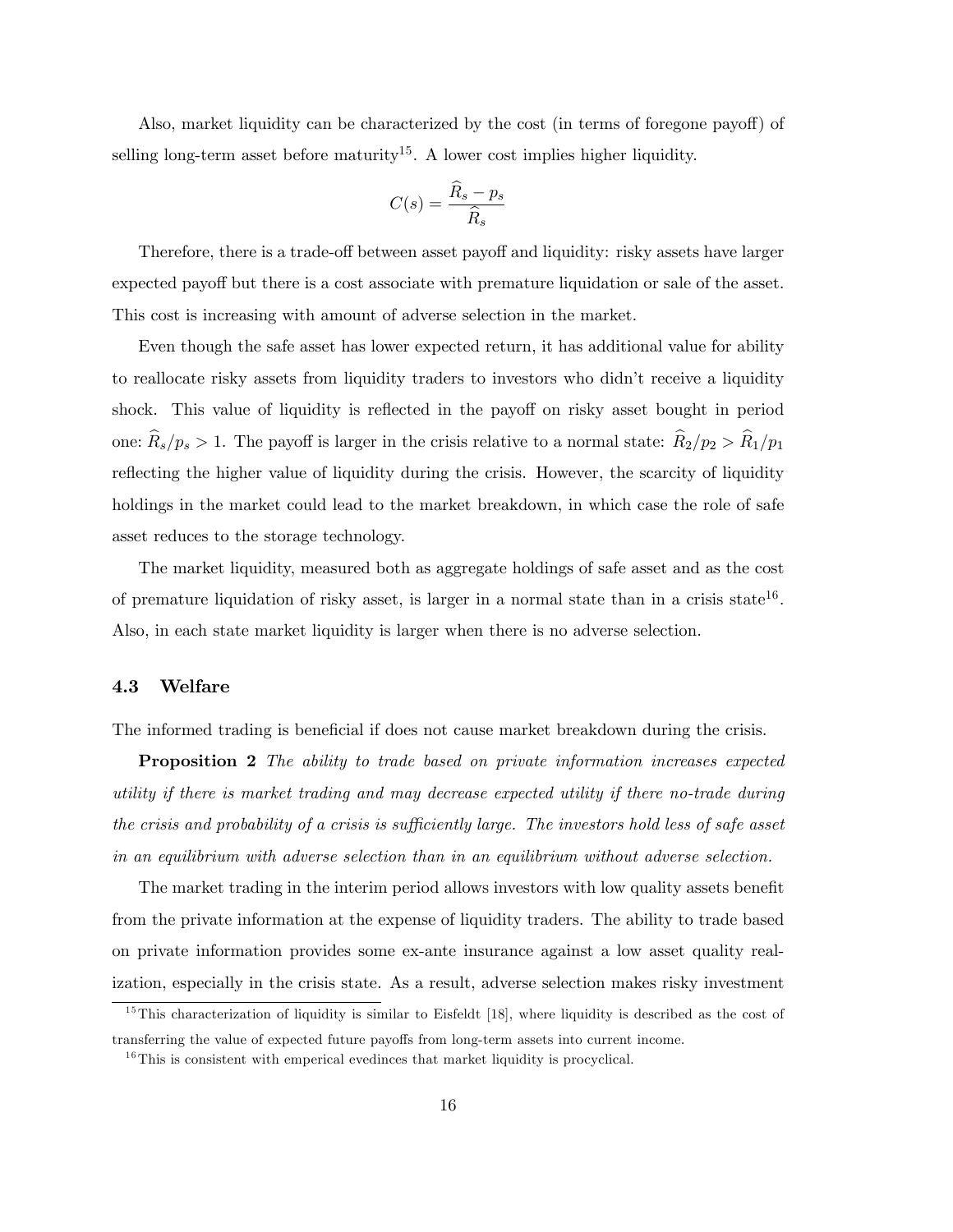ex-ante more attractive, which is reflected in the larger optimal investment allocation. Also, it leads to the consumption smoothening across different types of investors, and therefore, improves the welfare.

However, if there is no trade during the crisis, then investors are left with their low quality assets. So, the market breakdown prevents risk sharing. Moreover, some of the high quality asses are liquidated before maturity. This increases consumption volatility and leads to a lower welfare relative to an equilibrium where informed trading is not possible.

Furthermore, larger investment allocation implies smaller holdings of safe asset in an equilibrium with adverse selection. As a result, the market is less liquid and the cost selling risky asset before maturity is higher than in the absence of adverse selection.

In the setting where trading based on private information is not possible, the market provides insurance only against liquidity risk. So, there are possible welfare gains from allowing investors to benefit from private information on their asset quality.

### 4.4 Example

Adverse Selection To illustrate the impact of adverse selection, consider the following numerical example. The asset return parameters are given  $R_H = 1.2$ ,  $r_H = 0.5$ ,  $r_L = 0.3$ , the fraction of low quality investments in a normal state:  $\pi_1 = 0.05$ , probability of a liquidity shock in a normal state and a crisis state, respectively:  $\lambda_1 = 0.2$  and  $\lambda_2 = 0.3$ , the probability of a crisis:  $q = 0.1$ . Figure 3a depicts the equilibrium values of investment, prices and expected utility as a function of low quality assets in the crisis. The solid lines depict values of equilibria with adverse selection, and dashed lines represent values of equilibria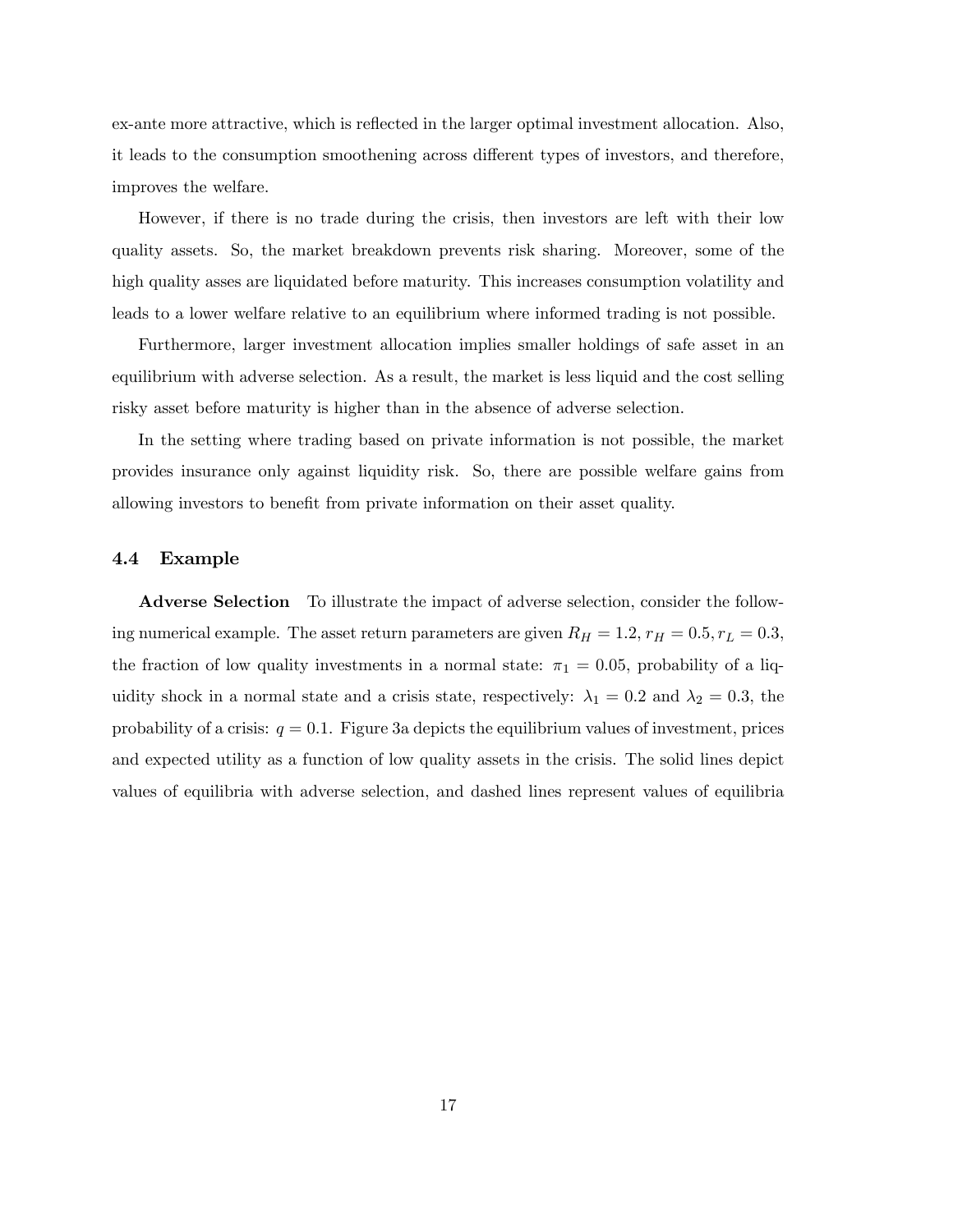without adverse selection.



Figure 3a. Equilibrium values of investment, prices and welfare as a function of  $\pi_2$ .

As the fraction of low quality assets increases, the economy moves from an equilibrium with trading to an equilibrium with no-trade in the crisis state. If the fraction of lemons is relatively small (less than  $12\%$ ) then there is a unique equilibrium with market trading in both states. If the fraction of lemons is sufficiently large (more than  $14.2\%$ ) then there is a unique equilibrium with no-trade during the crisis. In between, the two types of equilibria coexist.

The holdings of risky asset is larger in type II equilibrium since the value of safe asset is lower. The asset price volatility increases with adverse selection. The private information about asset quality results in an increase in welfare if there is market trading. However, if adverse selection causes the market breakdown, there is a welfare loss.

Figure 3b depicts market liquidity as an aggregate holdings of safe asset, the cost of foregone payoff when asset is sold before maturity, and the return on asset bought on the secondary market. The liquidity available in the market at  $t = 1$  for purchasing risky assets is larger in a normal state than in a crisis state. Also, in each state market liquidity is larger when there is no adverse selection. The cost of selling asset before maturity is higher in the crisis state implying the lower market liquidity. The asset return is higher during the crisis reflecting the lack of liquidity in the market.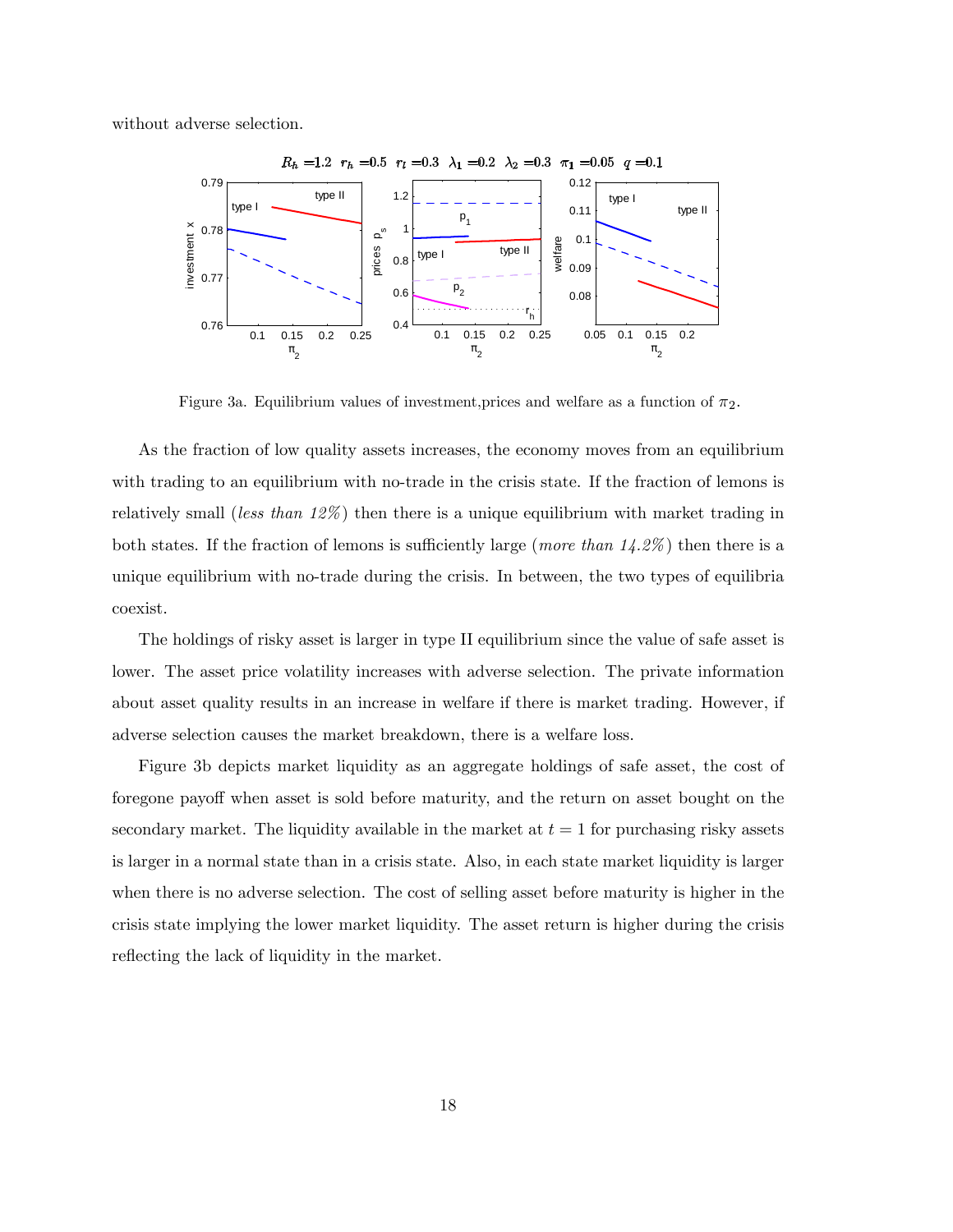

Figure 3b. Equilibrium values of market liquidity and asset returns as a function of  $\pi_2$ .

The adverse selection leads to a low market liquidity, low trading volume, and high return on assets bought during the crisis. If an economy is in a no-trade equilibrium, especially in a multiple equilibria range, then providing a liquidity to the market may restore trading.

**Liquidity preference** Now consider the effect of higher preference for liquidity during the crisis. The increase in liquidity preference  $\lambda_2$  in a crisis state may lead to shift to a type II equilibrium with market trading in a normal state and no trade in a crisis state.

As before, asset returns are given by  $R_H = 1.2$ ,  $r_H = 0.5$ ,  $R_L = r_l = 0.3$ , the fraction of low quality investments in a normal state and in a crisis state, respectively:  $\pi_1 = 0.05$ and  $\pi_2 = 0.25$ , the probability of a crisis:  $q = 0.1$ . The probability of a liquidity shock in a normal state is  $\lambda_1 = 0.2$ . The figure below illustrates the effect of an increase in the liquidity preference in a crisis state  $\lambda_2$  from 0.2 to 0.4 on the equilibrium values. For  $\lambda_2$  $\leq 0.3$ , there is market trading in both states; for  $\lambda_2 > 0.32$  there is no trade during the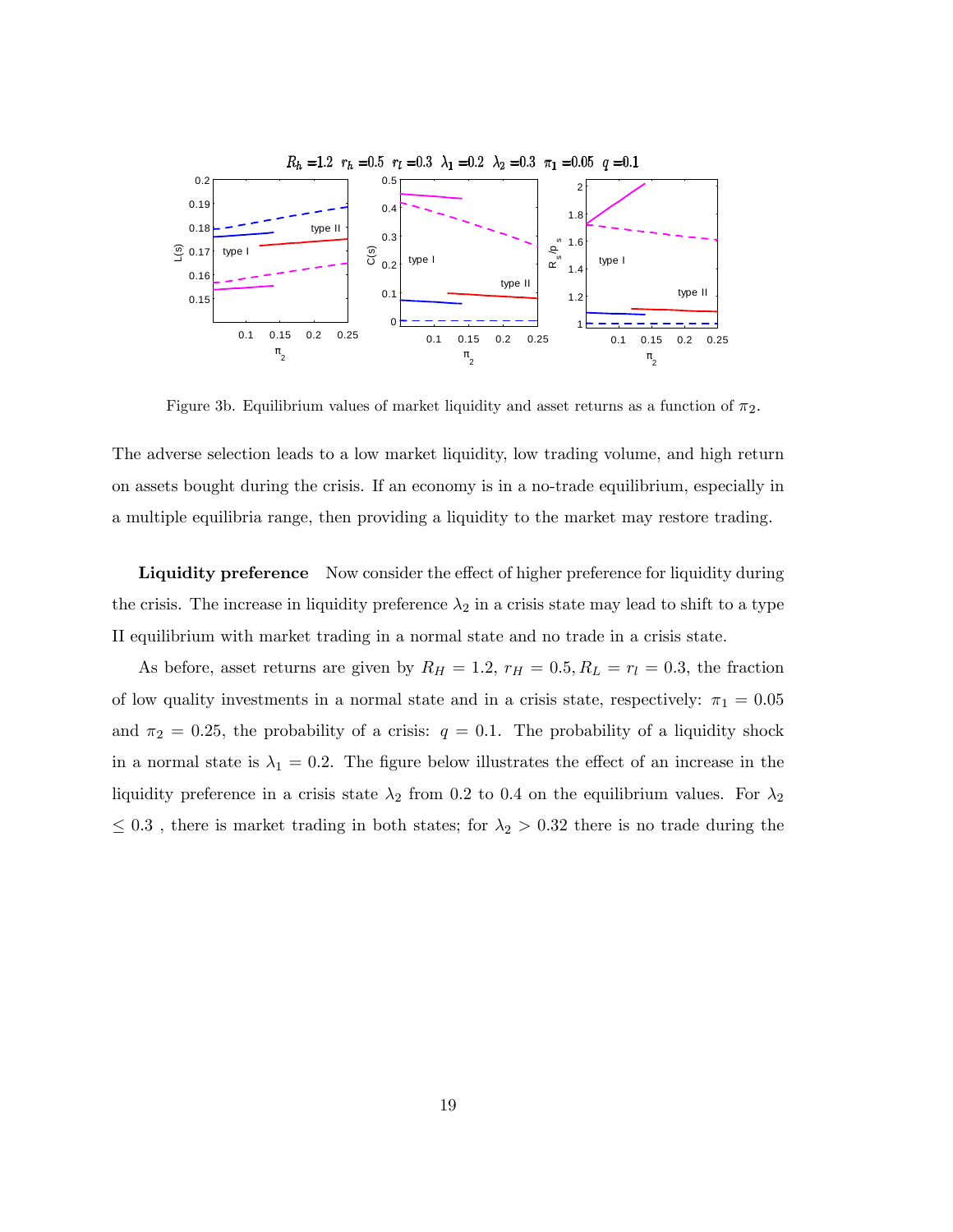crisis, otherwise there are multiple equilibria.



Figure 5. Equilibrium values as a function of  $\lambda_2$ .

The flight to liquidity during the crisis magnifies the effect of adverse selection on asset prices and market liquidity. The higher preference for liquidity ex-ante results in a lower market prices and a higher cost of selling investment before maturity. As a result, the payoff of assets bought in the market during the crises is higher, which is consistent the fire-sale pricing.

If a crisis is accompanied by the flight to liquidity, the effect of adverse selection can be amplified, leading to the fire-sale pricing (assets are priced significantly below their expected payoffs) and possibly to a complete breakdown of trade.

Next figure illustrates how equilibrium types depends on the interaction between liquidity preference  $(\lambda_2)$  and fraction of low quality assets  $(\pi_2)$ . Figure 8 depicts the possible equilibria regions for different values of  $\pi_2$  and  $\lambda_2$ . Each point in the  $(\pi_2, \lambda_2)$  plane corresponds to a particular type of equilibria: type I or type II, except for the region with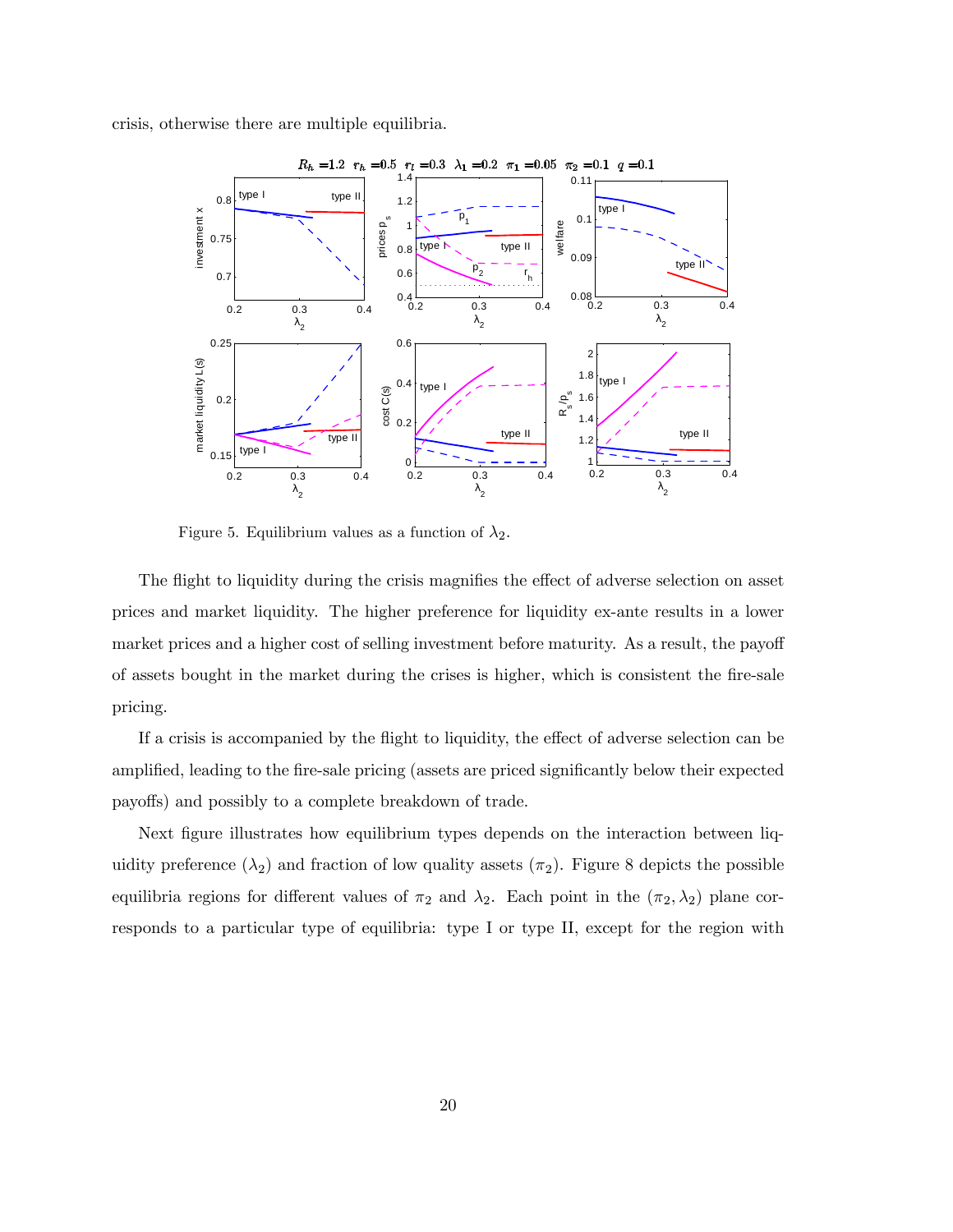

multiple equilibria when type I and II occur simultaneously.

Figure 6. Equilibrium types for different values of  $\pi_2$  and  $\lambda_2$ .

As can be seen from the figure, even small amount of adverse selection (small  $\pi_2$ ) can lead to the no-trade outcome if the preference for liquidity is sufficiently high (large  $\lambda_2$ ).

If the market breakdown is caused by high liquidity preference,  $(i.e., the expected payoff$ R is higher than the liquidation value  $r_H$ ) then the trading can potentially be restored by liquidity (safe asset) provision to the market.

### 4.5 Properties of Equilibrium

### 4.5.1 Probability of a crisis state

The probability of a crisis state  $q$  reflects the investors' beliefs about the likelihood of a crisis. In this section, I examine how changes in  $q$  affect the equilibrium values.

**Corollary 1.** If investors believe a crisis state is more likely to occur  $(q$  is larger) then (i) liquidity holdings are larger; (ii) market prices are higher; (iii) expected utility is lower. If the economy is in a type II equilibrium with market trading in a normal state and no trade in a crisis state then an increase in q may lead to a type I equilibrium with trading in both states.

The higher probability of a crisis state  $q$  implies that an asset is more likely to become a lemon, which makes it ex-ante less profitable. Therefore, an increase in  $q$  leads to a lower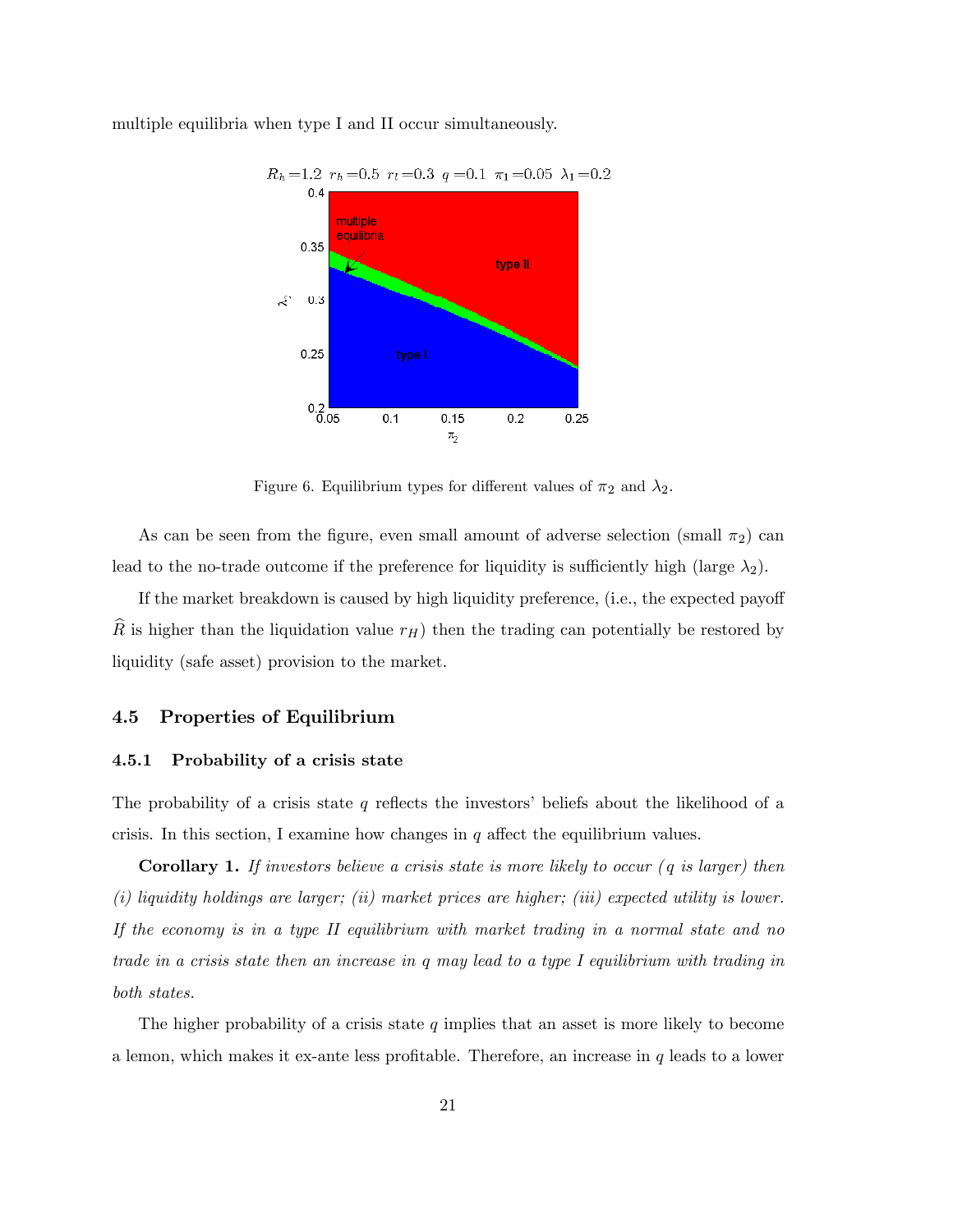level of investment. The smaller investment at date  $t = 0$  implies less supply and more demand for risky assets at date  $t = 1$ . As a result, market prices are higher, both in a type I and a type II equilibria.

The fact that the market price is increasing in the probability of a crisis makes it is possible to move from one equilibrium type to another. Suppose an economy is in a type II equilibrium with no market in a crisis state, and the probability of a crisis  $q$  increases. Then it is possible that the price in a crisis state will increase sufficiently to switch to a type I equilibrium with market trading in both states. (If an economy is initially in a type I equilibrium then the equilibrium type does not change if  $q$  is increased. If an economy is in a type II equilibrium and the probability  $q$  is decreased then the equilibrium type does not change either.)

Consider again the numerical example. The asset return parameters are given  $R_H = 1.2$ ,  $r_H = 0.5, r_L = 0.3$ , the fraction of low quality investments in a normal state:  $\pi_1 = 0.05$  and in a crisis state:  $\pi_2 = 0.15$ , and probability of a liquidity shock in a normal state:  $\lambda_1 = 0.2$ , and in a crisis state:  $\lambda_2 = 0.3$ . Figure 7 depicts the equilibrium values of investment, prices, welfare, and market liquidity as a function of probability of a crisis state  $q$ .



Figure 7. Equilibrium values as a function of  $q$ .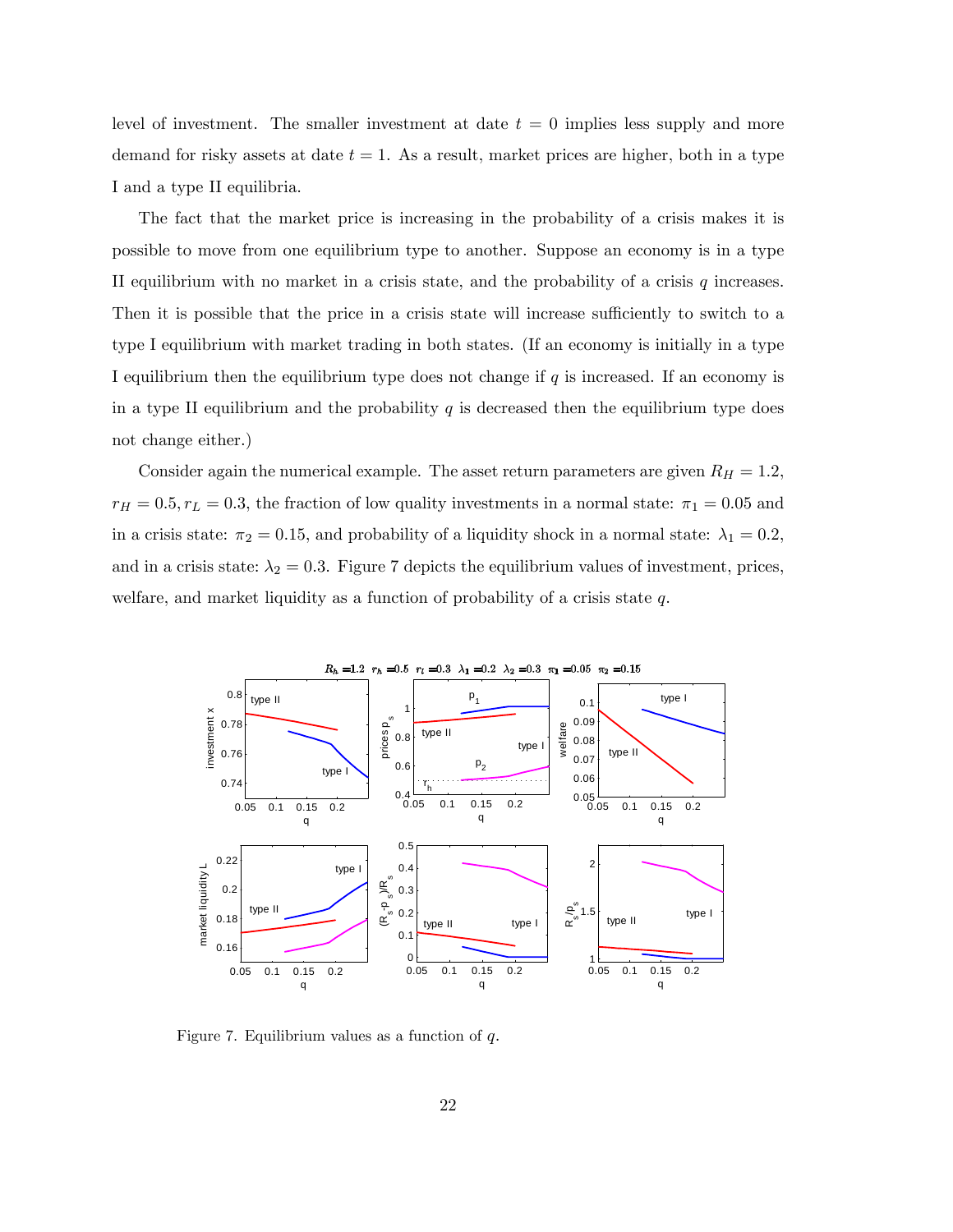As the probability of a crisis increases, the economy moves from a unique equilibrium with market trading to multiple equilibria (for  $q > 11.8\%$ ), and then to a unique equilibrium with no-trade in the crisis state (for  $q > 20.6\%$ ). So, if a crisis is considered to be a rare event (probability is small) then there is no market trading during the crisis.

Let us compare equilibria sequentially. Suppose the probability of a crisis  $q$  depends on the previously realized state. So that conditional probability of transition from a normal state to a crisis state is smaller than the conditional probability of remaining in a crisis state. The transition matrix is given by  $\sqrt{2}$ 4  $1 - q_{12}$   $q_{12}$  $1 - q_{22}$   $q_{22}$ ٦ where  $q_{22} > q_{12}$  and  $q_{jk} = Pr(s =$  $s_k | s = s_j$ ,  $k, j \in \{1, 2\}$ , so it is more likely that an economy continues to stay in a crisis state if it is realized. Let us look again at the numerical example. Suppose  $q_{11} = 0.05$ and  $q_{22} = 0.25$ . If an economy is in a normal state then it is in a type II equilibrium with no trading during the crisis. Once an economy is in a crisis state, beliefs are revised and investment allocations are adjusted, and an economy moves to a type I equilibrium. So, the market trading is resumed next period even if the crisis persists.

Next I examine how equilibrium types depends on the interaction between liquidity preference  $(\lambda_2)$ , probability of a crisis  $(q)$ , and fraction of lemons  $(\pi_2)$ . Figure 8 illustrates the possible equilibria regions for different values of q and  $\lambda_2$ . Again, I consider two examples with the same values of  $R_H = 1.2$ ,  $r_H = 0.5$ ,  $r_L = 0.3$  and different values of  $\pi_2$ :  $\pi_2 = 0.15$ and  $\pi_2 = 0.25$ .



# $R_h = 1.2 r_h = 0.5 r_l = 0.3 \pi_1 = 0.05 \lambda_1 = 0.2$

Figure 8. Equilibrium types for different values of q and  $\lambda_2$ .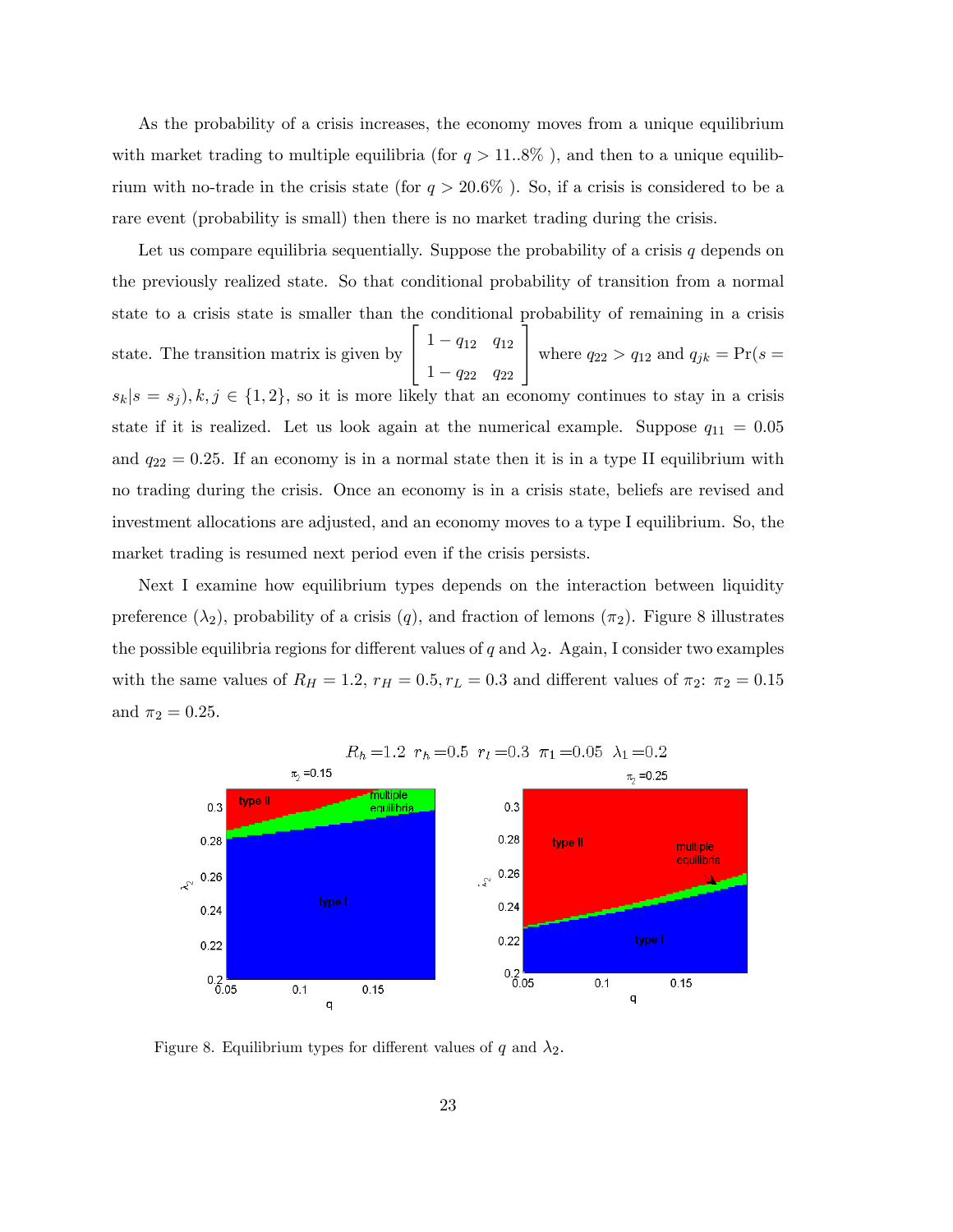As can be seen from the figure, even small amount of adverse selection can lead to the market breakdown if a crisis is considered to be a rare event (small  $q$ ) and preference for liquidity is high (large  $\lambda_2$ ). If crisis is likely to occur then there is trading even if there are many low quality assets in the market. The threshold value of the crisis probability when economy switches from trade to no-trade equilibrium is increasing in  $\lambda_2$ . So, if a crisis is accompanied by significant flight to liquidity, then no trade outcome can be more persistent.

#### 4.5.2 Role of beliefs about the crisis

In this section, I analyze the role of beliefs about the likelihood of a crisis. Suppose the (true) probability of a crisis is  $q_o$ , however, investors believe that the probability is q which can be less or greater than  $q<sub>o</sub>$ . Let us look again at the numerical example considered before. Suppose the probability of a crisis is  $q<sub>o</sub> = 0.1$ . Figures 9 depicts the equilibrium values of investment and expected utility as a function of beliefs about probability of a crisis state  $q \in (0, 0.2)$ . If a crisis is considered to be unlikely  $(q < 3.2\%)$ , then there is market breakdown during the crisis. If probability of the crisis is above 6.6%, then economy is in a unique equilibrium with market trading in both states. In between  $q \in [0.032, 0.066]$ , there are multiple equilibria of both types.



Figure 9. Equilibrium values of investment,prices and expected utility as a function of beliefs q.

Underestimating the probability of the crisis may result in a no-trade outcome. Overestimating the probability of the crisis may actually be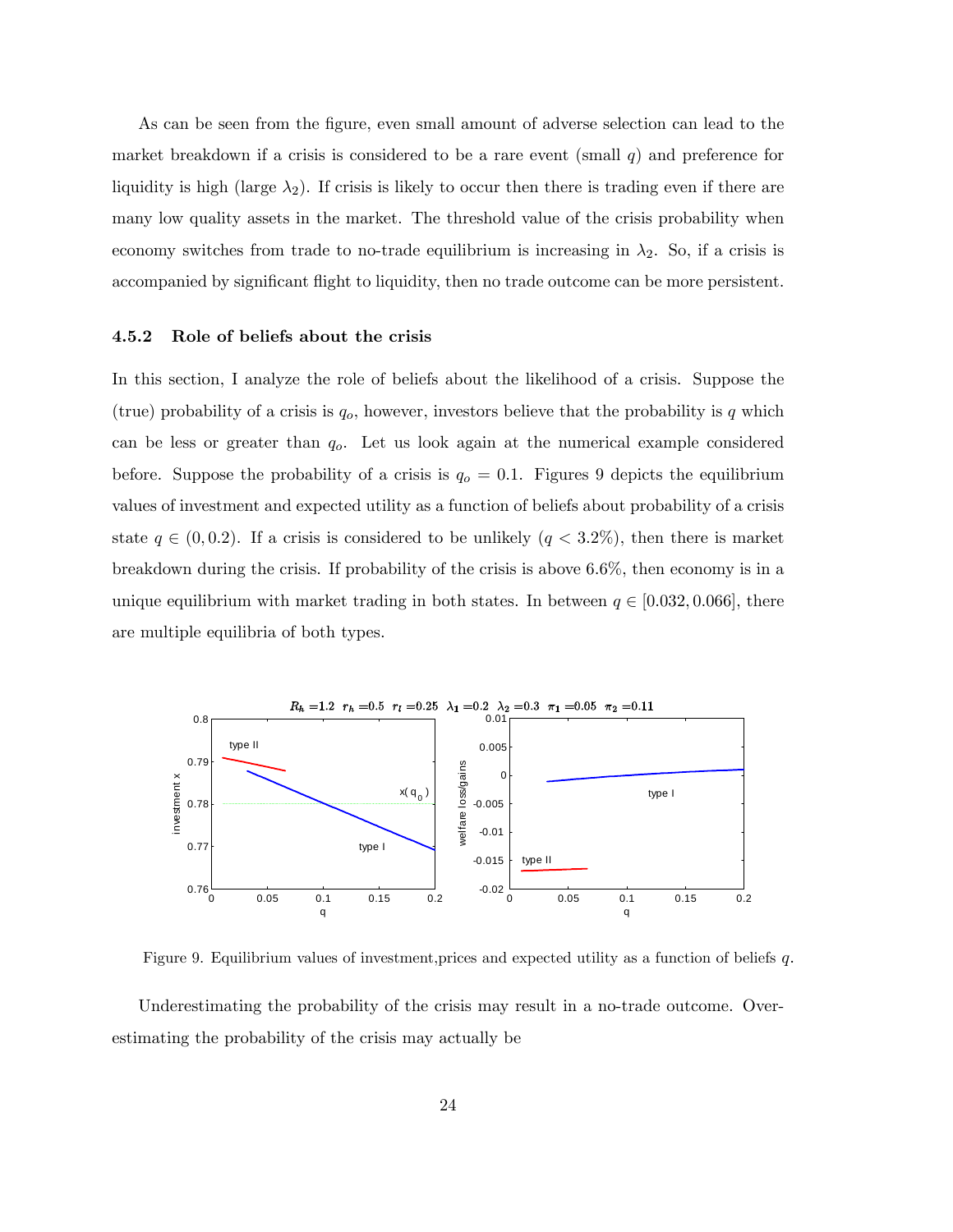welfare beneficial since competitive equilibrium is not efficient.<sup>17</sup> Investors overinvest into risky asset at date  $t = 0$  relative to the second-best investment allocation. Therefore, the pessimistic beliefs about likelihood of the crisis leads to the larger holdings of safe asset, which increases market liquidity and improves the welfare.

Therefore, expectations of the crisis can affect the equilibrium type. Underestimating the probability of a crisis is more costly in term of welfare than overestimating as it may result in the market breakdown during the crisis.

### 4.6 Equilibrium with Adverse Selection and Knightian Uncertainty

Now consider the case when a crisis state is accompanied by an unanticipated shock in period one. The shock can be viewed as an "unforeseen contingency", an event that investors are not aware about so they do not plan for it.<sup>18</sup> As a result of this shock, investors face Knightian uncertainty (ambiguity) about the fraction of low quality assets in a crisis state, i.e.,  $\hat{\pi}_2 \in [\underline{\pi}_2, \overline{\pi}_2]$  where  $\pi_1 \leq \pi < \overline{\pi}$ . Investors do not know the actual probability of an asset being a lemon, instead they believe the probability  $\hat{\pi}_2$  belongs to the set:  $[\underline{\pi}, \overline{\pi}]$ . Investors are assumed to have Gilboa-Schmeidler maxmin utility:  $U(c) = \min_{\hat{\pi}_2} E_{\hat{\pi}_2}[\log(c)].$ This assumption does not change the investment decision made at date  $t = 0$  since there are no ambiguity at date  $t = 0$ . The investment allocation x depends on the initial beliefs  $\pi_2$  (before the unanticipated shock is realized).

The investment decisions of liquidity traders are unaffected by this uncertainty about  $\hat{\pi}_2$ . The late consumers make decision about buying assets at date  $t = 1$  based on the worst among possible priors:  $\overline{\pi}$ . Therefore, investors are willing to buy risky asset at  $t = 1$  during the crisis if the market price  $p_2$  is less than the (worst) expected payoff  $\widehat{R}(\overline{\pi}_2)$  which is given by

$$
\widehat{R}(\overline{\pi}_2) = \frac{\lambda_2 (1 - \overline{\pi}_2)}{\lambda_2 + (1 - \lambda_2)\overline{\pi}_2} R_H + \frac{\overline{\pi}_2}{\lambda_2 + (1 - \lambda_2)\overline{\pi}_2} r_L
$$
\n(12)

 $^{17}$  See section 4.4. for the Central Planner solution.

 $18$ Unforseen contingencies are defined as "possibilities that the agent does not think about or recognize as possibilities at the time he makes a decisison" (Lipman, The New Plagrave Dictionary of Economics 2008). In modeling unanticipated uncertainty about the asset value, I am following Easley and O'Hara (2008) and Uhlig (2009).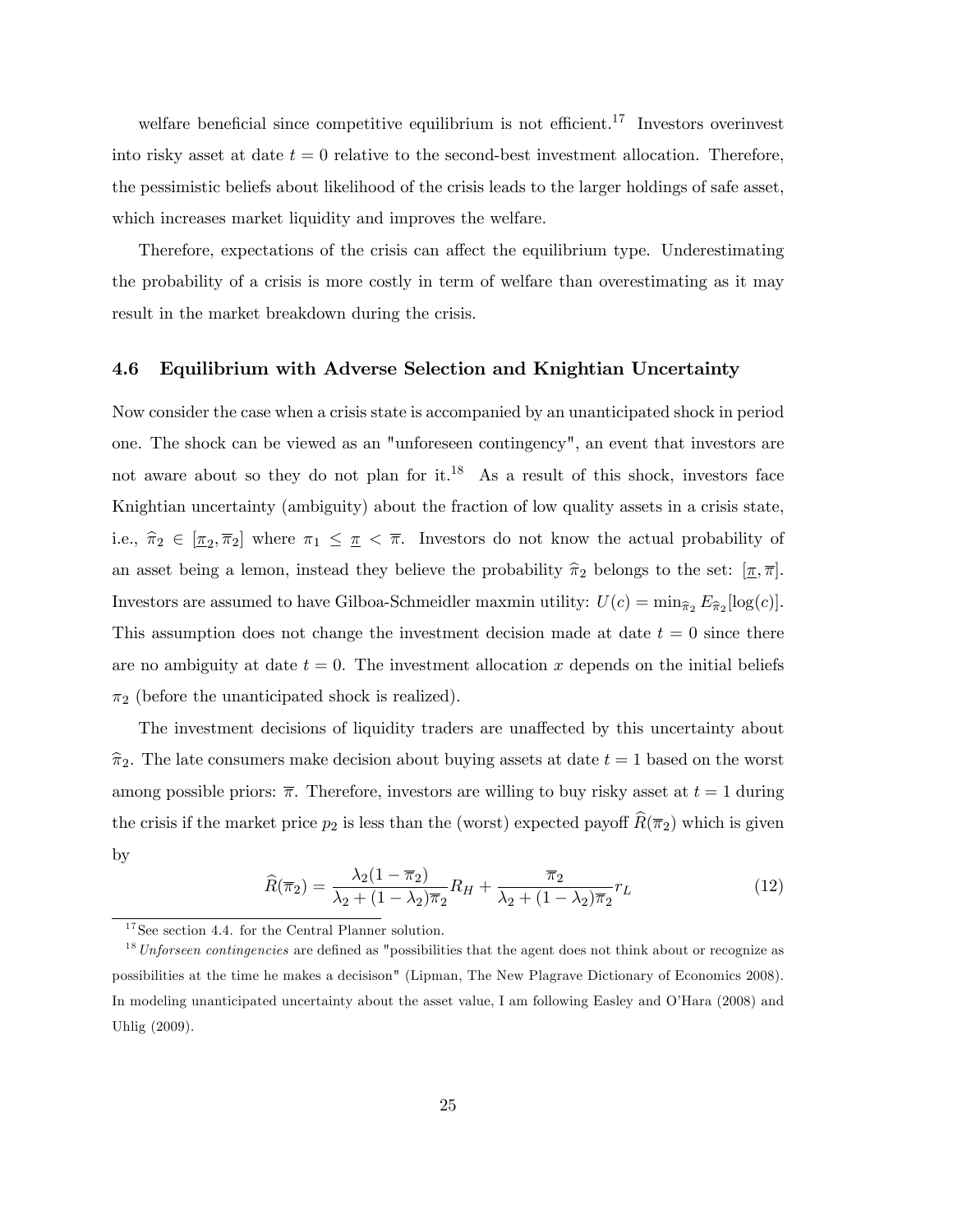Suppose  $\hat{\pi}_2$  is the actual (true) fraction of low quality assets such that  $\pi_2 \leq \hat{\pi}_2 < \overline{\pi}_2$ . Therefore, the price  $p_2$  is given by

$$
p_2 = \frac{(1 - \lambda_2)}{(\lambda_2 + (1 - \lambda)\hat{\pi}_2)} \frac{(1 - x(\pi_2))}{x(\pi_2)}
$$
(13)

Consider the case when  $p_2 > r_H$ . This implies that  $p_1 > r_H$ . So, if there are no ambiguity about  $\hat{\pi}_2$  then there is market trading in each state. However, in the presence of ambiguity about  $\hat{\pi}_2$  there is no trade equilibrium if  $\overline{\pi}_2$  is sufficiently large so that  $\widehat{R}_2(\overline{\pi}_2) \le r_H$ , i.e.,

$$
\overline{\pi}_2 \ge \frac{\lambda_2 \left(R_H - r_H\right)}{\lambda_2 R_H + (1 - \lambda_2) r_H - r_L} \tag{14}
$$

Again consider the numerical example: asset returns are given by  $R_H = 1.3$ ;  $r_H =$  $0.5, r<sub>L</sub> = 0.3, \pi<sub>1</sub> = 0.03, q = 0.1, \text{ and } \lambda = 0.2.$  The figure below illustrates the effect of an increase in the fraction of lemons in a crisis state  $\pi_2$  from 0.05 to 0.5 on the equilibrium values of investment and prices. If the fraction of lemons during a crisis exceeds 37% then the market breaks down.



Figure 10. Equilibrium values of investment, prices and expected utility as a function of beliefs  $\bar{\pi}_2$ .

Therefore, the uncertainty about fraction of low quality assets can amplify the affect of adverse selection and result in a breakdown of trade. If the market breakdown of trade is caused by large fraction of low quality assets then liquidity provision is not helpful since it does not affect the expected payoff, and therefore, results in further hoarding of liquidity. In this case, it is more effective to liquidate some of low quality assets. This reduces adverse selection, and therefore can restore the market trading.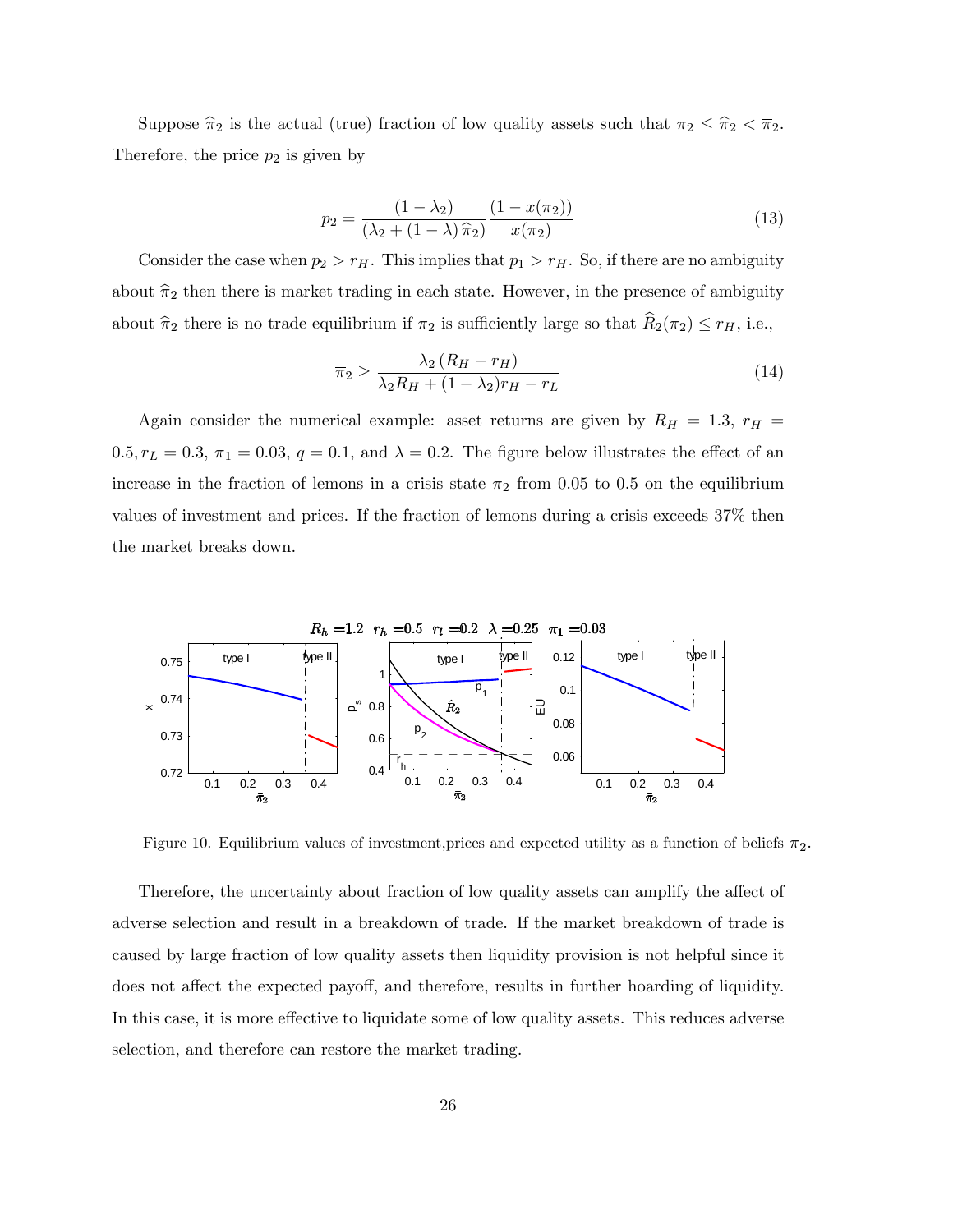### 4.7 Government

In this section, I analyze this model from the central planner perspective, and compare it with the market equilibria.

First-best allocation Under full information (when it is known who receives a liquidity  $\sqrt{ }$ shock and the quality of asset is observable) the optimal investment allocation is  $x =$  $\sqrt{2}$ 

 $\left(1-\sum\right)$  $_{s=1,2}$  $q_s\lambda_s$ , consumption allocation of liquidity investors  $c_1(s) = \frac{1}{\lambda_s} \sum$  $_{s=1,2}$  $q_s \lambda_s$ , and  $\sqrt{ }$ 1

late consumers receive  $c_2(s) = R_s$  $\left(1-\sum\right)$  $_{s=1,2}$  $q_s\lambda_s$  $\int (1 - \lambda_s).$ 

Second-best allocation With asymmetric information about the quality of assets and identity of liquidity traders, the first-best allocation is not incentive compatible because investors with low quality assets have an incentive to pretend to be liquidity traders to get one unit of good per unit of low quality asset instead of liquidating it for  $r<sub>L</sub>$  units of good since  $r_L < 1$ .

Therefore, the incentive-compatible maximization problem becomes:

$$
\max_{x} \sum_{s=1,2} \sum_{k=L,H} q_s \left( \lambda \pi_{sk} \log c_{1k}(s) + (1 - \lambda) \pi_{sk} \log c_{2k}(s) \right)^{19}
$$
(15)  
s.t. (i)  $\lambda c_1(s) \le 1 - x$   
(ii)  $(1 - \lambda) \sum_{k=L,H} \pi_{sk} c_{2k}(s) = x (1 - \pi_s) R_h + 1 - x - \lambda \sum_{k=L,H} \pi_{sk} c_{1k}(s)$   
(iii)  $c_1(s) \ge x r_H + 1 - x$   
(iv)  $c_{2L}(s) \ge x r_L + 1 - x$   
(v)  $c_{2H}(s) \ge x R_H + 1 - x$   
(vi)  $c_1(s) \le c_{2k}(s) \forall k, s$  (16)

Since the quality of assets is not observable, all liquidity investors consume the same amount:  $c_{1k}(s) \equiv c_1(s)$  for each k, s. The constraints (i) and (ii) are resource constraints for period one and two, respectively. The constraints  $(iii)$ ,  $(iv)$  and  $(v)$  are participation constraints for each type. The constraints (vi) are incentive compatibility constraints. In equilibrium, these constraints bind for investors with low quality assets:  $c_1(s) = c_{2L}(s)$  in each state s.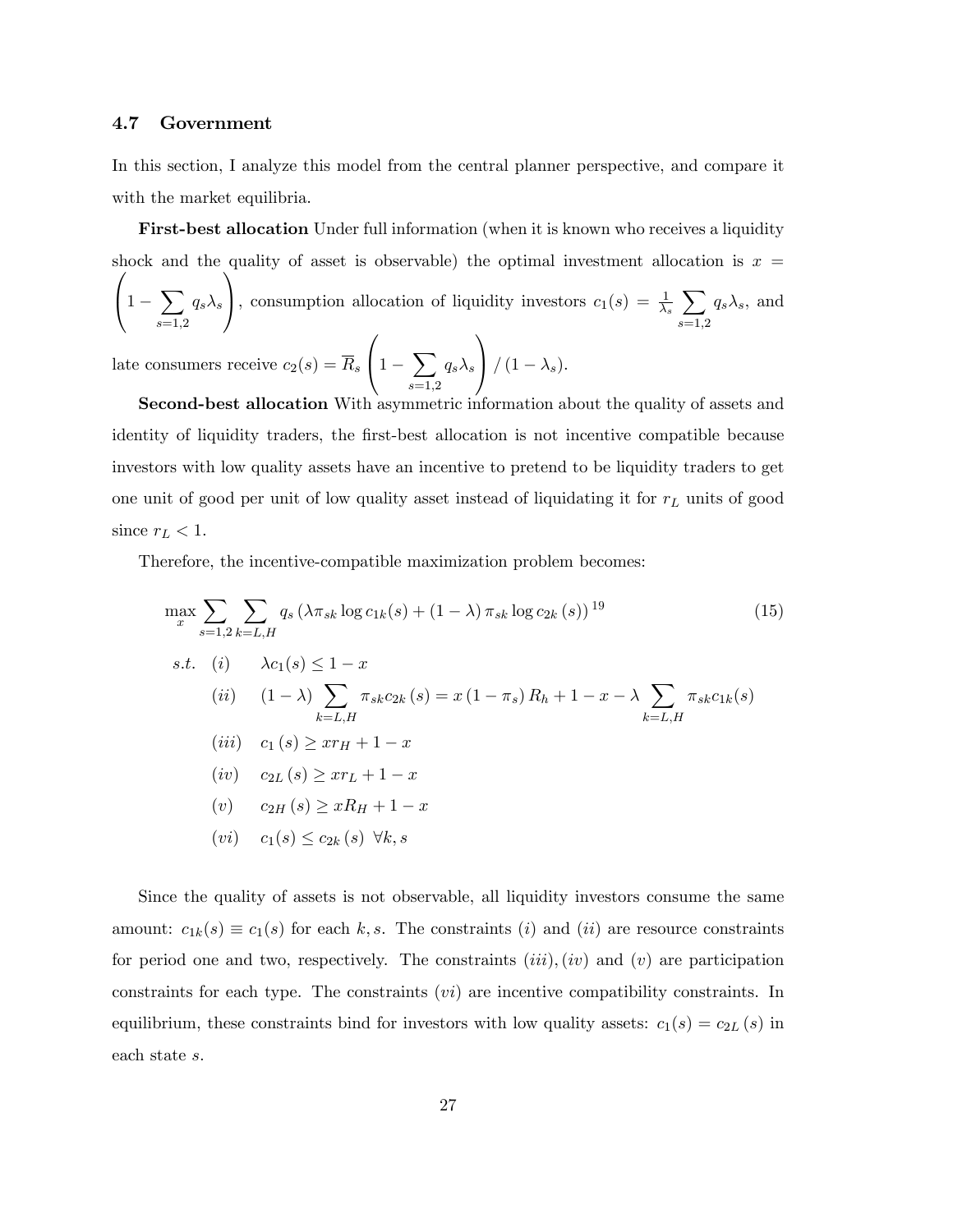**Proposition 3.** The optimal holdings of safe asset in the incentive-compatible central planner solution are larger than the Örst-best allocation and than in the market equilibrium. The central planner achieves higher welfare relative to the market equilibrium.

The central planner can reduce the adverse selection problem but cannot completely eliminate it. Due to the adverse selection, there are more assets traded in the market at date  $t = 1$ , in particular, more assets of low quality. To absorb this trading, more market liquidity is required. In the market equilibrium, investors do not take into account the effect of their investment choice on prices. The effect of prices on expected utility depends on the investors' type: liquidity investors and investors with low quality assets benefit from higher prices, while investors with high quality assets benefit from asset low prices. Overall, effect evaluated at the market equilibrium is positive. This means that the ex-ante welfare can be improved by increasing holdings of safe asset which results in higher prices. So, the central planner problem is equivalent to the investor maximization problem when price effect is taken into account, which leads to a larger fraction of endowment allocated to the safe asset at date  $t = 0$ . This larger liquidity allocation smooths the ex-ante consumption by improving consumption of liquidity investors and investors with lemons. As a result, it achieves higher welfare.

The central planner solution suggests another policy implication: requiring ex-ante a larger holdings of safe asset (liquidity) would alleviate the adverse selection problem and prevent market breakdown during the crisis.

#### 4.7.1 Policy Implications

Liquidity requirement at  $t=0$  The central planner solution suggests the following policy implication: requiring ex-ante a larger holdings of safe asset (liquidity) would alleviate the adverse selection problem and prevent the market breakdown during crises, especially if the economy is in the multiple equilibria range. The government can require to hold liquidity  $(1 - x)$  at date  $t = 0$  such that the second-best allocation is implemented.

#### Market Intervention at  $t=1$

Alternatively, government can intervene ex-post when the economy is in the crisis state. If the market breakdown is due to the higher liquidity preference or to underes-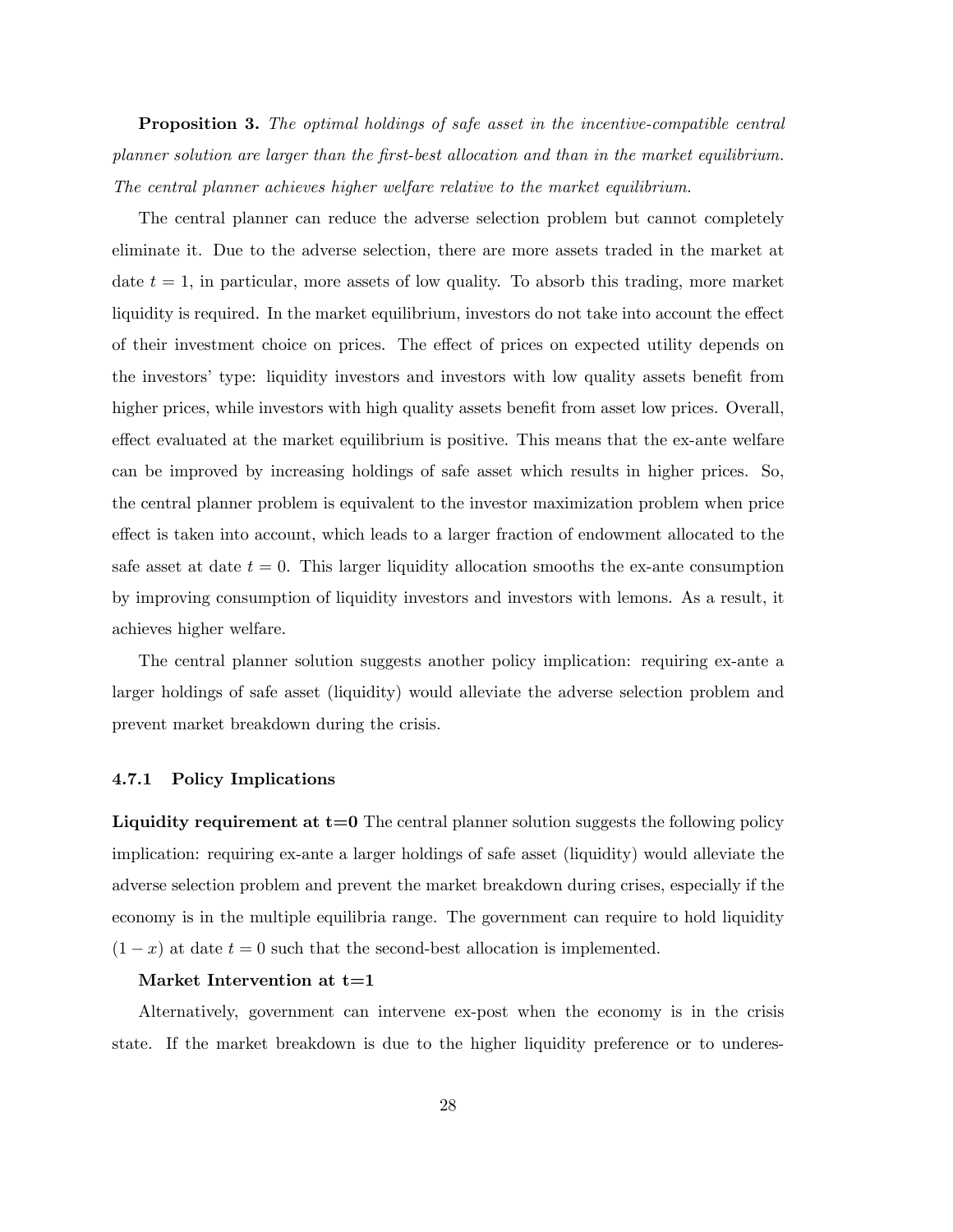timating the likelihood of a crisis, then liquidity provision into the market can restore the trading. Consider the situation when government decides to intervene if an economy is no-trade equilibrium during the crisis. Suppose the price has to be increased by  $\Delta$  to restore trading, then government should inject  $\Lambda$  amount of liquidity such that  $\Lambda = \Delta (\lambda_2 + (1 - \lambda_2) \pi_2) x$ . Alternatively, the government can buy  $\gamma$  amount of assets such that  $\gamma = \Delta (\lambda_2 + (1 - \lambda_2) \pi_2) x / ((\frac{(1 - \lambda_2)(1 - x)}{(\lambda_2 + (1 - \lambda_2) \pi_2)x} + \Delta)$ . This policy is effective if the expected payoff of assets sold in the market is above liquidation value:  $\hat{R}_2 > r_H$ .

If the no-trade outcome is a result of large fraction of lemons in the market or Knightian uncertainty about it then it is more effective to purchase these assets. In this case, the liquidity injection is not useful since it does not affect the expected value of assets, and therefore, leads to the further liquidity hoarding. If  $\pi_2 : \hat{R}_2(\pi_2) > r_H$  then fraction  $\delta$  of bad assets needs to be removed from the market such that  $\delta = 1 - \frac{\lambda_2 (R_H - r_H)}{\lambda_2 R_H + (1 - \lambda_2) r_H}$  $\frac{\lambda_2(R_H-r_H)}{\lambda_2R_H+(1-\lambda_2)r_H-R_L}/\pi_2.$ Removing such assets from the market reduces adverse selection and uncertainty problems.<sup>20</sup>

It should be noted that there is a moral hazard problem associated with government interventions during crises. If market participants anticipate government interventions then the optimal holdings of risky assets is larger. This implies that the amount of liquidity that needs to be provided to the market or amount of assets that needs to purchased would also be larger. The moral hazard problem can be corrected if liquidity injection at date  $t = 1$ is financed by a tax  $\tau$  per unit of investment imposed at date  $t = 0$ . Therefore, the tax  $\tau x$ should be equal liquidity provision  $\Lambda$  that required in order to restore market price  $\bar{p}_2$ .

$$
\tau x = (\lambda_2 + (1 - \lambda_2) \pi_2) x \overline{p}_2 - (1 - \lambda_2) (1 - x)
$$

Imposing such tax increases liquidity holdings at  $t = 0$  and prevents market breakdowns at  $t = 1$ , which results in a higher expected utility.<sup>21</sup>

To illustrate the effect of government policy consider again the numerical example. The asset return parameters are given  $R_H = 1.2$ ,  $r_H = 0.5$ ,  $R_L = r_L = 0.3$ , the fraction of low quality investments in a normal state:  $\pi_1 = 0.05$ , probability of a liquidity shock in a normal state and a crisis state, respectively:  $\lambda_1 = 0.2$  and  $\lambda_2 = 0.3$ , the probability

 $^{20}$ This is consistent with arguments about effectiveness of the TARP proposal. However, as has been extensively noted, there are various implementation issues associated with it.

 $21$  See Appendix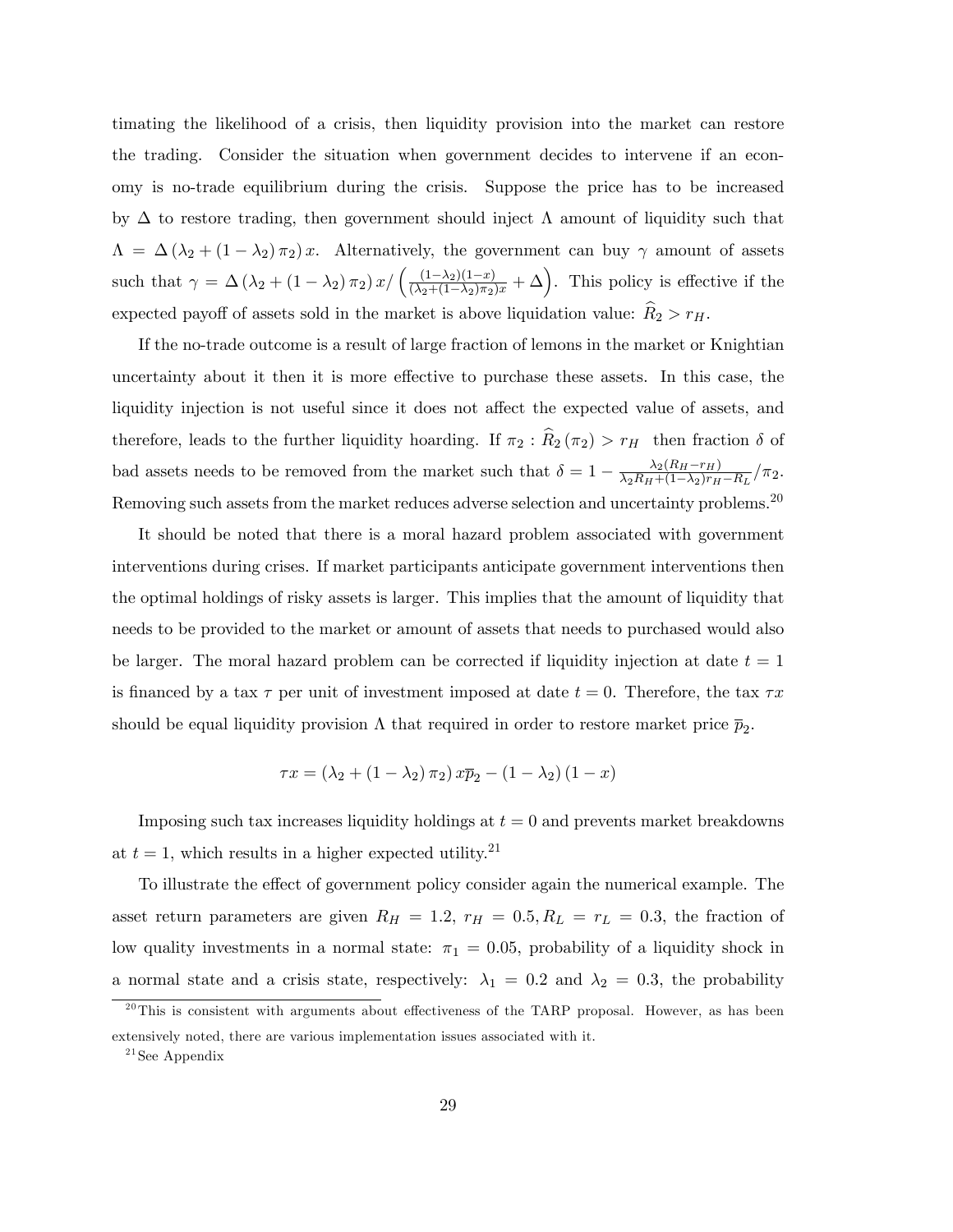of a crisis:  $q = 0.1$ . Figure 11a depicts the equilibrium values of investment, prices and expected utility as a function of low quality assets in the crisis. The solid lines depict values of market equilibria with adverse selection, and dashed lines represent values of equilibria with government intervention.



Figure 11a. Equilibrium values of investment, prices and welfare as a function of  $\pi_2$ .

Imposing the tax at date  $t = 0$  to finance liquidity provision at  $t = 1$  leads to the larger investor's holdings of liquidity at  $t = 0$ . As a result, the market prices are higher, and market breakdown is avoided. Also, it is leads to a higher expected utility.

Figure 11b depicts market liquidity as an aggregate holdings of safe asset, the cost of foregone payoff when asset is sold before maturity, and the return on asset bought on the secondary market. The liquidity available in the market at  $t = 1$  for purchasing risky assets with tax-financed government interventions  $L_s^G$  is larger than liquidity holdings in type I and II market equilibria:  $L_s^I$  and  $L_s^{II}$ , but smaller than the second-best allocation  $L_s^{SB}$ . Also, government intervention reduces the cost of selling asset before maturity:  $C_s^G < C_s^{II}$ and asset return bought at date  $t = 1$ :  $R_s/p_s^G < R_s/p_s^{II}$ .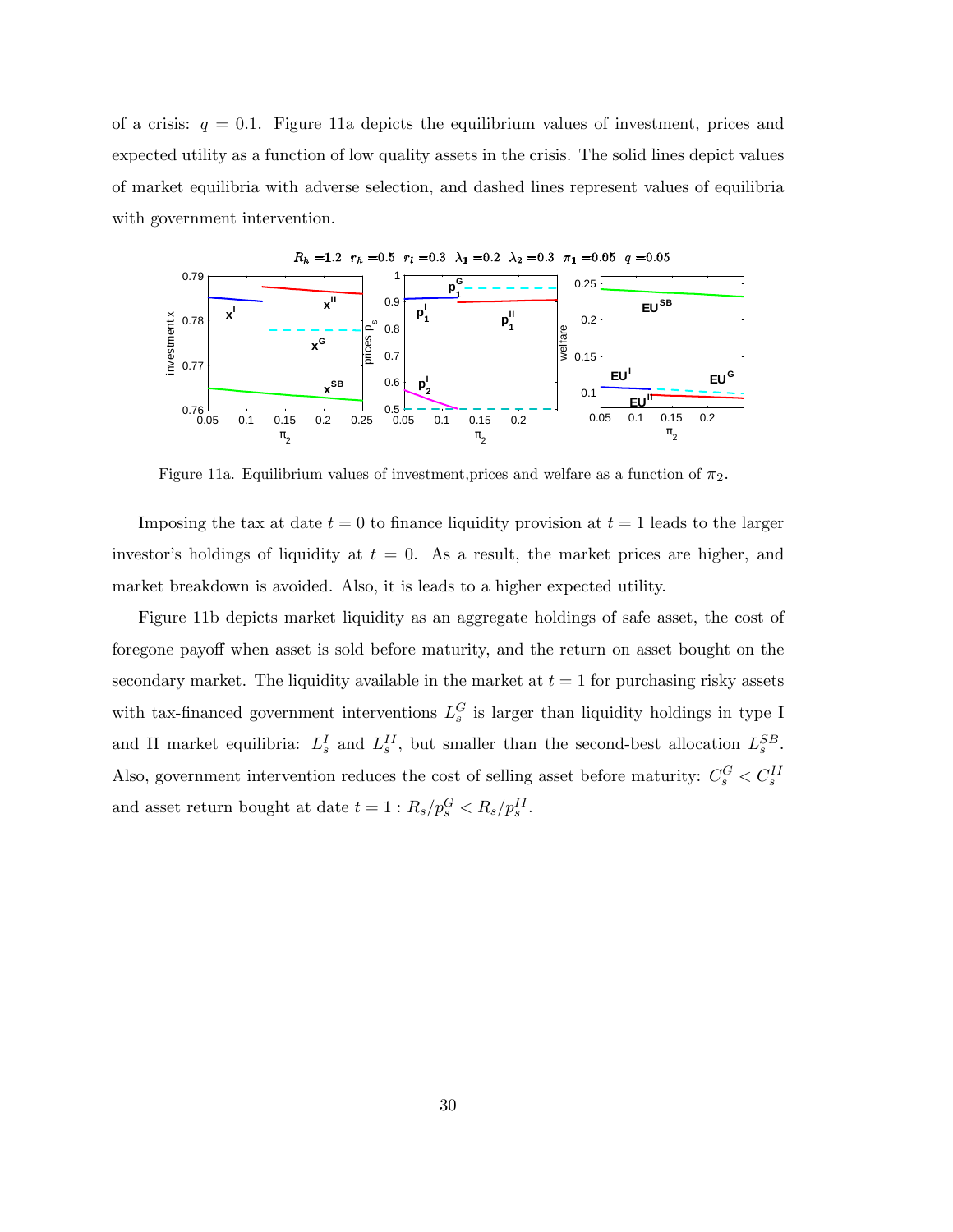

Figure 11b. Equilibrium values of market liquidity and asset returns as a function of  $\pi_2$ .

Therefore, the tax-Önanced liquidity provision during crises also leads to a larger market liquidty in normal times. It reduces adverse selection problem and improves welfare relative to the market equilibria, although not as much as the central planner solution.

# 5 Model Implications and Financial Crisis

Financial institutions held significant amount of mortgage backed securities  $(MBS).^{22}$  Before the crisis, many of those MBS were rated AAA, which implied a minimal risk of default. These assets were considered liquid: if a financial institution needed cash, it could sell these securities at a fair market price. When in February 2007 subprime mortgage defaults had increased, triggering the liquidity crisis, a large fraction of these securities have been downgraded.<sup>23</sup> The impact of declining housing prices on securities depended on the exact composition of assets and mortgages that backed them. Due to the complexity of structured Önancial products and heterogeneity of the underlying asset pool, owners had an informational advantage in estimating how much those securities are worth.<sup>24</sup>

 $22$  These securities have skewed payoffs: they offer high expected return in most states of nature but suffer substantial losses in extremely bad states. When an economy is in a normal state with strong fundamentals, the asymmetric information does not significantly affect the asset value. However, when an economy is subject to a negative shock, the value of securities becomes more sensitive to private information and the adverse selection may influence the trading decisions. (Morris and Shin [26])

 $^{23}$  For example, 27 of the 30 tranches of asset-backed CDOs underwritten by Merrill Lynch in 2007 were downgraded from AAA ratings to "junk" (Coval, Jurek and Stafford [15]).

 $24$ The junior equity tranches (also referred to as "toxic waste") were usually held by the issuing bank; they were traded infrequently and were therefore hard to value. Also, these structured finance products received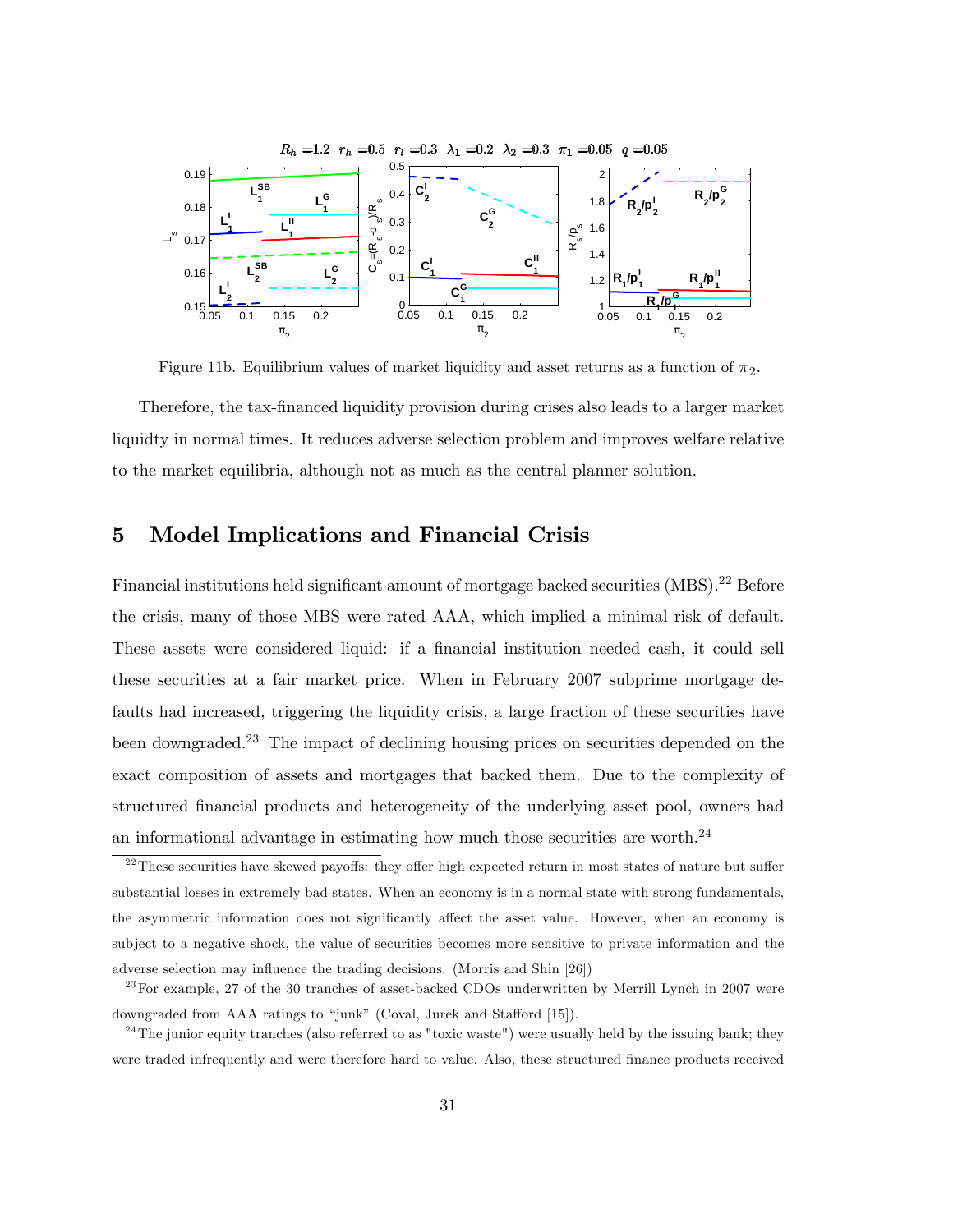The asymmetric information about the assets value leads to the Akerlof (1970) lemons problem: a buyer does not know whether the seller is selling the security because of a sudden need for liquidity, or because the seller is trying to unload the toxic assets. This adverse selection issue can generate the market illiquidity reflecting buyers' beliefs that most securities offered for sale are of low quality.<sup>25</sup> Krishnamurthy [23] identifies this issue as one of diagnoses of the current crisis: market participants may fear that if they transact they will be left with a "lemon". Drucker and Mayer [16] find that underwriters of prime MBS appeared to exploit access to better information when trading in the secondary market. Elul [19] also finds evidence of adverse selection in the prime mortgage market.

Moreover, the extent of asymmetric information was not fully known. Gorton [20] argues that there was a loss of information about size and location of expected losses due to the complexity and opaqueness of securitization.

Furthermore, as market condition worsened, investors' value for liquidity had increased which was reflected in the high spreads of MBS relative to Treasury bills (Krishnamurthy [23]). The deleveraging that accompanies the initial shock can further aggravate the adverse selection problem.<sup>26</sup> Because of the losses on their MBS, some banks became undercapitalized; however, their attempts to recapitalize pushed their market price further down. This reflects the investors' fear that any bank that issues new equity or debt may be overvalued, leading to the liquidity crunch.<sup>27</sup> As market liquidity falls, it becomes difficult to find trading partners which leads to the fire-sale pricing. $^{28}$ 

The demand for ABS collapsed from over \$500 billion in 2007 to \$20 billion in 2009 as overly optimistic ratings from the credit rating agencies. One of the reason the underlying securities default risks were underestimated is that the statistical models were based on the historically low mortgage default and delinquency rates.(Brunnermeier [10])

 $^{25}$  For example, the repo market in 2007-2009, as described by Gorton and Metrick [21].

 $26$  "The large haircuts on some securities could be seen as a response by leveraged entitites to the potential drying up of trading possibilities in the asset-backed securities (ABS) market. The equity market, in contrast, is populated mainly with non-leveraged entities such as mutual funds, pension funds, insurance companies and households, and hence is less vulnerable to the drying up of trading partners." Morris and Shin [26]

 $27$ Brunnermeier and Pedersen [11] refer to this phenomena as a "loss spiral" and a "margin spiral". Adrian and Shin [1] documented evidence of these phenomena for investments banks.

<sup>&</sup>lt;sup>28</sup> The haircut on ABSs increased from  $3-5\%$  in August 2007 to 50-60% in August 2008. The haircut on equities increased from 15% to 20% for the same period (Gorton and Metrick [21]).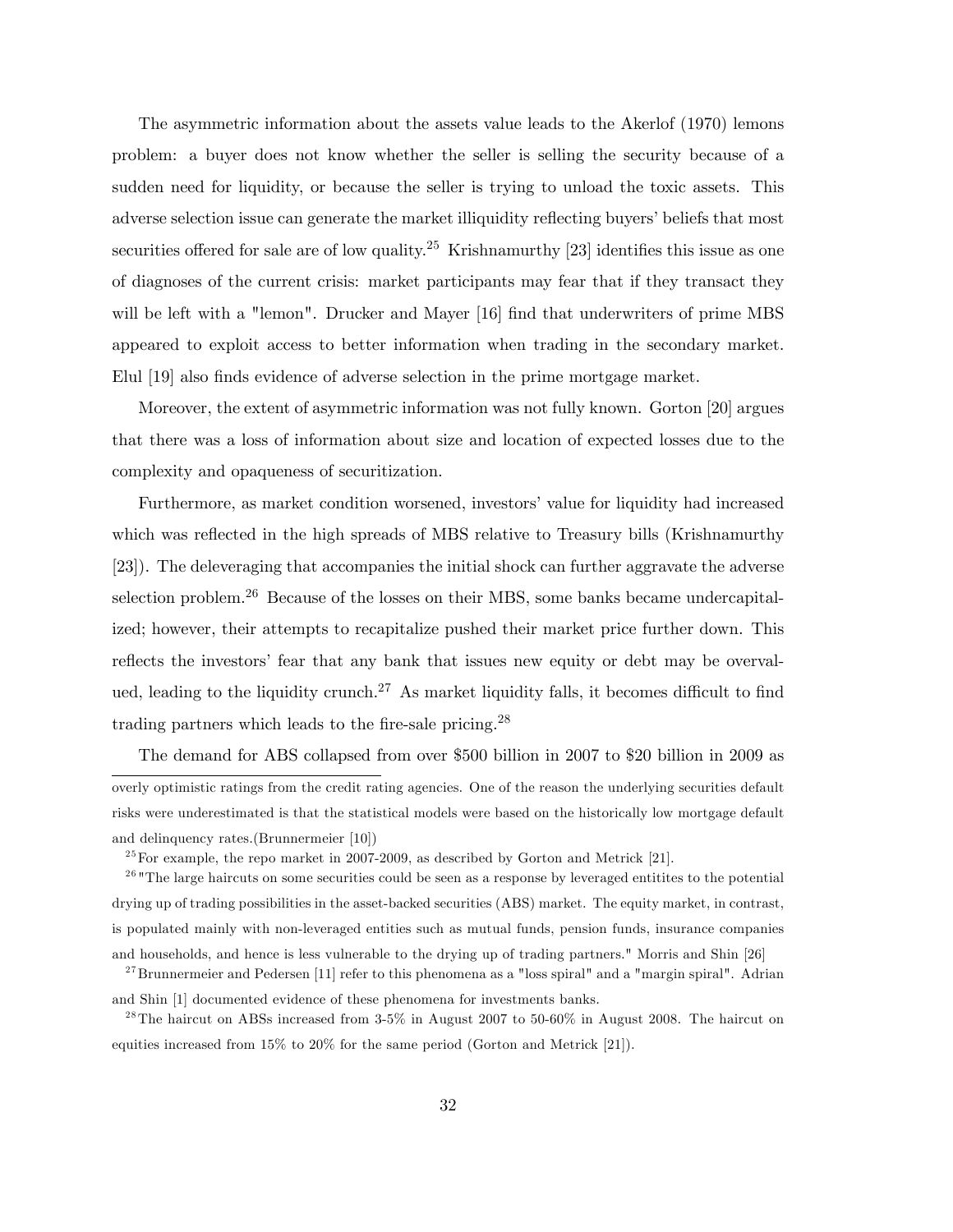

illustrated in Figure 11 which is taken from Adrian, Ashcraft, and Pozsar (2010).

Figure 12 shows the prices of the ABX index which includes 2007 securities with AAA ratings. The index opened in 2007 at a price below par (of 100) and was trading below 30 in the summer of 2009.



Figure 12. 2007-2 vintage of the ABX index for the AAA tranche.

My model provides the framework which captures the important ingredients of the crisis:

- adverse selection generated by the asymmetric information about asset quality
- increase in preference for liquidity which causes asset sales for exogenous reasons (unrelated to asset returns) in order to raise the liquidity
- considering the crisis as a low probability event
- uncertainty about assets value due to the unexpected shock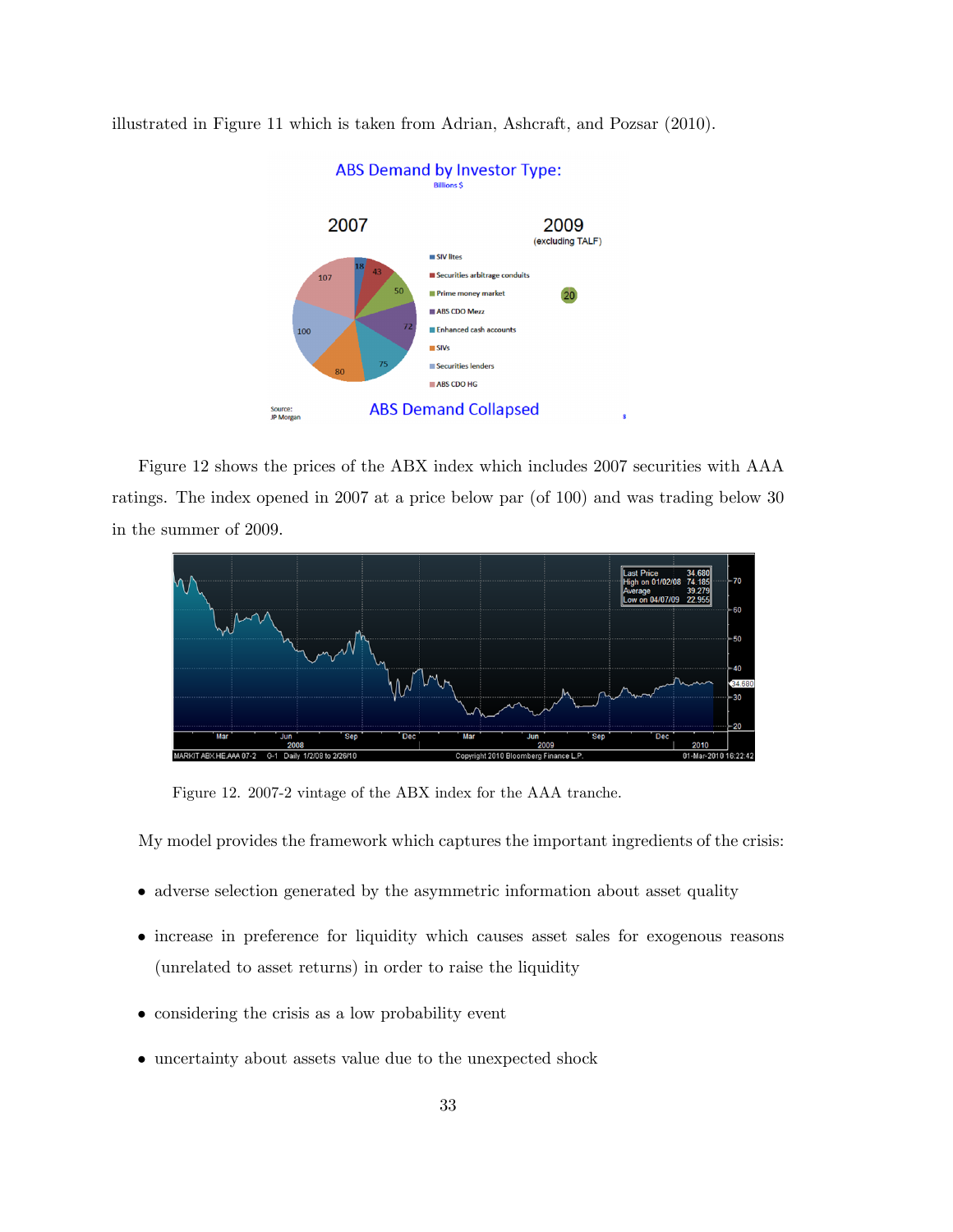My model demonstrates how adverse selection can lead to the liquidity hoarding, lower asset pricing, lower trading volume and possibly to the complete market breakdown during the crisis. Although adverse selection is generated by idiosyncratic asymmetric information, the extent of adverse selection depends on the aggregate state. It can be viewed as individual exposure to the systemic risk. The focus is on the size of the adverse selection problem (rather than its location) as the cause of market illiquidity. In normal times, when the fraction of lemons is small, adverse selection does not have significant effect on the market. However, if the fraction of lemons is large or potential buyers believe it maybe large, then adverse selection can lead to the market breakdown. Furthermore, even a small amount of adverse selection can be amplified to a full scale crisis with market freezes and liquidity hoarding if it is accompanied by high preference for liquidity, low probability of the crisis, and uncertainty about assets value.<sup>29</sup>

Also, the model can be applied to the credit markets. Changing the initial assumption: investors borrow one unit of good at  $t = 0$  (instead of receiving it as an endowment) and have to repay it at date  $t = 1$  with probability  $\lambda$ . Then in period one investors who have not received a liquidity shock are creditors, and liquidity investors are borrowers. The risky asset is used as a collateral in the credit market. In this setting, the cost  $C(s) = \frac{R_s - p_s}{\hat{R}_s}$ corresponds to the haircut on asset expected value  $\widehat{R}_{s}$ . This cost is is larger in the crisis relative to a normal state and it is increasing with amount of adverse selection in the market.

Furthermore, the results can be applied to the cross-countries analysis of financial crises. The countries with a history of rare financial crises tend have less aggregate liquidity holdings relative to (illiquid) long-term investment. In these countries if a crisis does occur then it is more severe and more likely to be accompanied by market freezes. On the other hand, countries that are more prone to financial crises, have more aggregate liquidity holdings which smoothen a crisis when it occurs.

Policy Responses The policy responses during crises depend on which mechanism causes the market breakdown. If it is due to the higher liquidity preference or to underestimating the likelihood of a crisis, then liquidity provision into the market can restore

 $^{29}$ The size of subprime market were small compared to the total ABS market. In 2007, subprime issuance about 30% of the total non-agency MBS issuance. (BIS Quarterly Review, December 2007)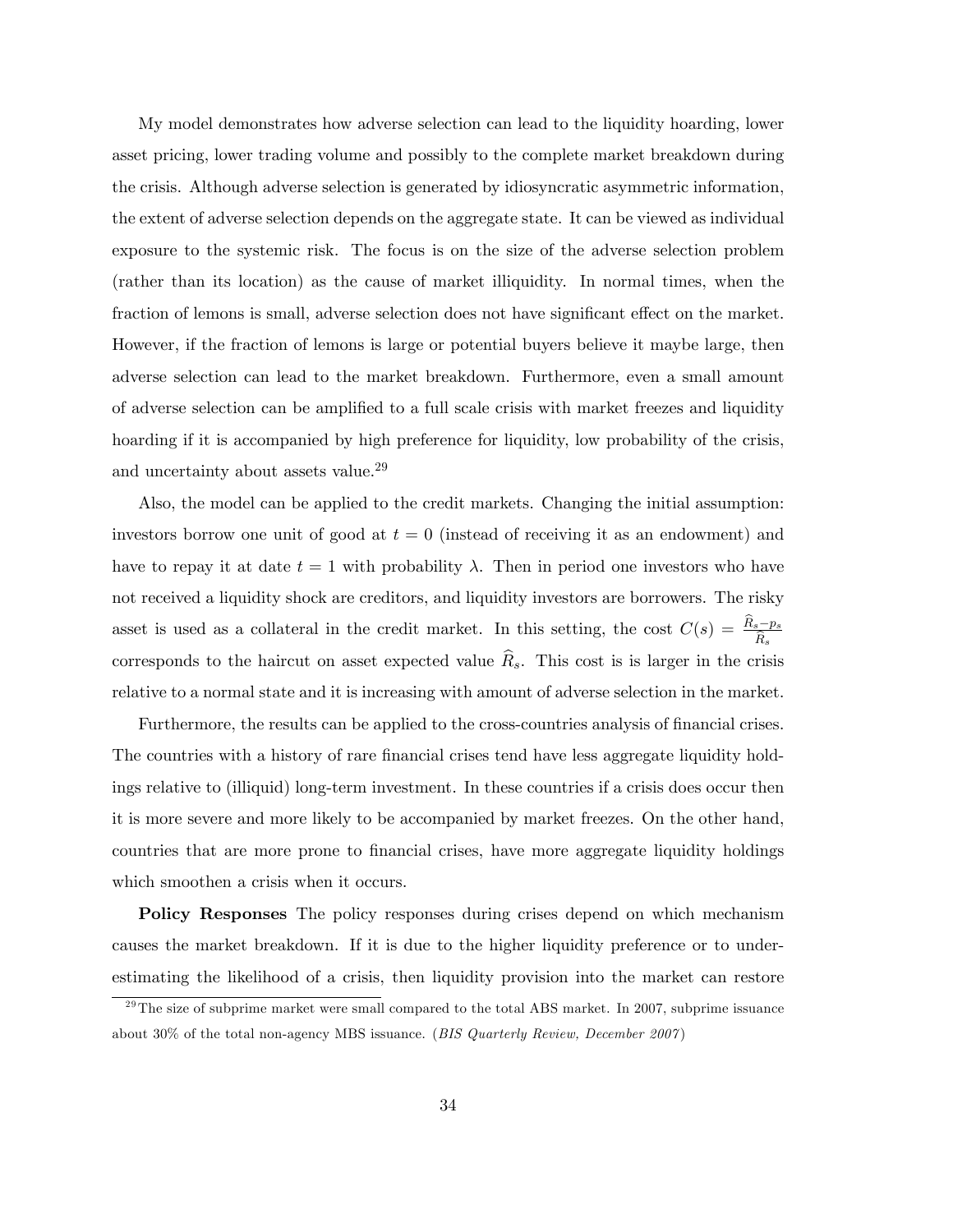the trading. However, if the no-trade outcome is a result of large fraction of lemons in the market or Knightian uncertainty about it then it is more effective to purchase these assets. Removing such assets from the market reduces adverse selection and uncertainty problems. In this case, the liquidity injection is not useful since it does not affect the expected value of assets, and therefore, leads to the further liquidity hoarding. There is a moral hazard problem associated with government interventions during the crisis: if market participants anticipate the government market intervention then the optimal holdings of risky assets is larger. One way to avoid this problem is to finance liquidity injection by exante tax per unit of investment Imposing such tax increases market liquidity and prevents market breakdowns during crises. The preemptive policy response is ex-ante requirement of larger liquidity holdings which prevents the market breakdown during crises, especially if the economy is in the multiple equilibria range.

# 6 Conclusion

I analyze the effect of adverse selection in the asset market. The asymmetric information about asset returns generates the lemons problem when buyers do not know whether the asset is sold because of its low quality or because the seller's sudden need for liquidity. This adverse selection can lead to market breakdown reflecting the buyers' belief that most assets that are offered for sale are of low quality.

Further, I examine the following amplification mechanisms: increase in the liquidity preference during the crisis, underestimating the likelihood of a crisis, and uncertainty about the fraction of low quality assets. Any of these phenomena can amplify the effect of adverse selection leading to the increased asset price volatility, fire-sale pricing and possibly to the breakdown of trade during the crisis.

The ability to trade based on private information may be welfare improving if adverse selection does not lead to the market breakdown. The central planner can reduce the adverse selection problem by requiring larger liquidity holdings, which prevents market breakdown during the crisis and increases the aggregate welfare.

The policy implication depends on which mechanism causes the market breakdown. If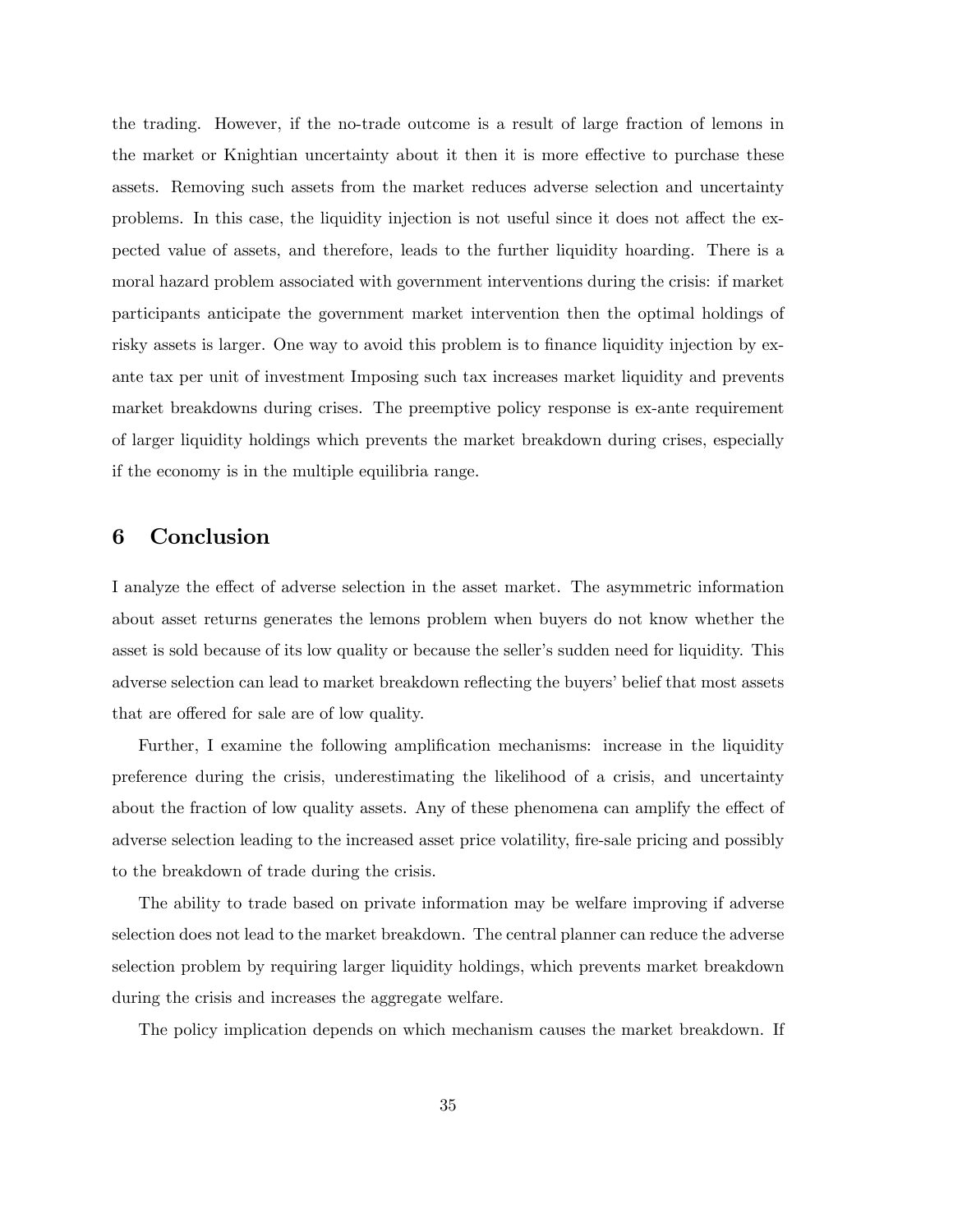it is due to the higher liquidity preference or to underestimating the likelihood of a crisis, then liquidity provision into the market can restore the trading. However, if the no-trade outcome is a result of large fraction of lemons in the market or Knightian uncertainty about it then it is more effective to purchase these assets. Removing such assets from the market reduces adverse selection and uncertainty problems. In this case, the liquidity injection is not useful since it does not affect the expected value of assets, and therefore, leads to the further liquidity hoarding. The requirement of larger liquidity holdings prevents the market breakdown during the crisis, especially if the economy is in the multiple equilibria range.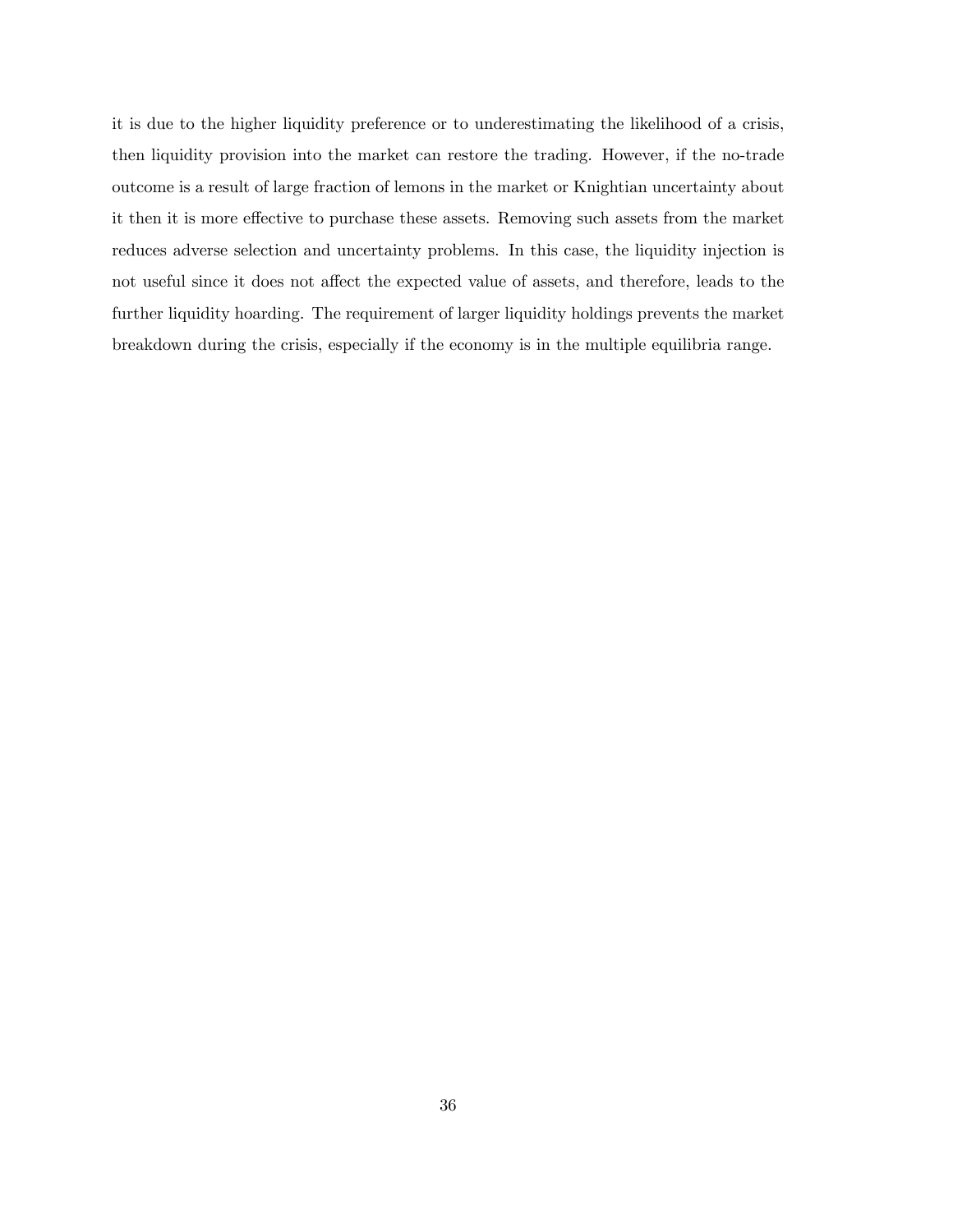# References

- [1] T. ADRIAN AND H. SHIN. Money, Liquidity, and Monetary Policy. American Economic Review  $99(2)$ , 600-605 (2009).
- [2] G. Akerlof. The market for" lemons": Quality uncertainty and the market mechanism. The quarterly journal of economics  $84(3)$ ,  $488-500$  (1970).
- [3] F. ALLEN AND E. CARLETTI. Mark-to-market accounting and liquidity pricing. Journal of Accounting and Economics  $45(2-3)$ ,  $358-378$  (2008).
- [4] F. ALLEN AND E. CARLETTI. The role of liquidity in financial crises. Working Paper (2008).
- [5] F. Allen and D. Gale. Limited Market Participation and Volatility of Asset Prices. The American Economic Review  $84(4)$ , 933-955 (1994).
- [6] F. ALLEN AND D. GALE. Optimal financial crises. *Journal of Finance* pp.  $1245-1284$ (1998).
- [7] F. Allen and D. Gale. Financial intermediaries and markets. Econometrica pp. 1023-1061 (2004).
- [8] F. ALLEN AND D. GALE. "Understanding financial crises". Oxford University Press (2007).
- [9] P. Bolton, J. Santos, and J. Scheinkman. Outside and Inside Liquidity. NBER Working paper (2009).
- [10] M. Brunnermeier. Deciphering the 2007-08 liquidity and credit crunch. Journal of Economic Perspectives (2008).
- [11] M. Brunnermeier and L. Pedersen. Market Liquidity and Funding Liquidity. NBER Working Paper (2007).
- [12] R. Caballero. Sudden Financial Arrest. Working paper (2009).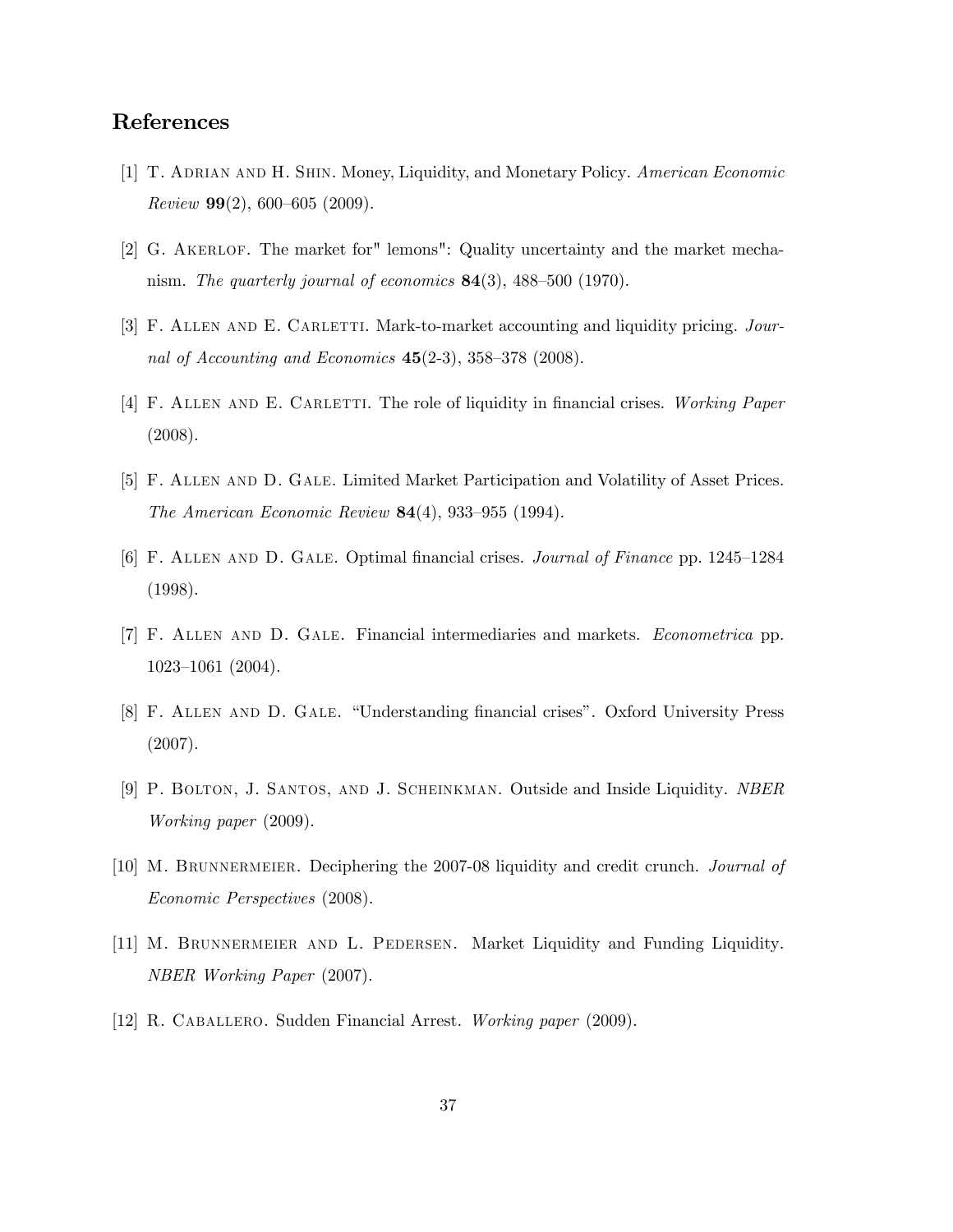- [13] R. Caballero and A. Krishnamurthy. Collective Risk Management in a Flight to Quality Episode. *Journal of Finance*  $63(5)$ ,  $2195-2230$  (2008).
- [14] R. CABALLERO AND A. SIMSEK. Fire sales in a model of complexity. Working paper (2009).
- [15] J. Coval, J. Jurek, and E. Stafford. The Economics of Structured Finance. Journal of Economic Perspectives  $23(1)$ , 3-25 (2009).
- [16] S. Drucker and C. Mayer. Inside Information and Market Making in Secondary Mortgage Markets. Working paper (2008).
- [17] D. Easley and M. OHara. Liquidity and Valuation in an Uncertain World. Working Paper, Cornell University (2008).
- [18] A. EISFELDT. Endogenous liquidity in asset markets. *Journal of Finance*  $59(1)$ , 1–30 (2004).
- [19] R. Elul. Securitization and Mortgage Default: Reputation vs. Adverse Selection. Working Papers (2009).
- [20] G. GORTON AND A. METRICK. The panic of 2007. NBER Working Paper (2008).
- [21] G. Gorton and A. Metrick. Securitized Banking and the Run on Repo. NBER Working Paper (2009).
- [22] F. HEIDER, M. HOEROVA, AND C. HOLTHAUSEN. Liquidity Hoarding and Interbank Market Spreads: The Role of Counterparty Risk. *ECB Working Paper* (2009).
- [23] A. Krishnamurthy. The Önancial meltdown: Data and diagnoses. Technical Report, (2008).
- [24] A. KRISHNAMURTHY. Amplification Mechanisms in Liquidity Crises. NBER Working Paper (2009).
- [25] F. MALHERBE. Self-fulfilling liquidity dry-ups. Research series (2010).
- [26] S. MORRIS AND H. SHIN. Contagious Adverse Selection. Working Paper (2009).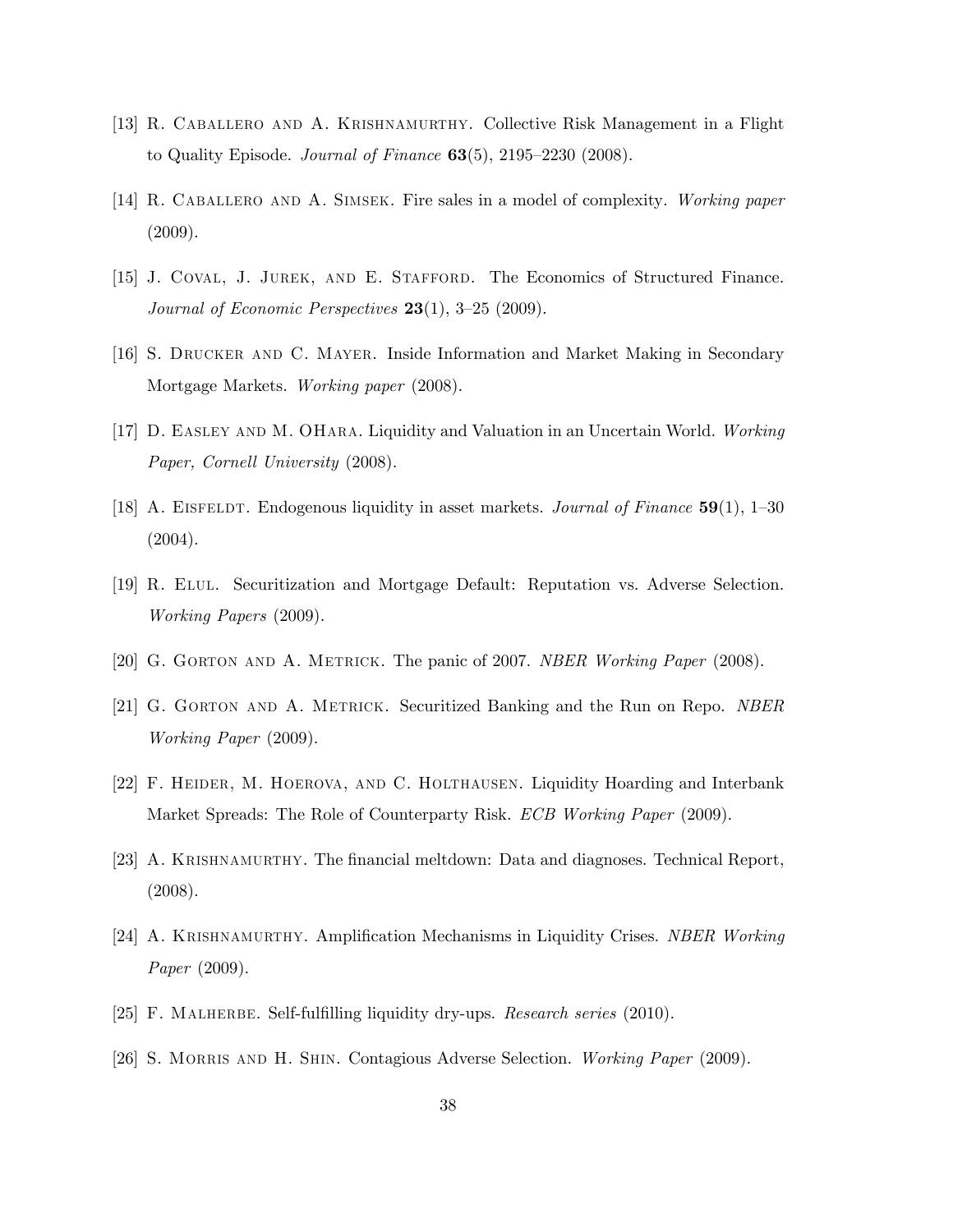[27] H. Uhlig. A model of a Systemic Bank Run. NBER working paper (2009).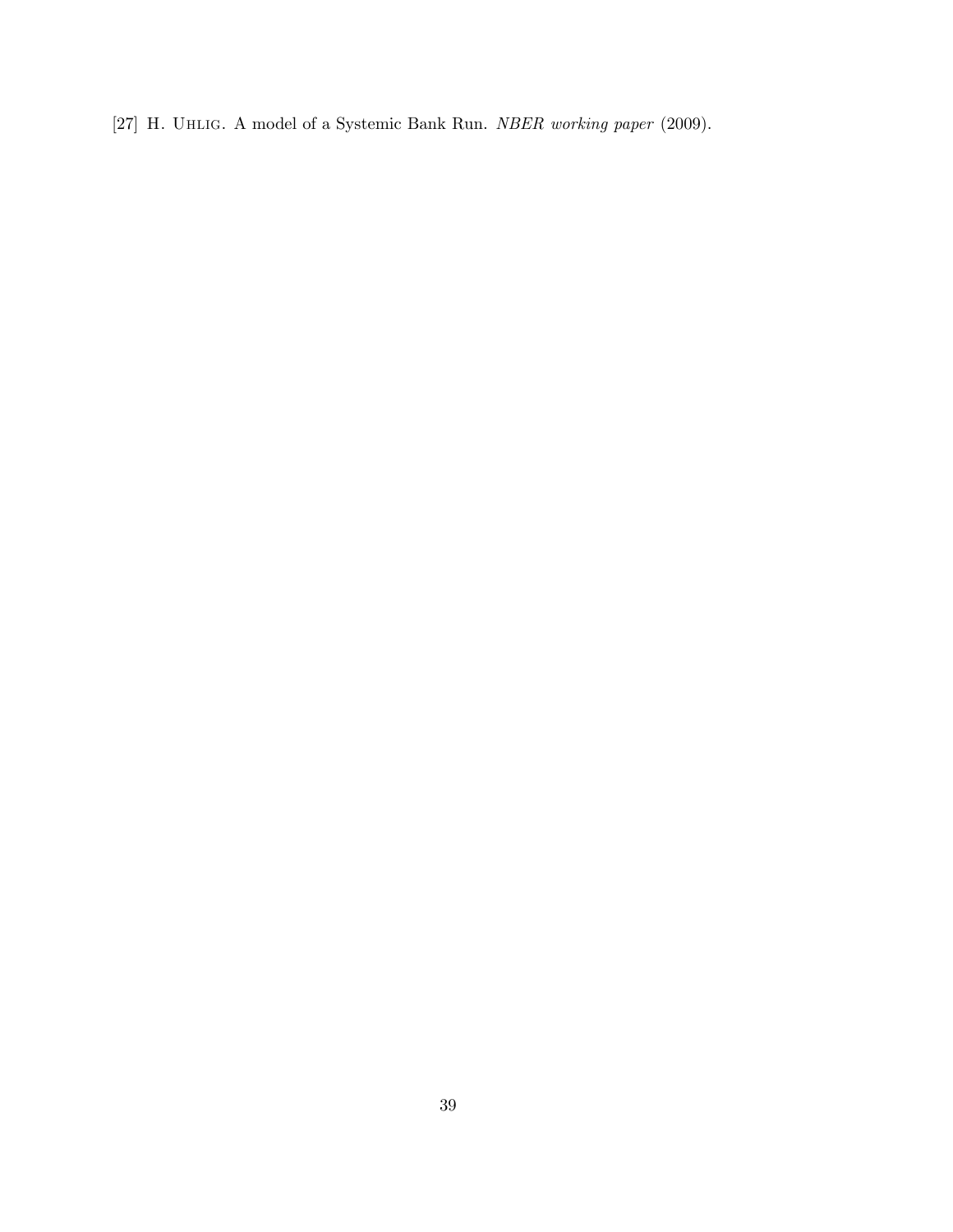# 7 Appendix

# 7.1 Assumptions:

parameters:  $q, \pi_1, \pi_2, \lambda_1, \lambda_2, R_h, r_h, r_l$ 

$$
(i) : \overline{\pi}r_{l} + (1 - \overline{\pi}) (1 - \overline{\lambda}) R_{h} + (1 - \overline{\pi}) \overline{\lambda}r_{h} > 1
$$
\n
$$
(ii) : r_{h} < \frac{\lambda_{2} + \left(\pi_{2} \frac{\overline{R}_{2}}{r_{l} + \overline{R}_{2} \frac{\lambda_{2}}{(1 - \lambda_{2})}} + (1 - \pi_{2}) \frac{\overline{R}_{2}}{R_{H} + \overline{R}_{2} \frac{\lambda_{2}}{(1 - \lambda_{2})}}\right)}{\lambda_{2} + \left(\pi_{2} \frac{r_{l}}{r_{l} + \overline{R}_{2} \frac{\lambda_{2}}{(1 - \lambda_{2})}} + (1 - \pi_{2}) \frac{R_{H}}{R_{H} + \overline{R}_{2} \frac{\lambda_{2}}{(1 - \lambda_{2})}}\right)}
$$
\n
$$
(iii) : \lambda_{2} > \frac{1}{1 + \overline{R}_{2} \frac{(1 - \lambda_{1})}{\lambda_{1}}} \left[ \frac{\lambda_{1} + \left(\pi_{1} \frac{r_{l}}{r_{l} + \overline{R}_{1} \frac{\lambda_{1}}{1 - \lambda_{1}}} + (1 - \pi_{1}) \frac{R_{H}}{R_{H} + \overline{R}_{1} \frac{\lambda_{1}}{1 - \lambda_{1}}}}{\lambda_{1} + \left(\pi_{1} \frac{\overline{R}_{1}}{r_{l} + \overline{R}_{1} \frac{\lambda_{1}}{1 - \lambda_{1}}} + (1 - \pi_{1}) \frac{\overline{R}_{1}}{R_{H} + \overline{R}_{1} \frac{\lambda_{1}}{1 - \lambda_{1}}}}\right)}\right] + 1
$$

- $(i) \Rightarrow$  there is always positive holding of risky asset
- $(ii) \Rightarrow$  there is always trade in a crisis state without adverse selection
- (iii)  $\Rightarrow$  in a crisis state price is always determined by market clearing conditions, hence,  $p_2 < \overline{R}_2$

# 7.2 Equilibrium without Adverse Selection

The investor's maximization problem is given by

$$
\max \left\{ \sum_{s=1,2} \left[ \lambda_s \log \left(1 - x + p_s x \right) + \left(1 - \lambda_s\right) \left( \pi_s \log \left( x R_l + (1 - x) \overline{R}_s / p_s \right) + (1 - \pi_s) \log \left( x R_h + (1 - x) \overline{R}_s / p_s \right) \right) \right] \right\}
$$

Market clearing conditions imply

$$
p_s = \min\left\{\frac{(1-\lambda_s)}{\lambda_s} \frac{(1-x)}{x}; \overline{R}_s\right\}
$$

case 1:  $p_s \leq \overline{R}_s$ 

$$
x = \sum_{s=1,2} q_s (1 - \lambda_s) \left( \lambda_s + \pi_s \frac{r_l}{\left( r_l + \overline{R}_s \frac{\lambda}{1 - \lambda} \right)} + (1 - \pi_s) \frac{R_h}{\left( R_h + \overline{R}_s \frac{\lambda}{1 - \lambda} \right)} \right)
$$
  

$$
p_s = \frac{(1 - \lambda_s)}{\lambda_s} \frac{\sum_{s=1,2} q_s \lambda_s \left( \lambda_s + \pi_s \frac{\overline{R}_s}{\left( r_l + \overline{R}_s \frac{\lambda_s}{1 - \lambda_s} \right)} + (1 - \pi_s) \frac{\overline{R}_s}{\left( R_h + \overline{R}_s \frac{\lambda_s}{1 - \lambda_s} \right)} \right)}{\sum_{s=1,2} q_s (1 - \lambda_s) \left( \lambda_s + \pi_s \frac{r_l}{\left( r_l + \overline{R}_s \frac{\lambda_s}{1 - \lambda_s} \right)} + (1 - \pi_s) \frac{R_h}{\left( R_h + \overline{R}_s \frac{\lambda_s}{1 - \lambda_s} \right)} \right)}
$$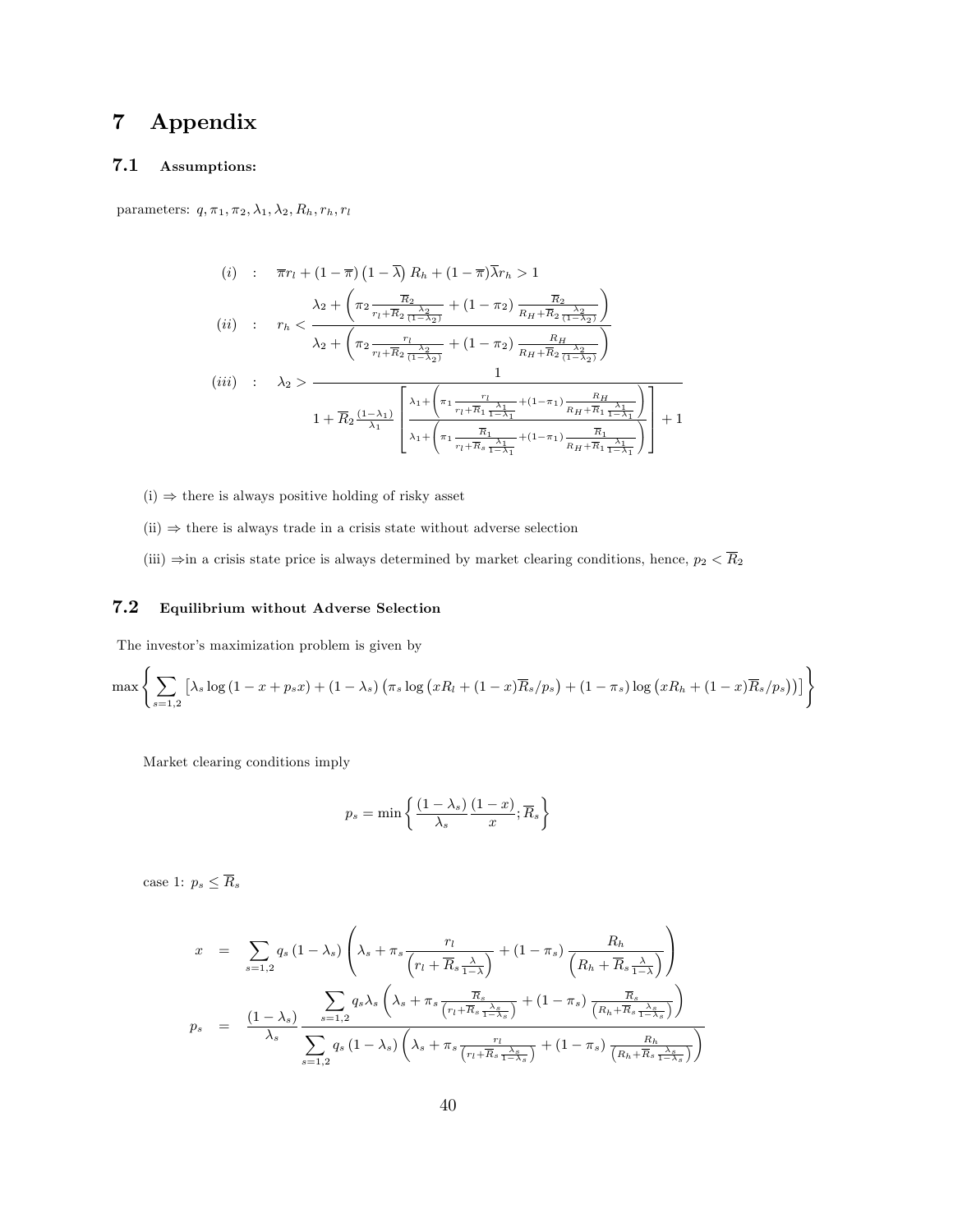case 2:  $p_1 = \overline{R}_1, p_2 \leq \overline{R}_2$ 

 $x^*$  is a solution to the following equation:

$$
\sum_{s=1,2} q_s \left[ \begin{array}{c} \lambda_1 \frac{\overline{R}_1 - 1}{\overline{R}_1 x + (1 - x)} + (1 - \lambda_1) \pi_1 \frac{r_l - 1}{x r_l + (1 - x)} + (1 - \lambda_1) (1 - \pi_1) \frac{R_h - 1}{x R_h + (1 - x)} + \\ (1 - \lambda_2) \frac{1}{(1 - x)x} \left( \lambda_2 + \pi_2 \frac{r_l}{\left(r_l + \overline{R}_2 \frac{\lambda_2}{1 - \lambda_2}\right)} + (1 - \pi_s) \frac{R_h}{\left(R_h + \overline{R}_s \frac{\lambda_2}{1 - \lambda_2}\right)} \right) - x \end{array} \right] = 0
$$

$$
p_1 = \overline{R}_1
$$
  

$$
p_2 = \frac{(1-\lambda_2)}{\lambda_2} \frac{(1-x^*)}{x^*}
$$

It can be verified that  $x^* \leq \frac{1}{\frac{\lambda}{1-\lambda}\overline{R}_1+1}$  so that market clearing condition in state  $s = 1$  is satisfied. First-Best investment and consumption allocations:

$$
investment : x^o = 1 - \sum_{s=1,2} q_s \lambda_s = (1 - \overline{\lambda})
$$
  
consumption : 
$$
c_1(s) = \frac{\overline{\lambda}}{\lambda_s}
$$

$$
c_2(s) = \frac{(1 - \overline{\lambda})}{(1 - \lambda_s)} \overline{R}_s
$$

The market equilibrium investment allocation is less than the first-best:  $x^* < x^o$ ,

$$
x^* \leq \sum_{s=1,2} q_s (1 - \lambda_s) \left( \lambda_s + \pi_s \frac{r_l}{r_l + \frac{\lambda_s}{(1 - \lambda_s)} \overline{R}_s} + (1 - \pi_s) \frac{R_h}{R_h + \frac{\lambda_s}{(1 - \lambda_s)} \overline{R}_s} \right) < \sum_{s=1,2} q_s (1 - \lambda_s)
$$

## 7.3 Equilibrium with Adverse Selection

## 7.3.1 Proof of Proposition 1

#### Proof. Type I equilibrium

Let us start with a type I equilibrium with market trading in both states. The investors' maximization problem is given by

$$
\max_{x} \quad \lambda_s \log (1 - x + p_s x) + (1 - \lambda_s) \sum_{s=1,2} q_s \left( \pi_s \log \left( x p_s + (1 - x) \widehat{R}_s / p_s \right) + (1 - \pi_s) \log \left( x R_H + (1 - x) \widehat{R}_s / p_s \right) \right)
$$
  
s.t (i)  $0 \le x \le 1$   
(ii)  $p_s > r_h \quad \forall s$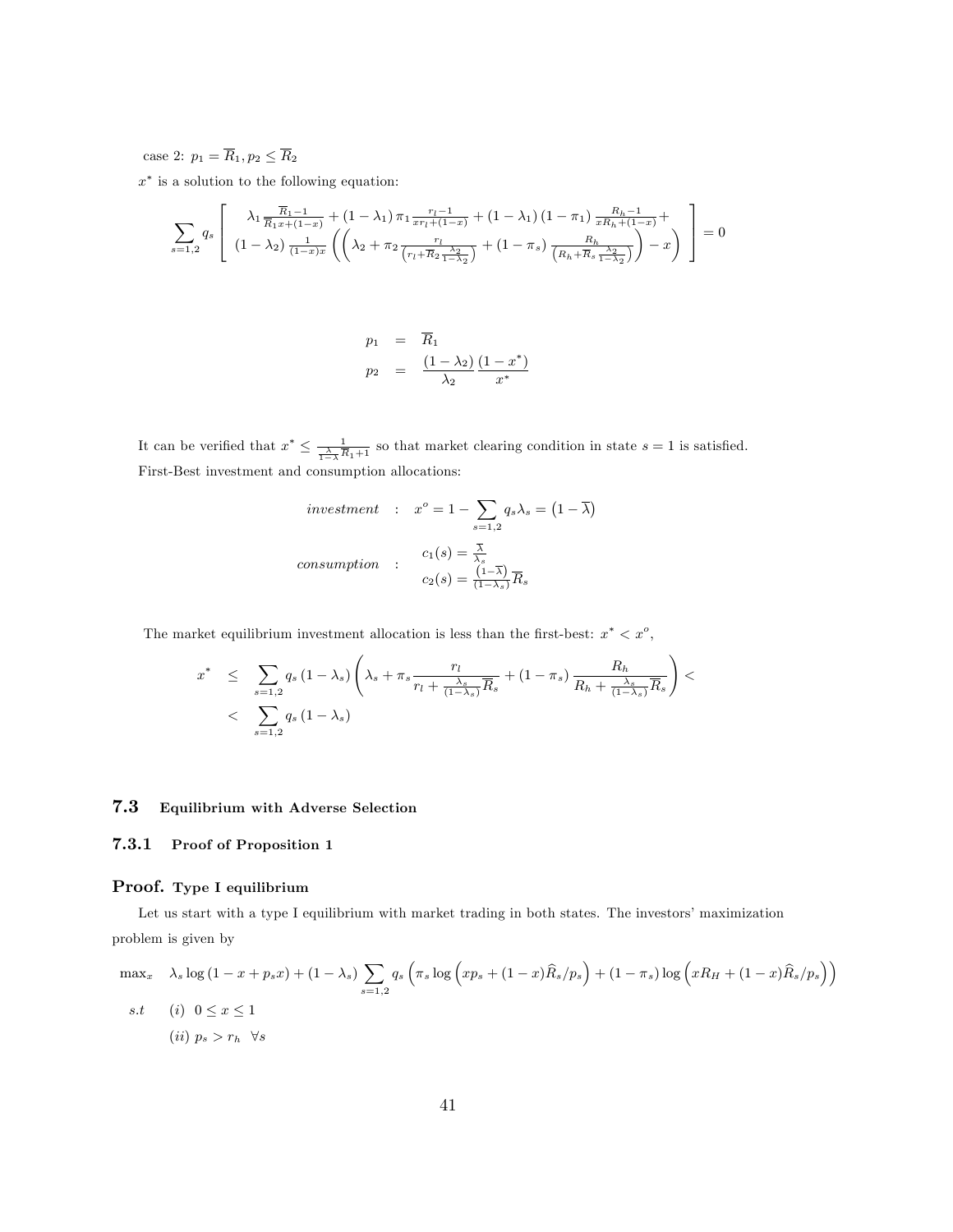Therefore, an investment allocation  $x$  and market prices  $p_s$  are determined by the following equations:

$$
F(x) \equiv \sum_{s=1,2} q_s F_s(x, p_s) = 0
$$
  

$$
p_s = \max \left( \frac{(1 - \lambda_s)}{(\lambda_s + (1 - \lambda_s)\pi_s)} \frac{(1 - x)}{x}, \widehat{R}_s \right) \forall s
$$

where

 $\overline{a}$ 

$$
F_s(x, p_s) \equiv \lambda_s \frac{p_s - 1}{1 - x + p_s x} + (1 - \lambda_s) \left( \pi \frac{p_s - \widehat{R}_s / p_s}{xp_s + (1 - x)\widehat{R}_s / p_s} + (1 - \pi) \frac{R_H - \widehat{R}_s / p_s}{xR_H + (1 - x)\widehat{R}_s / p_s} \right)
$$

If prices are determined by cash-in-the-market, then by substituting prices  $p_s$ , we get

$$
F_s(x) = \left(\lambda_s \frac{1}{\left(\frac{1}{(1-\lambda_s)} + \pi_s\right)} + (1-\lambda_s)\pi_s \frac{(1-x)}{(1-x) + \widehat{R}_s \left(\frac{\lambda_s}{(1-\lambda_s)} + \pi_s\right)^2 x} + (1-\lambda_s)\left(1-\pi_s\right) \frac{R_H}{R_H + \widehat{R}_1 \left(\frac{\lambda_s}{(1-\lambda_s)} + \pi_s\right)} - x\right)
$$

 $\sqrt{2}$ 

This is a monotonically decreasing function of x. At  $x = 0$ , F is greater than 0 and at  $x = 1$ , F is less than zero. Therefore, by Intermediate Function Theorem, there exist a unique  $x^*$  such that at  $F(x) = 0$  The  $x^*$ can be derived as a root to a cubic equation: $a_1x^3 + a_2x^2 + a_3x + a_4 = 0$ , where

$$
a_1 = -d_1 d_2
$$
  
\n
$$
a_2 = d_1 d_2 d_3 - ((1 - \lambda_1) q_1 \pi_1 + 1) d_2 - ((1 - \lambda_2) q_2 \pi_2 + 1) d_1
$$
  
\n
$$
a_3 = ((d_1 + d_2) d_3 - 1) + ((1 - \lambda_1) q_1 \pi_1 (d_2 - 1) + (1 - \lambda_2) q_2 \pi_2 (d_1 - 1))
$$
  
\n
$$
a_4 = d_3 + (1 - \lambda_1) q_1 \pi_1 + (1 - \lambda_2) q_2 \pi_2
$$
  
\n
$$
d_1 = \left(\widehat{R}_1 \left(\frac{\lambda_1}{(1 - \lambda_1)} + \pi_1\right)^2 - 1\right)
$$
  
\n
$$
d_2 = \left(\widehat{R}_2 \left(\frac{\lambda_2}{(1 - \lambda_2)} + \pi_2\right)^2 - 1\right)
$$
  
\n
$$
d_3 = \sum_{s=1,2} q_s \left(\lambda_s \frac{1}{\left(\frac{1}{(1 - \lambda_s)} + \pi_s\right)} + (1 - \lambda_s) \frac{(1 - \pi_s) R_H}{R_H + \widehat{R}_s \left(\frac{\lambda_s}{(1 - \lambda_s)} + \pi_s\right)}\right)
$$

Denote the solution as  $x^*$ , then the prices are given by

$$
p_s^* = \max\left(\frac{\left(1 - \lambda_s\right)}{\left(\lambda_s + \left(1 - \lambda_s\right)\pi_s\right)} \frac{\left(1 - x^*\right)}{x^*}, \widehat{R}_s\right)
$$

If  $r_H < \frac{(1-\lambda)}{(\lambda+(1-\lambda)\pi_s)}$  $\frac{(1-x^*)}{x^*} \leq \widehat{R}_s$  then  $(x^*, p_1^*, p_2^*)$  are equilibrium investment and prices. If  $\frac{(1-\lambda)}{(\lambda+(1-\lambda)\pi_1)}$  $\frac{(1-x^*)}{x^*} > \hat{R}_1$ then  $p_1^* = R_1$ , and  $(x^*, p_2^*)$  are determined by

(i) : 
$$
q_1 F_1(x^*, \hat{R}_1) + q_2 F_2(x^*, p_2^*) = 0
$$
  
\n(ii) :  $p_2^* = \max \left( \frac{(1 - \lambda_2)}{(\lambda_2 + (1 - \lambda_2) \pi_2)} \frac{(1 - x^*)}{x^*}, \hat{R}_2 \right)$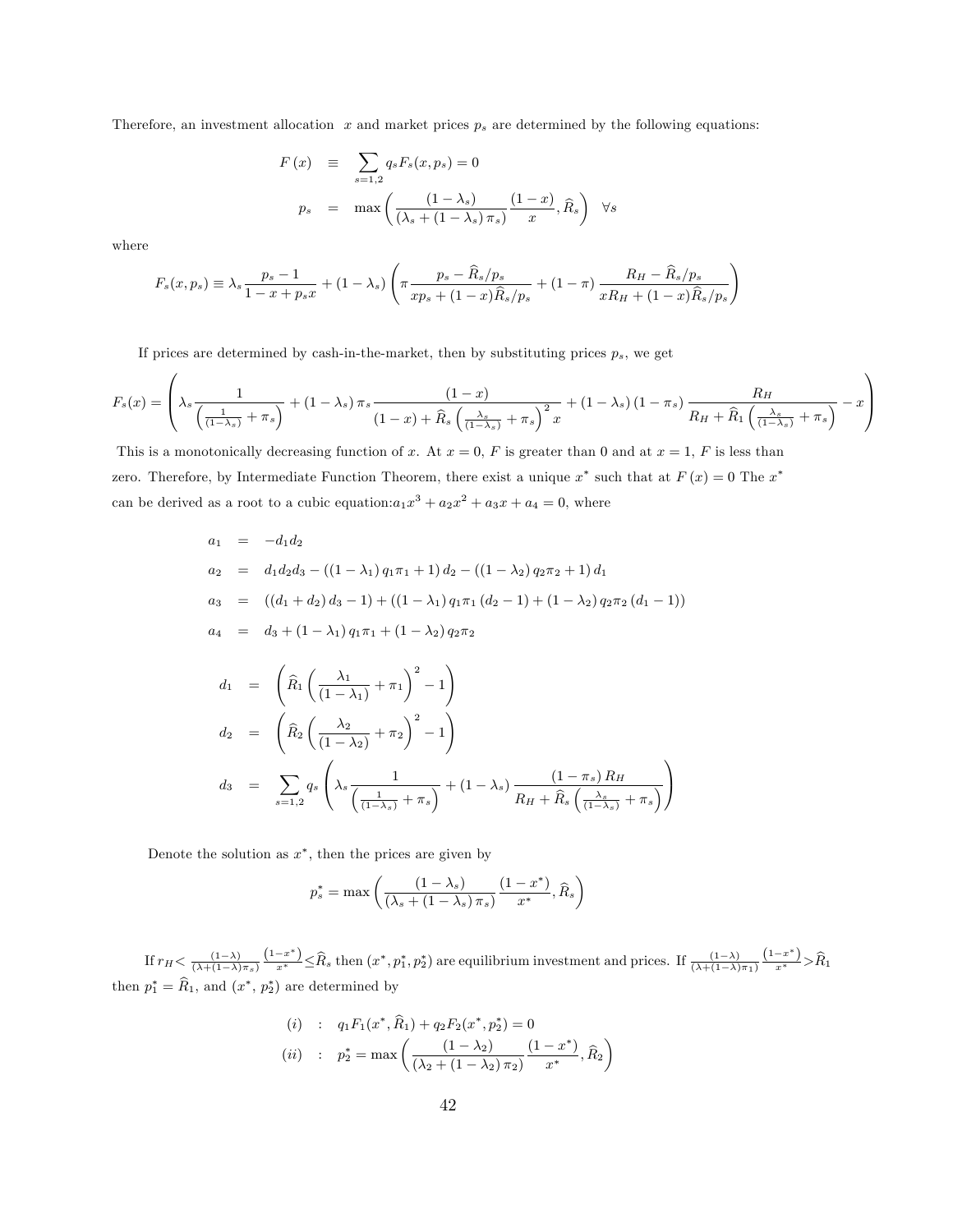If  $\frac{(1-\lambda)}{(\lambda+(1-\lambda)\pi_2)}$  $\frac{(1-x^*)}{x^*} \leq \widehat{R}_2$  then  $(x^*, p_1^*, p_2^*)$  is an equilibrium. It can verified that  $x^* \leq \frac{(1-\lambda)}{(\lambda + (1-\lambda)\pi_1)\widehat{R}}$  $(\lambda+(1-\lambda)\pi_1)R_1+(1-\lambda)$ so that market clearing condition in state  $s = 1$  is satisfied. If  $\frac{(1-\lambda)}{(\lambda + (1-\lambda)\pi_2)}$  $\frac{(1-x^*)}{x^*}$  >  $\widehat{R}_2$  then  $p_2^* = \widehat{R}_2$  and by assumption 3,  $p_1^* = \hat{R}_1$ . Hence, equilibrium investment  $x^*$  is a solution to  $\sum$  $_{s=1,2}$  $q_s F_s(x^*, R_s) = 0.$ 

If  $p_2^* \leq r_h$  then in the crisis state liquidity traders with high quality investment choose to liquidate their investment rather than selling it at  $t = 1$ . Therefore, the expected return  $\widehat{R}_2 = r_l$ , so there no demand for risky assets. Hence,  $(x^*, p_1^*, p_2^*)$  cannot be an equilibrium investment and prices if  $p_2^* \leq r_h$ .

If  $\lambda_2$  and  $\pi_2$  are sufficiently large such that  $p_2^* \leq r_h$  then the type I does no longer exist.  $F_s(x)$  is decreasing in  $\lambda_s$  and  $\pi_s$ . Also,  $F_s(x)$  is decreasing in x. Hence, x is decreasing in  $\lambda_s$  and  $\pi_s$ . If  $p_2^*$  is determined by cash-in-the-market-pricing then the effect of an increase in  $\lambda_2$  or  $\pi_2$  on the price in state  $s = 2$  is determined by

$$
\frac{\partial p_2}{\partial \lambda_2} = -\frac{\frac{1}{(1-\lambda_2)^2}}{\left(\frac{\lambda_2}{1-\lambda_2} + \pi_2\right)^2} \frac{(1-x)}{x} - \frac{1}{\left(\frac{\lambda_2}{1-\lambda_2} + \pi_2\right)} \frac{\partial x}{x^2} \frac{\partial x}{\partial \lambda_2}
$$

$$
\frac{\partial p_2}{\partial \pi_2} = -\frac{1}{\left(\frac{\lambda_2}{1-\lambda_2} + \pi_2\right)^2} \frac{(1-x)}{x} - \frac{1}{\left(\frac{\lambda_2}{1-\lambda_2} + \pi_2\right)} \frac{1}{x^2} \frac{\partial x}{\partial \lambda_2}
$$

Therefore, increase in  $\lambda_2$  and/or  $\pi_2$ can lead to the decrease in  $p_2^*$ , potentially resulting in  $p_2^* \leq r_H$ . If  $p_2^* = R_2$  then it is again decreasing in  $\pi_2$  but increasing in  $\lambda_2$ , however, if  $\lambda_2$  increases sufficiently then cash-in-the-market-pricing binds and  $p_2^*$  becomes decreasing function of  $\lambda_2$ .

The consumption allocation of early and late consumers in a type I equilibrium are given by

$$
c_1(s) = (1 - x^*) \frac{1 + (1 - \lambda_s) \pi_s}{\lambda_s + (1 - \lambda_s) \pi_s}
$$
  
\n
$$
c_{2L}(s) = (1 - x^*) \frac{(1 - \lambda_s)}{(\lambda_s + (1 - \lambda_s) \pi_s)} + x^* \left(\frac{\lambda_s}{(1 - \lambda_s)} \overline{R}_s + \pi_s r_l\right)
$$
  
\n
$$
c_{2H}(s) = x^* \left(R_h + \frac{\lambda_s}{(1 - \lambda_s)} \overline{R}_s + \pi_s r_l\right)
$$

#### Type II equilibrium

Now consider a type II equilibrium with no trading in a crisis state. The investors maximization problem becomes

$$
\max_{x} \left\{ \begin{array}{l} \lambda \log \left(1 - x + p_1 x \right) + (1 - \lambda) \left(1 - q\right) \left(\pi_1 \log \left(x p_1 + (1 - x) \widehat{R}_1 / p_1\right) + (1 - \pi_s) \log \left(x R_H + (1 - x) \widehat{R}_1 / p_1\right)\right) + \\ + \lambda \log \left(1 - x + r_k x\right) + (1 - \lambda) + q \left(\pi_2 \log \left(x r + (1 - x)\right) + (1 - \pi_2) \log \left(x R_H + (1 - x)\right)\right) \end{array} \right\}
$$
  
s.t (i)  $0 \le x \le 1$   
(ii)  $p_1 > r_h$ 

Therefore, an investment allocation  $x$  and market prices  $p_s$  are determined by the following equations:

$$
G(x) \equiv q_1 F_1(x, p_1) + q_2 G_2(x) = 0
$$
  

$$
p_1 = \max \left( \frac{(1 - \lambda_1)}{(\lambda_1 + (1 - \lambda_1) \pi_1)} \frac{(1 - x)}{x}, \hat{R}_1 \right)
$$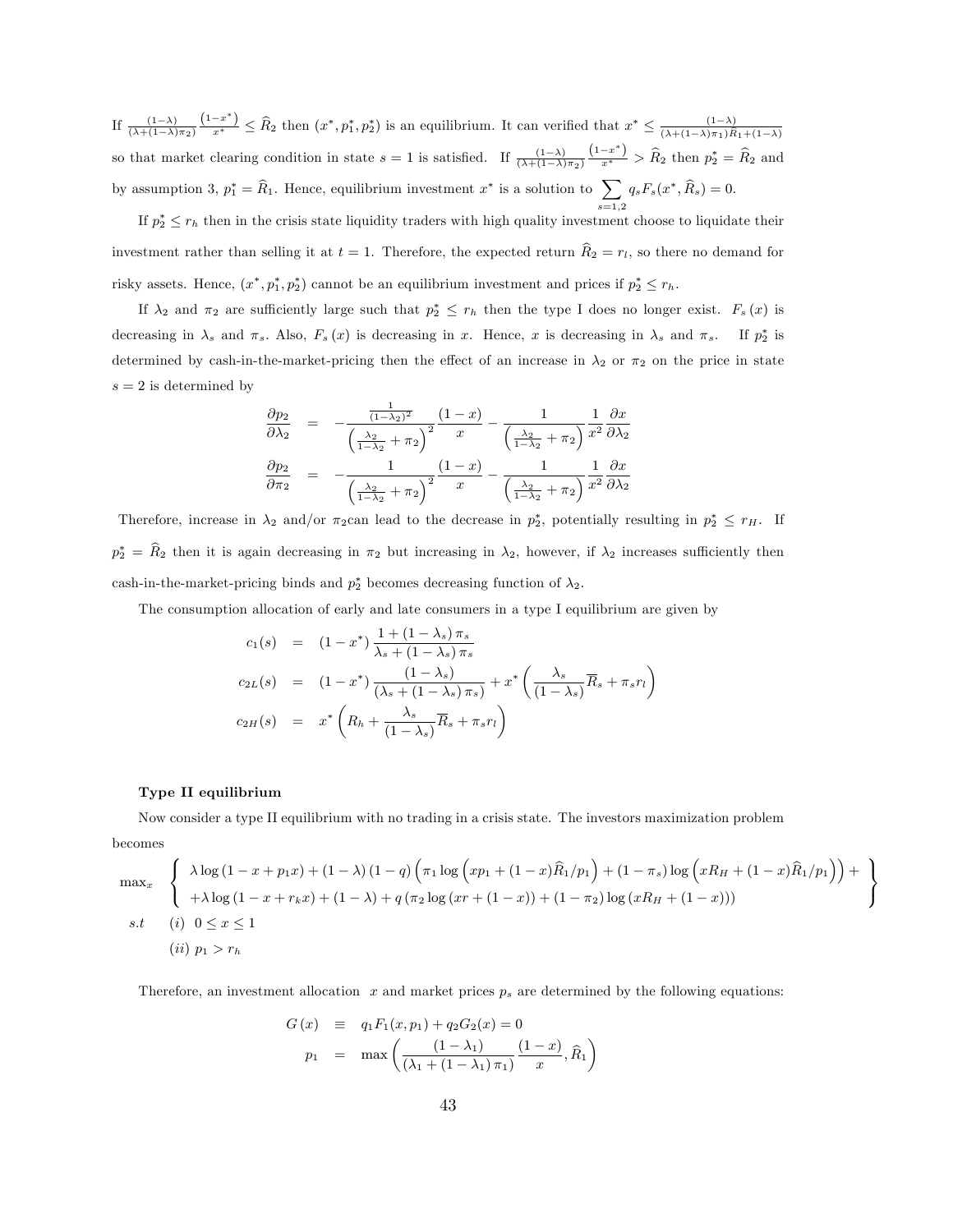where

$$
G_2(x) = \left(\pi_2 \frac{r_L - 1}{xr_L + (1 - x)} + \lambda_2 (1 - \pi_2) \frac{r_H - 1}{xr_H + (1 - x)} + (1 - \lambda_2) (1 - \pi_2) \frac{R_H - 1}{xR_H + (1 - x)}\right)
$$

If price  $p_1$  is determined by cash-in-the-market, then  $G(x)$  is a decreasing function in x, and it is positive at  $x = 0$  and negative at  $x = 1$ . Therefore, a solution  $x^{**}$ :  $G(x^{**}) = 0$  exists and it is unique.

If  $\frac{(1-\lambda_1)}{(\lambda_1+(1-\lambda_1)\pi_1)}$  $\frac{(1-x^{**})}{x^{**}} \leq \hat{R}_1$ , then  $(x^{**}, p_1^{**})$  is an equilibrium. If  $\frac{(1-\lambda_1)}{(\lambda_1+(1-\lambda_1)\pi_1)}$  $\frac{(1-x^{**})}{x^{**}} > \hat{R}_1,$ then  $p_1^{**} = \hat{R}_1$  and  $x^{**}$ :  $q_1 F_1(x^{**}, \hat{R}_1) + q_2 G_2(x^{**}) = 0$ . It can be shown that  $x^{**} < \frac{1}{(\frac{\lambda_1}{(1-\lambda_1)} + \pi_1)+1}$  $\frac{1}{(r_h(\frac{\lambda_1}{(1-\lambda_1)}+\pi_1)+1)}$ . Therefore,  $p_1^{**} > r_h$ . Hence, there is always market trading in a normal state. Also, it can be verified that  $\frac{(1-\lambda_2)}{(\lambda_2+(1-\lambda_2)\pi_2)}$  $\frac{(1-x^{**})}{x^{**}} < r_h$ , i.e., there is indeed no market trading during the crisis. Define hypothetical price  $p_2^{**}(\lambda_2, \pi_2) = \frac{(1-\lambda_2)}{(\lambda_2+(1-\lambda_2)\pi_2)}$  $(1-x^{**}(\lambda_2,\pi_2))$  $\frac{x^{(2,2,2)}}{x^{**}(\lambda_2,\pi_2)}$  (this is an implied price in the crisis

state, it is hypothetical since there no market trading). This hypothetical price  $p_2^{**}$  is decreasing in  $\lambda_2$  and  $\pi_2$ . Therefore, if  $\lambda_2$  and  $\pi_2$  are sufficiently small such that  $p_2^{**} > r_h$  then the type II does not exist.

The consumption allocation of early and late consumers in a type II equilibrium are given by

$$
c_{1k}(s) = \begin{cases} (1 - x^{**}) \frac{1 + (1 - \lambda_s)\pi_s}{\lambda_s + (1 - \lambda_s)\pi_s} & \text{if } p_s > r_k \\ 1 - x^{**} + r_k x^{**} & \text{if } p_s \le r_k \\ x^{**} \left( R_h + \frac{\lambda_s}{(1 - \lambda_s)} \overline{R}_s + \pi_s r_l \right) & \text{if } p_s > r_k \\ x^{**} R_H + (1 - x^{**}) & \text{if } p_s \le r_k \\ c_{2L}(s) = \begin{cases} (1 - x^{**}) \frac{(1 - \lambda_s)}{(\lambda_s + (1 - \lambda_s)\pi_s)} + x^{**} \left( \frac{\lambda_s}{(1 - \lambda_s)} \overline{R}_s + \pi_s r_l \right) & \text{if } p_s > r_k \\ x^{**} r_L + (1 - x^{**}) & \text{if } p_s \le r_k \end{cases} \end{cases}
$$

#### Multiple Equilibria

The equilibria of type I and II coexist for  $\lambda_2$  and  $\pi_2$  such that  $p_2^*(\lambda_2, \pi_2) > r_h \ge p_2^{**}(\lambda_2, \pi_2)$ . Consider a type I equilibrium investment allocation  $x^*$ . It can be shown that  $G(x^*) \geq 0$ , which implies  $x^{**} > x^*$ . Hence,  $p_2^{**}(\lambda_2, \pi_2) < p_2^{*}(\lambda_2, \pi_2)$ . Therefore, there is a possibility that  $p_2^{*}(\lambda_2, \pi_2) > r_h \ge p_2^{**}(\lambda_2, \pi_2)$ .

The expected utility is higher when there is a market trading in both states. Consider investment allocation in type II equilibrium  $x^{**}$ . Since  $p_2 > r_h > r_l$  then consumption for all  $k = L, H$ , and  $t = 1, 2$ :  $c_{tk}^{I}(x^{**}) = c_{tk}^{II}(x^{**})$  for  $s = 1$  and  $c_{tk}^{I}(x^{**}) > c_{tk}^{II}(x^{**})$  for  $s = 2$ . Hence,  $V^{II}(x^{**}) < V^{I}(x^{**}) \leq V^{I}(x^{*})$ . Therefore, type I equilibrium is ex-ante Pareto dominant. However, type I equilibrium is not ex-post Pareto dominant since investor with high quality asset have higher expected utility in the normal state in type II relative to type I equilibrium:  $c_{2H}^I(s=1) < c_{2H}^{II}(s=2)$ .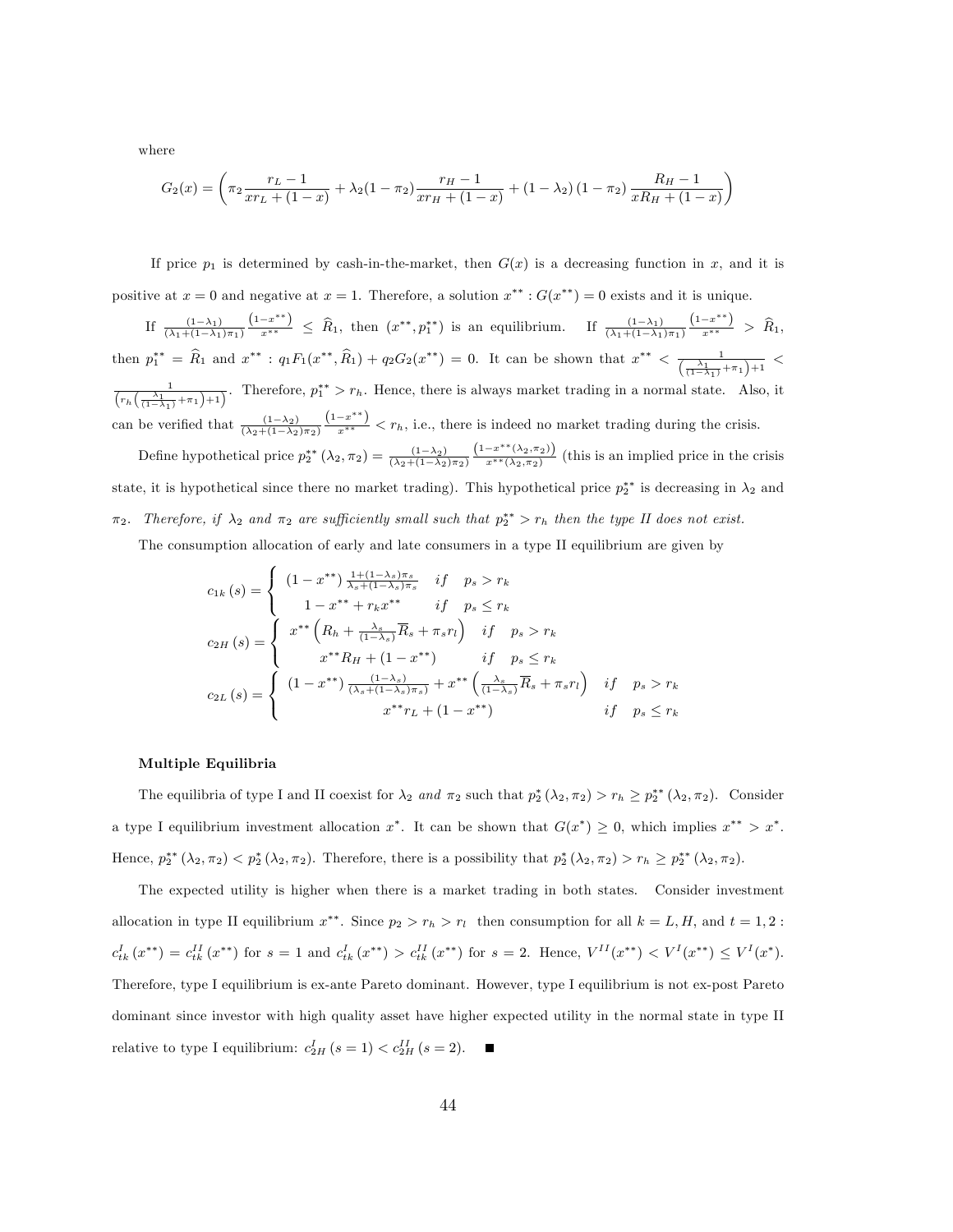#### 7.3.2 Proof of Proposition 2

**Proof.** Denote investment allocation in an equilibrium without adverse selection by  $x'$ , and investment allocations in type and I and II equilibrium with adverse selection by  $x^*$  and  $x^{**}$ , respectively. Similarly, denote expected utility in state s for an equilibrium without adverse selection by  $V_s(x')$ , and for type and I and II equilibrium with adverse selection by  $V_s^I(x^*)$  and  $V_s^{II}(x^*)$ , respectively.

It can be shown that for  $\forall s = 1, 2 : F_s(x', p_s(x')) > 0$ . Therefore, we have  $x^{**} > x^* > x'$  since  $G_2(x^*)$  >  $F_2(x^*)$ , and functions  $F_s$  and  $G_2$  are decreasing in x.

Consider the difference in expected welfare  $V^I - V$  in state s,

$$
V_s^I(x') - V_s(x') = \left(\lambda_s \log\left(\frac{c_1^I(s)}{c_1(s)}\right) + (1-\lambda)\pi_s \log\left(\frac{c_{2L}^I(s)}{c_{2L}(s)}\right) + (1-\lambda)(1-\pi_s) \log\left(\frac{c_{2H}^I(s)}{c_{2H}(s)}\right)\right) \ge
$$
  
 
$$
\geq \log\left(\lambda_s \frac{c_1^I(s)}{c_1(s)} + (1-\lambda)\pi_s \frac{c_{2L}^I(s)}{c_{2L}(s)} + (1-\lambda)(1-\pi_s) \frac{c_{2H}^I(s)}{c_{2H}(s)}\right) \geq 0
$$

Therefore,  $V^I(x^*) \equiv \sum$  $_{s=1,2}$  $q_s V^I_s(x^*) \geq \sum$  $_{s=1,2}$  $q_s V_s^I(x') > \sum$  $_{s=1,2}$  $q_s V_s(x') \equiv V(x')$ , i.e., ability to trade based on private information increases the expected utility if there is market trading in both states.

Next, consider the difference in expected welfare  $V^{II} - V$  in state  $s = 2$ . Given the investment allocation, all types of investors consume less in the crisis state in a type II (no-trade) equilibrium than in an equilibrium without adverse selection:  $c_{t,k}^{II}(x) < c_{t,k}(x)$ . Therefore,  $V_2(x') - V_2(x^{**}) \ge V_2(x^{**}) - V_2^{II}(x^{**}) > 0$ . (Let  $x'' = \arg \max_x V_2(x)$ , then  $x'' \le x' < x^{**}$  since  $\frac{\partial V_2(x)}{\partial x}|_{x=x'} < 0$ . Hence,  $V_2(x^{**}) < V_2(x')$ ). Also, we have  $V_1^{II}(x^{**}) - V_1(x^{**}) \geq V_1^{II}(x^{**}) - V_1(x) > 0.$ 

Therefore, informed trading leads to the welfare gains in a normal state:  $V_1^{II}(x^{**}) > V_1(x)$  and welfare loss in a crisis state:  $V_2^{II}(x^{**}) < V_2(x')$ . The ex-ante effect depends on the probability of a crisis state. Define,  $\Delta V \equiv V^{II}(x^{**}) - V(x') = \sum$  $_{s=1,2}$  $q_s\left(V_s^{II}(x^{**})-V_s(x')\right)$ . For  $q=0, V^{II}(x^{**})>V(x')$  and for  $q=1$ ,  $V^{II}(x^{**}) < V(x)$ . Therefore,  $\exists \widetilde{q} \in (0,1) : \forall q < \widetilde{q}, V^{II}(x^{**}) > V(x)$  and  $\forall q > \widetilde{q}, V^{II}(x^{**}) > V(x)$  since  $\Delta V$  is linear in  $q.$ 

### 7.4 Comparative Statics

#### 7.4.1 Proof of Corollary 1

**Proof.** First consider an equilibrium with trade in both states. The equilibrium investment allocation is determined from the following equation:  $\sum$  $_{s=1,2}$  $q_sF_s(x, p_s) = 0$   $(F_s(x, p_s)$  is defined in the proof of Proposition 1).  $F_s(x, p_s)$  is decreasing in  $\pi_s$ , therefore,  $\sum$  $_{s=1,2}$  $q_sF_s(x, p_s)$  is decreasing in q. Also,  $\sum$  $_{s=1,2}$  $q_sF_s(x,p_s)$  is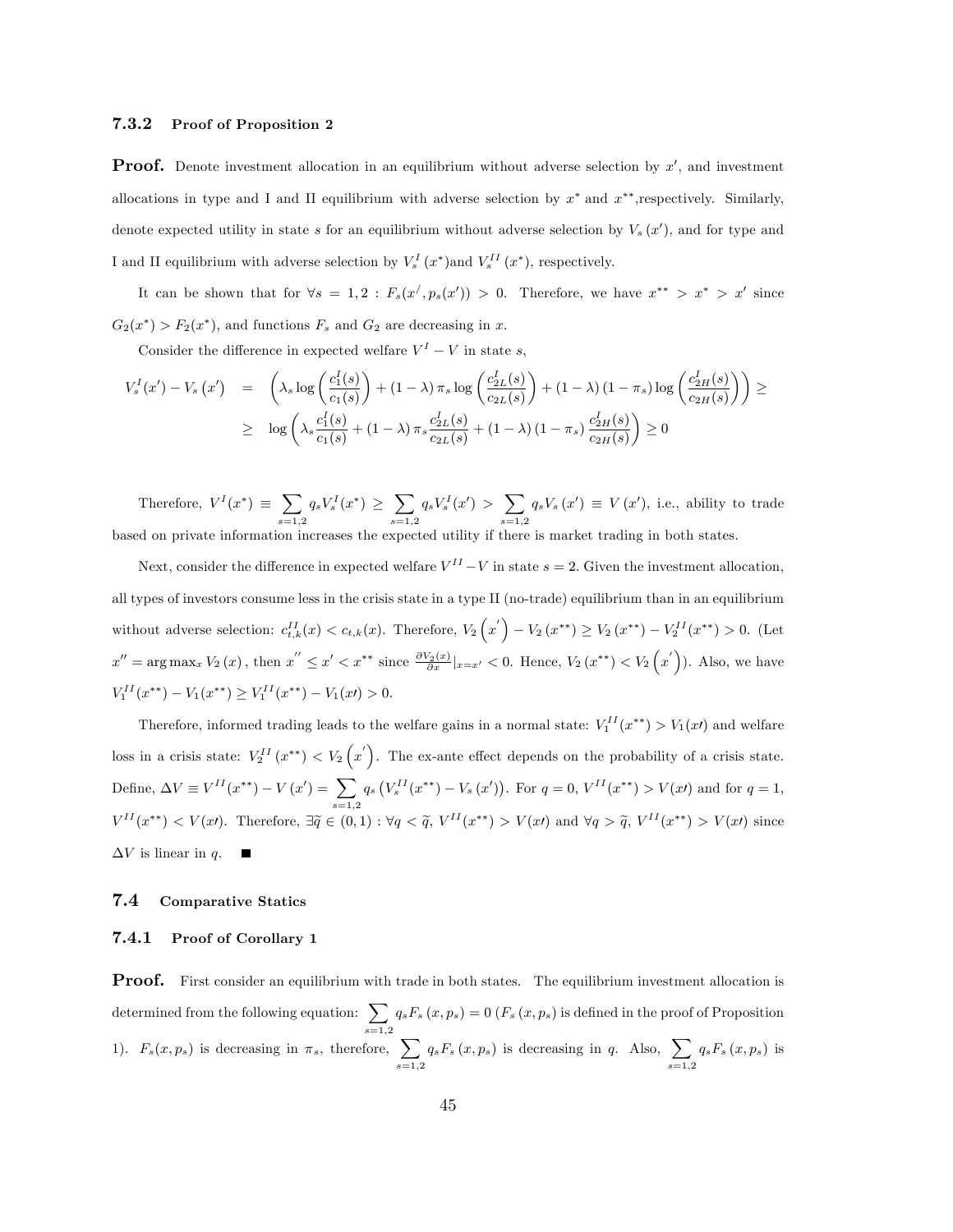decreasing in x. Hence, the solution  $x^*$  is decreasing in q. If the prices are determined by cash-in-the-market constraint, then the prices  $p_s^*$  are increasing in q. Also, the expected utility  $V^I$  decreases as q becomes larger.

Now consider an equilibrium with market breakdown in a crisis state. If we compute  $x<sup>j</sup>$  such that  $G_2(x') = 0$  and x'' such that  $F_1(x'', p_1(x'')) = 0$  then  $x'' > x^{**} > x'$ . The equilibrium  $x^{**}$  is determined by  $G(x, p_1) = (1-q)F_1(x, p_1) + qG_2(x, p_2) = 0$ . Since G is decreasing in x then the optimal  $x^{**}$  is decreasing in q. Therefore,  $p_1$  is increasing in q since it negatively depends on x. Since  $V_2^{II}(x^{**}) < V_1^{II}(x^{**})$ , as q becomes larger the expected utility  $V^{II}$  decreases. The market breaks down when the price in a crisis state falls below the liquidation value  $r_H$ . Consider again the hypothetical price  $p_2^{**} = \max\left(\frac{(1-\lambda_2)}{(\lambda_2+(1-\lambda_2)\pi_2)}\right)$  $\frac{(1-x^{**}(q))}{x^{**}(q)}, \hat{R}_2$ defined in the proof of Proposition 1. The increase in q may increase  $p_2^{**}$  sufficiently to restore the trading.

Consider some q such that  $p_2^{**} = r_H - \varepsilon$  with  $\varepsilon > 0$ ., so there is no trading in state 2. Therefore,  $F_2(x^{**}, p_2) > G_2(x^{**}) = 0$ . If q increases sufficiently so that  $x^{**}$  goes down by more than  $\frac{\left(\frac{\lambda}{(1-\lambda)} + \pi_2\right)\varepsilon}{\sqrt{\frac{(\lambda^2 + \lambda^2 + \pi_2^2)}{\lambda^2 + \lambda^2}}}$  $\overline{\left(1+\left(\tfrac{\lambda}{(1-\lambda)}+\pi_2\right)(r+\varepsilon)\right)\left(1+\left(\tfrac{\lambda}{(1-\lambda)}+\pi_2\right)r\right)}$ then the trading in a crisis state restores.

#### 7.5 Government

#### 7.5.1 Proof of Proposition 3

Proof. The central planner maximization problem can be written as following,

$$
\max_{x} \left\{ \sum_{s=1,2} q_s \left( \lambda \log \left( 1 - x \right) + (1 - \lambda) \left( \pi_s \log c_{2L} + (1 - \pi_s) \log c_{2H} \right) \right) \right\}
$$
\n
$$
s.t. \quad (i) \quad (\lambda + (1 - \lambda)\pi_s) \Delta c_1(s) = (1 - \lambda) (1 - x)
$$
\n
$$
(ii) \quad (1 - \lambda) \Delta c_2(s) = (\lambda + (1 - \lambda)\pi_s) x \hat{R}
$$
\n
$$
(iii) \quad c_1(s) = \Delta c_1(s) + (1 - x)
$$
\n
$$
(iv) \quad c_{2L}(s) = \Delta c_1(s) + \Delta c_2(s)
$$
\n
$$
(v) \quad c_{2H}(s) = xR_H + \Delta c_2(s)
$$
\n
$$
(vi) \quad c_1 \geq xr_H + (1 - x)
$$
\n
$$
(vii) \quad c_{2L} \geq c_1
$$

where  $\Delta c_1(s)$  is a transfer of cash holdings to liquidity investors in exchange of their risky asset holdings at date  $t = 1$  and  $\Delta c_2(s)$  is a transfer of risky asset holdings in exchange for cash holding to non-liquidity traders.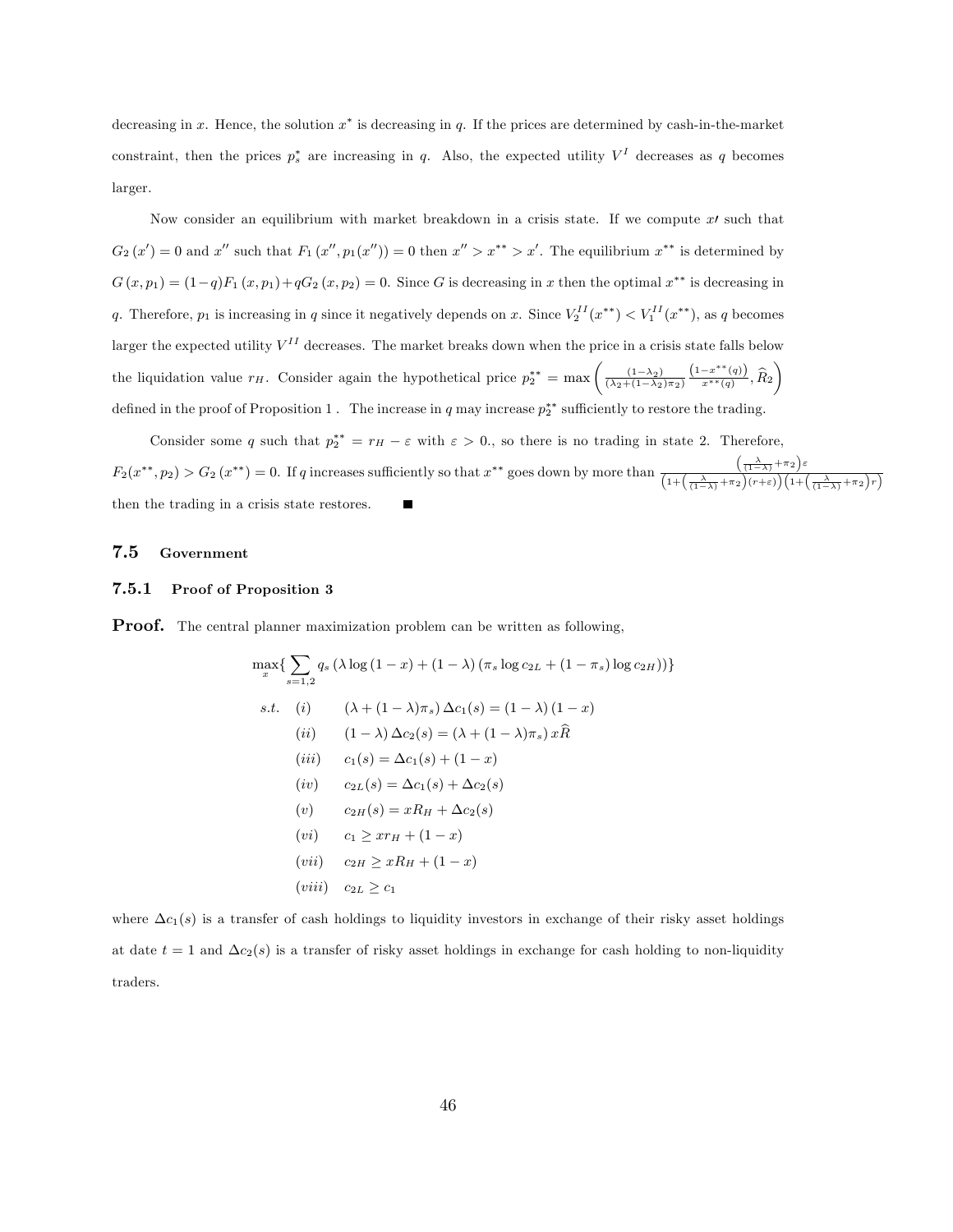The maximization problem can be reduced to the following,

$$
\max_{x} \left\{ \sum_{s=1,2} q_s \left[ \lambda \log \left( 1 - x \right) \left( \frac{1 + (1 - \lambda)\pi_s}{\lambda + (1 - \lambda)\pi_s} \right) + (1 - \lambda) \left( \begin{array}{c} \pi_s \log \left( (1 - x) \frac{(1 - \lambda)}{(\lambda + (1 - \lambda)\pi_s)} + x \frac{(\lambda + (1 - \lambda)\pi_s)}{(1 - \lambda)} \widehat{R}_s \right) \\ + (1 - \pi_s) \log x \left( R_h + \frac{(\lambda + (1 - \lambda)\pi_s)}{(1 - \lambda)} \widehat{R}_s \right) \end{array} \right) \right] \right\}
$$
\n
$$
s.t. \quad 0 \le x \le 1
$$

The optimal investment x is a solution to the following equation  $H(x) \equiv \sum$  $_{s=1,2}$  $q_sH_s(x) = 0$ , where

$$
H_s(x) \equiv \left(-\lambda \frac{1}{(1-x)} + (1-\lambda)\pi_s \frac{\left(\frac{(\lambda + (1-\lambda)\pi_s)}{(1-\lambda)}\right)^2 \widehat{R}_s - 1}{\left(\left(1-x\right) + x \left(\frac{(\lambda + (1-\lambda)\pi_s)}{(1-\lambda)}\right)^2 \widehat{R}_s\right)} + (1-\lambda)(1-\pi_s) \frac{1}{x}\right)
$$

This is a monotonically decreasing function of x. At  $x = 0$ , H is greater than 0 and at  $x = 1$ , H is less than zero. Therefore, by Intermediate Function Theorem, there exist a unique  $x^{\circ}$  such that at  $H(x^{\circ}) = 0$ The  $x^o$  can be derived as a root to a cubic equation.

Furthermore at  $x = 1 - \overline{\lambda}$ , we have  $H(x) < 0$  which implies that  $x^{\circ} < 1 - \overline{\lambda}$ , i.e., the investment allocation in the incentive compatible equilibrium is smaller than the first-best investment allocation. Denote the optimal expected utility by  $V^o$ . To compare welfare achieved by central planner with a market equilibrium. If prices are determined by cash-in-the-market constraints then the expected utility in a market equilibrium with trade in both states is given by

$$
V(x) = \left\{ \sum_{s=1,2} q_s \left[ \lambda \log \left( 1 - x \right) \left( \frac{1 + (1 - \lambda) \pi_s}{\lambda + (1 - \lambda) \pi_s} \right) + (1 - \lambda) \left( \begin{array}{c} \pi_s \log \left( (1 - x) \frac{(1 - \lambda)}{(\lambda + (1 - \lambda) \pi_s)} + x \frac{(\lambda + (1 - \lambda) \pi_s)}{(1 - \lambda)} \widehat{R}_s \right) \\ + (1 - \pi_s) \log x \left( R_h + \frac{(\lambda + (1 - \lambda) \pi_s)}{(1 - \lambda)} \widehat{R}_s \right) \end{array} \right) \right] \right\}
$$

Therefore,  $V^I(x^*) \leq V(x^*) \leq V^o$  since  $x^o = \arg \max V(x)$ , i.e., the central planner always achieves a higher welfare level. Furthermore, comparing  $F_s(x)$  and  $H(x)$ , it can be shown that  $\sum$  $_{s=1,2}$  $q_s F_s(x^o) \geq 0$ . It implies that  $x^* \geq x^o$  where  $\sum$  $_{s=1,2}$  $q_sF_s(x^*)=0$ , i.e., the investment allocation in a market equilibrium is larger than the central planner investment allocation.

Note, central planner achieves larger consumption allocation in both states  $c_{tk}(x^{\circ}) > c_{tk}^{I}(x^{**})$  for all types of investors, except the ones with high quality asset:  $c_{2H}(x^{\circ}) < c_{2H}^{I}(x^{**})$ . Therefore, the central solution is not ex-post Pareto dominant.  $\blacksquare$ 

**Price effect** From market clearing, we have  $\frac{\partial p_s}{\partial x} < 0$ . The effect of the market price on expected utility is given by

$$
\frac{\partial EU}{\partial p_s} = \left(\lambda_s \frac{x}{1-x+p_s x} + (1-\lambda_s) \left(\pi_s \frac{x-(1-x)\widehat{R}_s/p_s^2}{xp_s + (1-x)\widehat{R}_s/p_s} - (1-\pi_s) \frac{\widehat{R}_s/p_s^2}{xR_H + (1-x)\widehat{R}_s/p_s}\right)\right)
$$